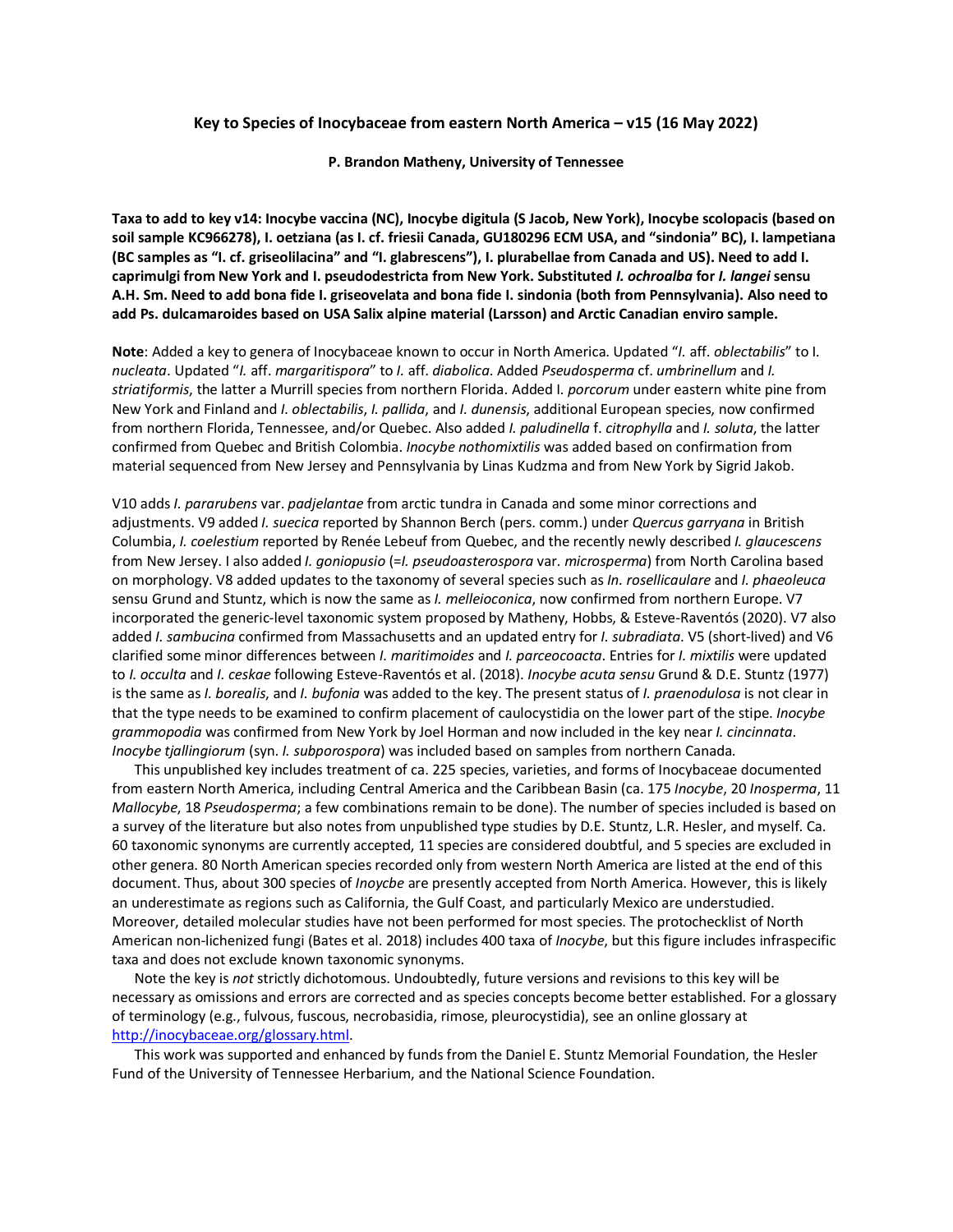# **Key to genera of Inocybaceae from North America**

| 1a. Pleurocystidia present (usually as metuloids) and basidiospores angular, angular-nodulose, spinose, or smooth<br>in outline (if pleurocystidia are absent, then spores are nodulose), apiculus generally distinctive, basidia usually |  |
|-------------------------------------------------------------------------------------------------------------------------------------------------------------------------------------------------------------------------------------------|--|
| 1b. Pleurocystidia absent and basidiospores smooth in outline, apiculus generally very small and indistinct, basidia                                                                                                                      |  |
|                                                                                                                                                                                                                                           |  |
|                                                                                                                                                                                                                                           |  |
| 3a. Stipe considerably longer than pileus diameter, flesh weakly reddening after cut or damage; odor often                                                                                                                                |  |

**3b.** Stipe often shorter or equal to pileus diameter *or* flesh *not* reddening, odor often not distinctive ......... ...................................................................................................................................................**Mallocybe**

**4a.** Stipe often furfuraceous at least apically, flesh *not reddening*; stipe equal or generally *not* bulbous, brittle or easily breaking at the base; most species with basidiospores >6 µm wide on average; if smaller, then lamellae often oliveaceous or with tropical vegetation in the Caribbean.............................................................................

.................................................................................**Pseudosperma** (=*Inocybe* sect. *Rimosae sensu stricto*) **4b.** Stipe smooth to finely-fibrillose, flesh reddening in species with basidiospores >6 µm wide on average; smallerspored species with non-reddening flesh or brunnescent stipe; base of stipe often enlarged or bulbous ..... ................................................................................ **Inosperma p.p.** (clades Adaequatum and Maculatum)

# **Key to species of Inocybaceae from eastern North America**

# **Spores smooth, yellowish-brown, and pleurocystidia absent**

| Pileus tomentose, fibrillose-squamulose or squarrose, not rimose; basidia necropigmented or hyaline                                                                                                                                                             |
|-----------------------------------------------------------------------------------------------------------------------------------------------------------------------------------------------------------------------------------------------------------------|
| Basidiomes small; pileus 3-4 mm wide, reddish-brown; spores subreniform, 9-15 x 6-8 μm                                                                                                                                                                          |
| Inosperma tenerrimum (G.F. Atk.) Matheny & Esteve-Rav.                                                                                                                                                                                                          |
| Not as above                                                                                                                                                                                                                                                    |
| Basidiomes medium; pileus 25-40 mm wide, with reddish brown scales appressed against yellow ground<br>color; odor not remarkable; spores ovate-elliptic, 9.5-10 x 5.5-6.5 µm                                                                                    |
| Pseudosperma squamatum (J.E. Lange) Matheny & Esteve-Rav. (P. spurium (Jacobsson & E. Larss.)<br>Matheny & Esteve-Rav. from Europe and western North America is very similar but differs by more<br>narrow spores 8.5-11 x 4.5-6 µm and more robust basidiomes) |
| Not as above                                                                                                                                                                                                                                                    |
| Odor usually not remarkable; flesh not reddening; basidia necropigmented; stipe at times equal to or<br>shorter than the pileus diameter                                                                                                                        |
| Pileus granulose-scaly and stipe fibrillose-squamulose, base of stipe not yellow; cheilocystidia >50 µm<br>long, spores 9-11.5 x 4.5-5.5 um; under hardwoods Quercus, Carya, Tilia                                                                              |
| Mallocybe unicolor (Peck) Matheny & Esteve-Rav. (Syn. I. lorillardiana Murrill, I. marmoripes G.F.<br>Atk., I. caesariata sensu Lincoff 1981, non Kauffman)                                                                                                     |
| Pileus appressed-scaly, tomentose, to almost smooth, not granulose                                                                                                                                                                                              |
| Cheilocystidia >50 µm long, stipe fibrillose, base of stipe not yellow; spores mostly 11-13 x 5-6 um,<br>under Pinus, Betula, known only from Highlands, North Carolina                                                                                         |
| Mallocybe sp. PBM4190                                                                                                                                                                                                                                           |
| Cheilocystidia, if present, <50 µm long, stipe various                                                                                                                                                                                                          |
| Stipe fibrillose and cheilocystidia <50 μm long, base of stipe not yellow; spores long and narrow,                                                                                                                                                              |
| 10-13 x 5.5-6 um; Florida (type), Oklahoma, North Carolina                                                                                                                                                                                                      |
| Mallocybe multispora (Murrill) Matheny & Esteve-Rav.                                                                                                                                                                                                            |
|                                                                                                                                                                                                                                                                 |
|                                                                                                                                                                                                                                                                 |
|                                                                                                                                                                                                                                                                 |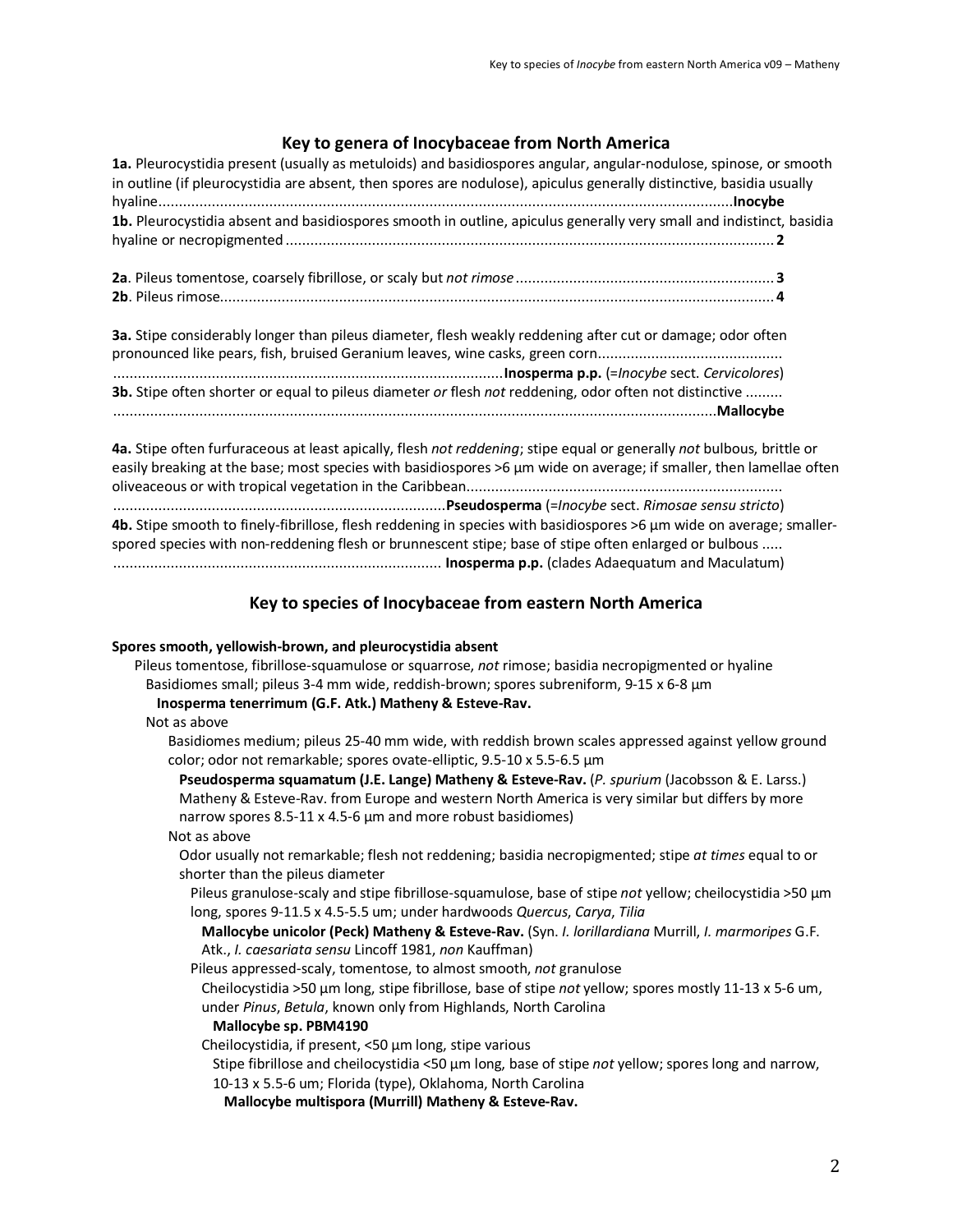Stipe fibrillose-squamulose and cheilocystidia <50 µm, stipe base yellow, spores mostly 9-10.x x 5-6 µm; Kansas, Illinois, Indiana, Tennessee (pileus appressed sqamulose)

**Mallocybe luteobasis Matheny & Kuo ined.**

Stipe fibrillose to subglabrous (rarely squamulose); cheilocystidia <50 µm long; stipe base *not* yellow; spores various;

Spores elliptic to phaseoliform or subamygdaliform, Q<2.0

Cortina forming a distinct annular zone, pileus long incurved, stipe solid, under (planted?) *Picea abies*, New Jersey

**Mallocybe tomentosula Matheny & Esteve-Rav.** (replacement name for *I. tomentosa* Ellis & Everh., *non* Quél. (cf. *I. agardhii* (N. Lund) P.D. Orton under *Salix* in Europe; syn. *M.* 

*subdecurrens* (Ellis & Everh.) Matheny & Esteve-Rav. *sensu* Kauffman 1924)

Cortina *not* forming a distinct annular zone, pileus margin decurved, stipe solid or hollow, vegetation various

Lamellae usually sinuate, stipe solid or hollow; alpine, boreal, and arctic in distribution **Mallocybe fibrillosa (Peck) Matheny & Esteve-Rav.** (Syn. *I. dulcamara* (Pers.) P. Kumm. *sensu* Am. auct. pl., *I. squamosodisca* Peck, *I. caesariata sensu* Kauffman (=*M. coloradoensis*  Kauffman?), possibly same as *M. subdecurrens* below).

Lamellae adnate or subdecurrent, stipe hollow (or unknown)

Pileus and stipe sheathed in pronounced white superficial veil, without a prominent umbo, under oak and pine, northern Florida

**Mallocybe aff. leucoloma** (*M. leucoloma* confirmed from western states)

Pileus and stipe *not* sheathed in white superficial veil, habitat various

Under (planted) *Picea abies*

**Mallocybe subdecurrens (Ellis & Everh.) Matheny & Esteve-Rav.** (Stuntz' study of the isotype demonstrates the absence of any annular zone on the stipe); pileus even, depressed, or umbonate but often without umbo

Under *Quercus*, Florida; pileus with prominent umbo

**Mallocybe fulvoumbonata (Murrill) Matheny & Esteve-Rav.** (as *I. fulvi*-*umbonata*) Spores oblong-elliptic to oblong-phaseoliform, Q>2.0, Florida

Pileus pale isabelline to fulvous, stipe pallid with bulbous base; cheilocystidia slenderly clavate **Mallocybe multispora (Murrill) Matheny & Esteve-Rav.**

Pileus fulvous, stipe pallid, equal; cheilocystidia utriform to saccate

**Mallocybe fulviceps Murrill** (Syn. *I. pertomentosa* Murrill, *I. vialis* Murrill)

Odor *often* noticeable – fruity, like bruised Geranium leaves (*Pelargonium*), fishy, green corn, spermatic, or like green corn; flesh reddening; basidia typically *not* necropigmented in temperate taxa; stipe length much longer than the pileus diameter

Stipe surface fibrillose

Odor spermatic or absent, lower part of stipe with green-gray shades; arctic (*Dryas*) to Nova Scotia (*Picea*) and New York (*Betula*, *Picea*)

**Inosperma hirsutum** (**Lasch) Matheny & Esteve-Rav.** *sensu* **Grund & D.E. Stuntz**

Odor floral, aromatic, or strong and persistent of green corn, green (or blue) shades absent on stipe **Inosperma subrubescens (G.F. Atk.) Matheny & Esteve-Rav.** (=*I. cervicolor sensu* D.E. Stuntz)

Odor like 'old wine' or of 'dank casks', green (or blue) shades absent on stipe **Inosperma cervicolor (Pers.) Matheny & Esteve-Rav.** *sensu* **Eur. auct.**

Stipe surface with recurved scales or fibrillose-scaly

Blue-green or blackish green colors inconspicuous or lacking above the stipe base

**Inosperma mutatum (Peck) Matheny & Esteve-Rav.** (Syn. *I. leptocystella* G.F. Atk.? See 'doubtful species'. Note that *In. apiosmotum* may lack blue-green colors on the stipe but has on odor of ripe pears.)

Blue-green or blackish green colors conspicuous at the stipe base, sometimes throughout the stipe Basidiomes large, stipe 55-120 x 6-14 mm

**Inosperma maximum (A.H. Sm.) Matheny & Esteve-Rav.** (Syn. *I. hirsuta* var. *maxima* A.H. Sm.) Basidiomes medium, stipe 25-90 x 2.5-6 mm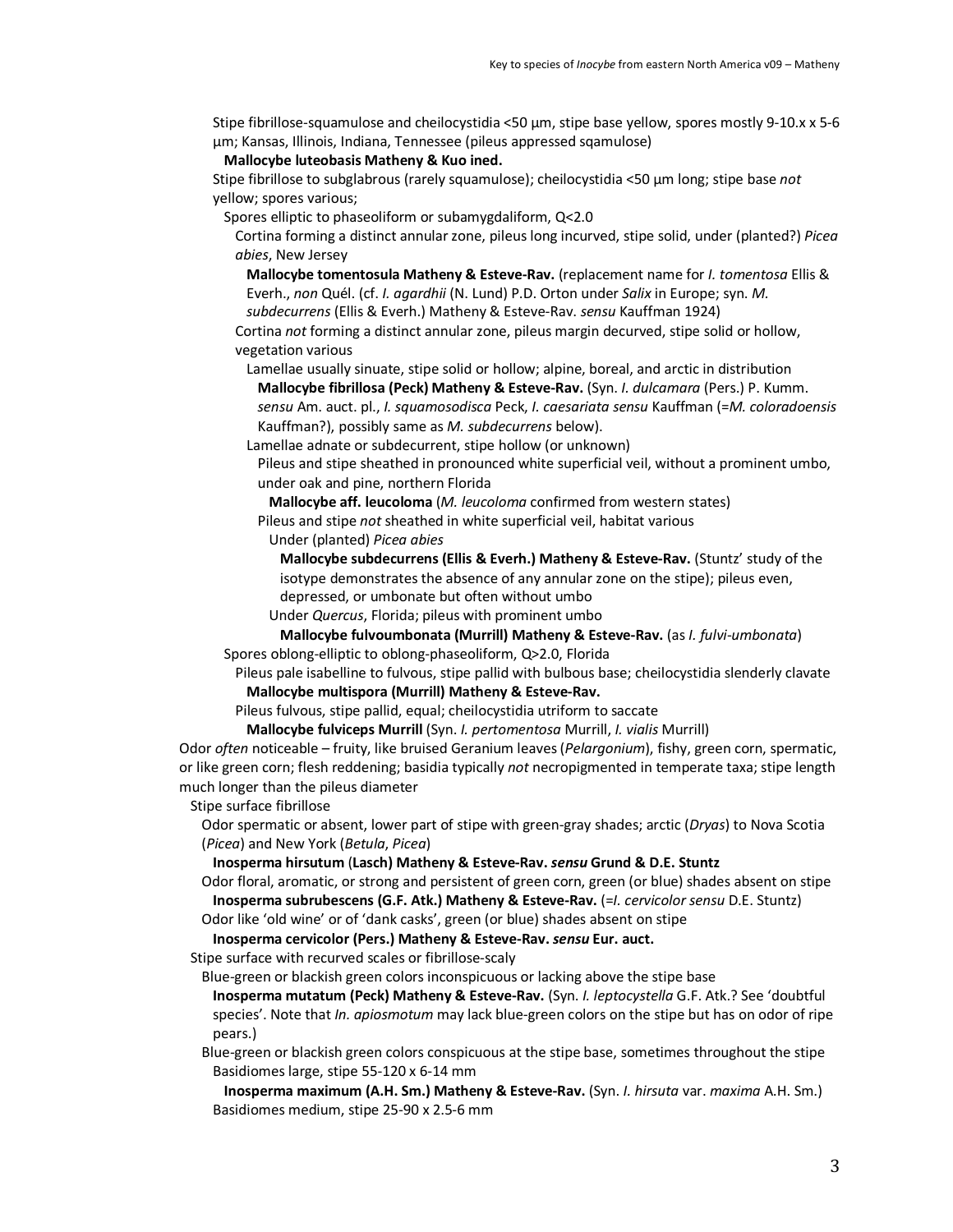Odor of green corn

**Inosperma mucidiolens (Grund & D.E. Stuntz) Matheny & Esteve-Rav.** (Syn. *I. calamisatrata*  var. *mucidiolens* Grund & D.E. Stuntz)

Odor fishy or fruity

Odor fishy or like bruised Geranium leaves (*Pelargonium*); under conifers (*Abies*, *Picea*, *Tsuga*), widespread in northern parts of North America, west and east coasts

**Inosperma calamistratum (Fr.) Matheny & Esteve-Rav.**

Odor like ripe pears; under conifers, Massachusetts, Pennsylvania, Nova Scotia (type), North Carolina

**Inosperma apiosmotum (Grund & D.E. Stuntz) Matheny & Esteve-Rav.** (AU10257 has faint blue-green at stipe base and "odor none"; this would key to *In. mutatum*).

Pileus finely-fibrillose to rimose, *not* squamulose; basidia hyaline

Stipe smooth or somewhat fibrillose but not furfuraceous, some species staining or with noticeable odor, spores often bean-shaped (phaseoliform, subreniform)

Stipe white, slowly red where bruised (pileus turning red), spores 10-13.5 x 5.5-7  $\mu$ m

**Inopserma erubescens (A. Blytt.) Matheny & Esteve-Rav.** (Syn. *I. patouillardi* Bres.)

Stipe pinkish or vinaceous, spores smaller than above

Pileus dull red-brown, strong brown, to ochraceous tawny; stipe pallid to pinkish, brunnescent; odor spermatic, spores 8-9(11) x 4.5-5 µm, in northern hardwood forest

**Inosperm neobrunnescens (Grund & D.E. Stuntz) Matheny & Esteve-Rav.** (Syn. *In. rosellicaulare* (Grund & D.E. Stuntz) Matheny & Esteve-Rav.; *I. brunnescens* G.F. Atk., *nom. illegit.*)

Pileus vinaceous-brown, stipe vinaceous, odor sickly sweet to aromatic with a green corn component, spores 9.5-11.5 x 6 µm; in cove hardwood forest, also under oaks or cottonwood in rest areas or similar habitats; Oklahoma, Texas, Tennessee, North Carolina, also recorded from Minnesota and Quebec under oaks

**Inosperma vinaceobrunneum (Matheny & Kudzma) Haelew.** (=*I. jurana* (Pat. ) Sacc. *sensu* Hesler Stipe white and/or brunnescent and *not* turning red, spores smaller than in *I. erubescens*

Pileus yellowish to brownish yellow, odor eventually strong of *green corn*, velipellis present or absent, common; New England, Tennessee, North Carolina, Texas

**Inosperma rimosoides (Peck) Matheny & Esteve-Rav.** [two strongly divergent genetic variants key here – one may have a spermatic odor at first, the other may have a sweet honey-like odor at first]

Pileus darker than above - tawny to fulvous or yellowish brown to orange-brown, odor *aromatic* with a green corn component or spermatic, velipellis inconspicuous, absent, or present as patches

Pileus tawny to fulvous, distinctly umbonate, velipellis patches often *conspicuous*, odor typically aromatic with green corn component, widespread throughout North America including Mexico under a wide variety of hardwoods (oak, cottonwood, alder), also disturbed areas such as cemeteries; spores 8- 11.5 x 4.5-6 µm, cheilocystidia 38-75 x 11-16 µm, clavate or a mixture of cylindric, utriform, and short clavate cells

**Inosperma lanatodiscum (Kauffman) Matheny & Esteve-Rav.** (Syn. *In. pallidifolium* (Murrill) Matheny & Esteve-Rav.; *In. fulvum* (Bon) Matheny & Esteve. Rav. is the European form)

Pileus fulvous to yellowish brown, obtusely umbonate in age, velipellis patches *conspicuous*, odor spermatic or mild; under *Quercus* and *Tilia*, known only from New York and Tennessee; spores 9-10 x 5- 5.5 µm

**Inosperma aff. maculatum 1**

Pileus orange-brown or tawny, velipellis inconspicuous or absent, odor aromatic with a green corn component (spermatic also recorded); New England, New York, Tennessee, North Carolina, Indiana; spores 7-10 x 4.5-5.5 µm

**Inocybe curreyi (Berk.) Sacc.** *sensu* **Hesler** (non *Pseudosperma curreyi* (Berk.) Matheny & Esteve-Rav. (species requires a new name in *Inosperma*)

Pileus dark brown, chestnut-brown, or brown (umbrinous), odor various (none, green corn, spermatic, or aromatic)

Pileus brown or umbrinous, *with a prominent umbo*, stipe slender, odor none; spores *elliptic*, 7.5-9 x 5-6 µm, with *Abies* or *Betula*; New York, Mexico, China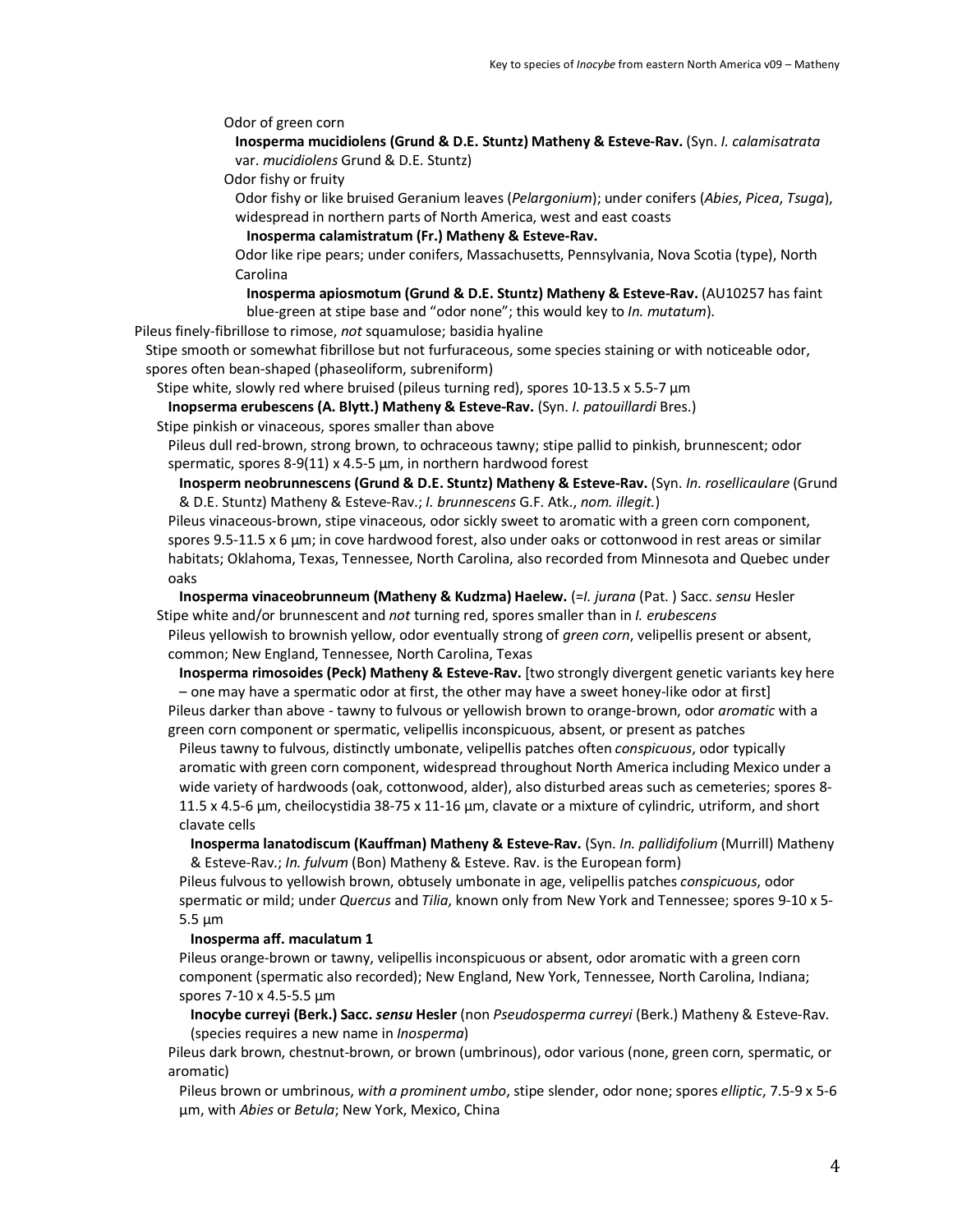### **Inosperma fastigiellum (G.F. Atk.) Matheny & Esteve-Rav.**

Pileus dark brown or bicolorous with a dark brown umbonate disc and a radially streaked reddish brown to brown margin, fruitbodies *robust*, odor of green corn, staining dark brown with age, spores (sub)reniform, 7-8 x 4-4.5 µm, in oak-hickory forests mixed with beech; New Jersey, Virginia, Tennessee, North Carolina, Mississippi

#### **Inosperma aff. fastigiellum 2**

Pileus center dark yellowish brown, with slight velipellis, shading umbrinous towards the margin, fruitbodies robust, odor spermatic, spores xxxxxxxx, under *Fagus*, *Quercus*; New York, Tennessee, Indiana, Oklahoma, Mexico

#### **Inosperma aff. maculatum 2**

Pileus dark brown, chestnut-brown or umbrinous, with or without a prominent umbo, odor *often present* (aromatic or spermatic) but occasionally absent; spores 8-10 x 4.5-5.5 µm, (sub)reniform; habitat various

Odor penetrating, definitely not spermatic, but complex with strongly fungoid (like young *Lycoperdon*), pungent aromatic, and raphanoid components

**Inosperma maculatum Boud.** *sensu* **D.E. Stuntz p.p.** (differs from *In. lantodiscum* in odor and pileus color; cf. *Inocybe grabra* with an ochraceous-brown to livid-brown pileus)

Odor spermatic, complex aromatic, or none

Pileus with distinct white patches of velipellis

**Inosperma neobrunnescens var. leucothelotum (Grund & D.E. Stuntz)** (Syn. *I. lanatodisca* var. *phaeoderma* (D.E. Stuntz) Grund & D.E. Stuntz; specimens *without* an odor belong here; Michigan, Nova Scotia, North Carolina (at higher elevations), on acid soil in mixed and northern hardwood forests including *Quercus*, *Carya*, *Tsuga*, *Pinus*, *Rhododendron*; =*In. rosellicaulare*)

Pileus lacking distinct white patches of velipellis, odor spermatic

**Inosperma neobrunnescens (Grund & D.E. Stuntz) Matheny & D.E. Stuntz** (Syn. *Inocybe brunnescens* G.F. Atk., *non* Earle; *Inocybe fastigiata* var. *microsperma* Bres. *sensu* A.H. Sm.; *Inocybe glabra* ("*glaber*") Kauffman [1918] has an ochraceous-brown to livid-brown (vinaceousbrown) umbonate (acute or nipple-like) and deeply conical pileus, nauseous or radishy odor, no velipellis, white to pallid bulbous sitpe, and subreniform spores 7-9 x 4-5 µm, under hardwoods, Michigan)

Stipe furfuraceous-pruinose and not staining, odor noticeable or lacking, spores often elliptic but *not* distinctly bean-shaped (phaseoliform, reniform)

Pileus white to pale ivory, pale buff, yellow, grayish brown to pinkish gray, or pinkish brown

Stipe vinaceous-purple at the apex, pileus pale dingy cream with greenish tinges

# **Pseudosperma vinosistipitatum** (**Grund & D.E. Stuntz) Matheny & Esteve-Rav.**

Stipe without vinaceous colors, pileus without greenish tinges

Stipe, pileus, *and* lamellae yellow; odor none

## **Pseudosperma holoxanthum (Grund & D.E. Stuntz) Matheny & Esteve-Rav.**

Lacking the combination of yellow traits above

Stipe pale ochraceous (pileus yellow but lamellae pale brown), odor none, under *Coccoloba*, Caribbean Basin

# **Pseudsperma littorale (Pegler) Matheny & Esteve.-Rav.**

Stipe white to pallid throughout; odor none or of green corn, under other plant associates, location various

Spores narrow, 8-11.5 x 4-5.5 µm, pileus cream-buff, odor none, under *Inga*, Caribbean Basin **Pseudosperma ingae (Pegler) Matheny & Esteve-Rav.**

Spores larger than above, pileus color various, odor none or distinctive, in temperate areas Stipe abruptly bulbous

**Pseudosperma bulbosissimum** (**Kühner) Matheny & Esteve-Rav.** (Syn. *Inocybe fastigiata* f.

*alpestris* R. Heim *sensu* Stuntz pro parte; confirmed from Michigan, Colorado, Washington, B.C., Mexico)

Stipe even or slightly enlarged at the base

Pileus white or pallid ivory, odor none, spores 11-14 x 5.5-7 µm, in mixed woods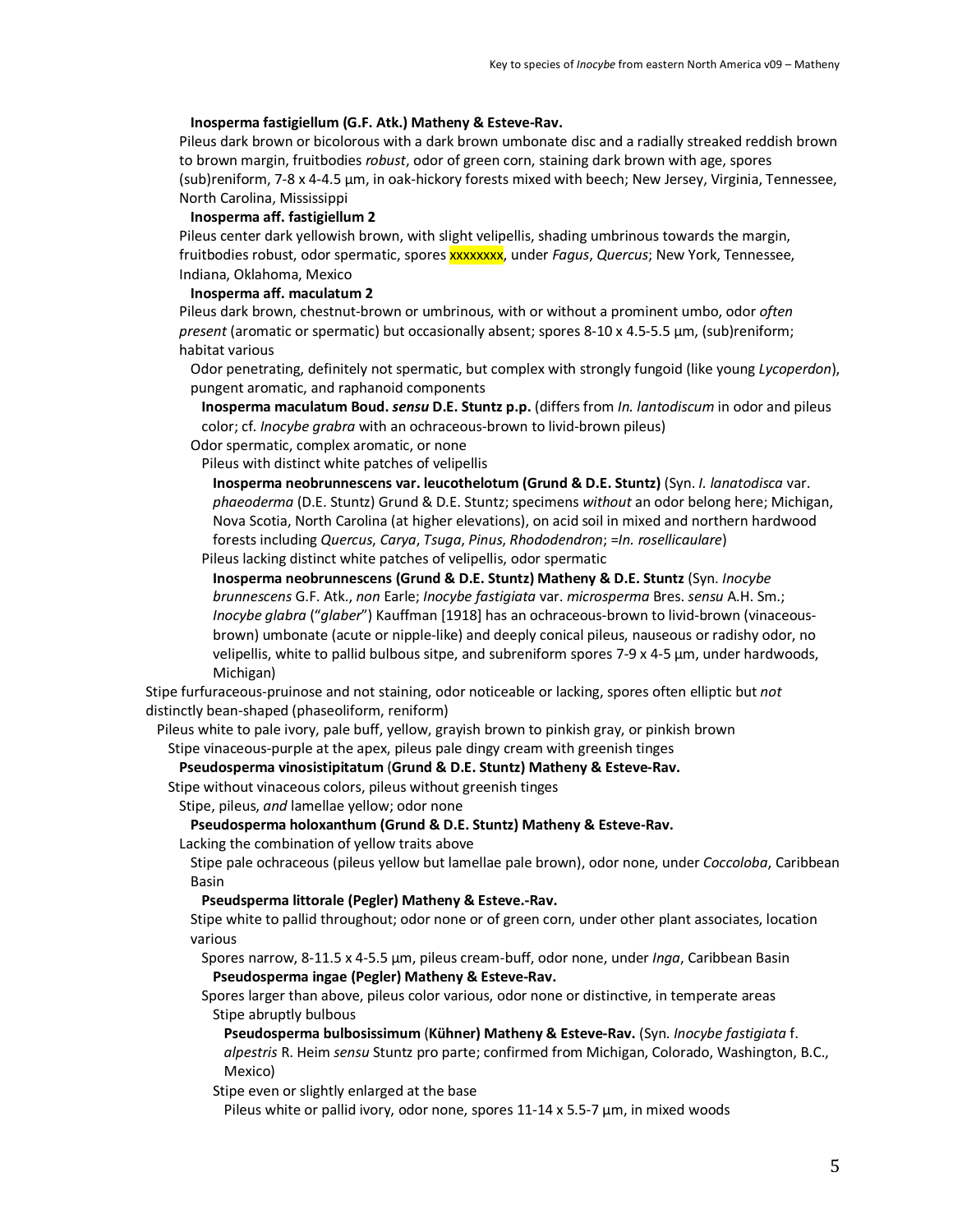**Pseudosperma aurora var. inodoratum (Grund & D.E. Stuntz) Matheny & Esteve-Rav.** (Syn. *Inocybe fastigiata* f. *subcandida* Malençon sensu Grund & Stuntz 1981) [pileus is prominently concio-fastigate]

Pileus margin yellowish; lamellae narrow and cream, pale yellow, to olive-brown; odor of green corn, spores 11-15.5 x 6-8 µm, under hardwoods, eastern U.S. [western variant is larger and occurs under conifers]

**Pseudosperma sororium (Kauffman) Matheny & Esteve-Rav.**

Pileus pallid yellowish buff, grayish brown to pinkish gray, or pale pinkish beige, odor aromatic, spores 10-12.5-15 x 5.5-6-7.5 µm, under conifers (*Picea*, *Tsuga*)

**Pseudosperma aurora (Grund & D.E. Stuntz) Matheny & Esteve-Rav.** (*Ps. obsoletum* (Romagn.) Matheny & Esteve-Rav. is very similar but slightly genetically distinct; Syn. *Inocybe fastigiata* f. *alpestris* R. Heim *sensu* Stuntz pro parte)

Pileus darker than above – brownish orange, olivaceous, yellowish brown, or dark brown, at times with lighter colored margin or center with whitish velipellis

Basidiomes small or slender and fragile, pileus 10-30 mm, conical, stipe 15-55 x 1-4 (-5) mm Lamellae tinged olivaceous, odor of green corn, pileus yellowish brown shading isabelline towards the margin, long-rimose; spores 8-12 x 5-7 µm; under *Quercus* or in *Quercus*-*Carya* forests, eastern U.S. (Ohio, New York, New Jersey, Tennessee)

#### **Pseudosperma friabile (Matheny & Kudzma**) **Haelew.**

Lamellae tinged olivaceous, odor *none*, pileus yellowish brown to brownish yellow, rimose but *not* longrimose; spores 9.5-12.5 x 5.5-6 µm; in mixed forests, southeast U.S. (Tennessee, Florida)

### **Pseudosperma cf. umbrinellum (Bres.) Matheny & Kudzma**

Lamellae without olivaceous tones; odor of green corn or none, pileus color, surface, and habitat various Odor of green corn, pileus dark brown to dark grayish brown at the center, shading brown towards the margin, long-rimose, under *Quercus*, *Carya, Fagus*, Louisiana

**Pseudosperma actinocephalum D.E. Stuntz ex Matheny ined.**

Odor none, pileus not as dark towards the margin as above, plant associates and distribution various Odor none, pileus dark brown shading to *fulvous and brownish yellow* towards the margin, *weakly rimose*, spores 10-11 x 6-5.5 µm, in low elevation woods under *Fagus*, *Quercus*, and *Pinus*, east Texas

**Pseudosperma brunneicothurnatum D.E. Stuntz ex Matheny ined.**

Odor none, pileus center brown (umbrinous) shading to isabelline towards the margin, rimose, spores 11-13 x 5.5-7 µm, at high elevations under *Betula* and *Abies-Picea*, Tennessee-North Carolina

**Pseudosperma sp. PBM2601** (close to *Inoccybe friabilis* but differing by the habitat) Odor none, pileus brownish-orange to pale brown, rimose, spores  $12{\text -}13 \times 5{\text -}5{\text -}5.5$   $\mu$ m ("with a narrow germ pore"), in tropical rainforest, Yucatan Peninsula, Mexico

# **Pseudosperma tropicale (Guzmán) Matheny & Esteve-Rav.**

Basidiomes larger than above, pileus 20-70 mm, stipe 30-80 x 3-10 mm

Pileus very dark brown to dark brown at the center [darker than type], with acute to obtuse umbo, shading to brown or yellowish-brown towards the margin, long-rimose; lamellae light gray to brown, medium; odor none; spores mostly 9-11.5 x 6-7  $\mu$ m [somewhat larger than type], cheilocystidia ventricose, clavate, or cylindric; under *Quercus*, Tennessee-Virginia to Oklahoma and Costa Rica (lowelevation)

**Pseudosperma notodryinum (Singer, I. J.A. Aguiar & Ivory) Matheny & Esteve. Rav.** (=*Inocybe umbrinella* Bres. *sensu* Kauffman (the American version of *Pseudosperma perlatum* (Cooke) Matheny & Esteve-Rav.)

Pileus dark brown to dark yellowish brown at the center, shading umbrinous towards the margin, umbonate, velipellis absent; lamellae narrow, not olivaceous; stipe light buff with a white base, not bulbous; odor none; spores 10-12 x 5.5-6 µm; cheilocystidia 38-43 x 12-14 µm, utriform to somewhat clavate or ventricose; on sandy acid soil under *Tsuga*, *Pinus strobus*, *Quercus*, North Carolina

### **Pseudosperma sp. PBM4587** [*perlatum*/*notodryinum* clade]

Pileus mostly yellowish to yellowish brown (*Ps. rimosum* (Bull.) Matheny & Esteve-Rav. complex – several unique sequence variants have yet to be characterized)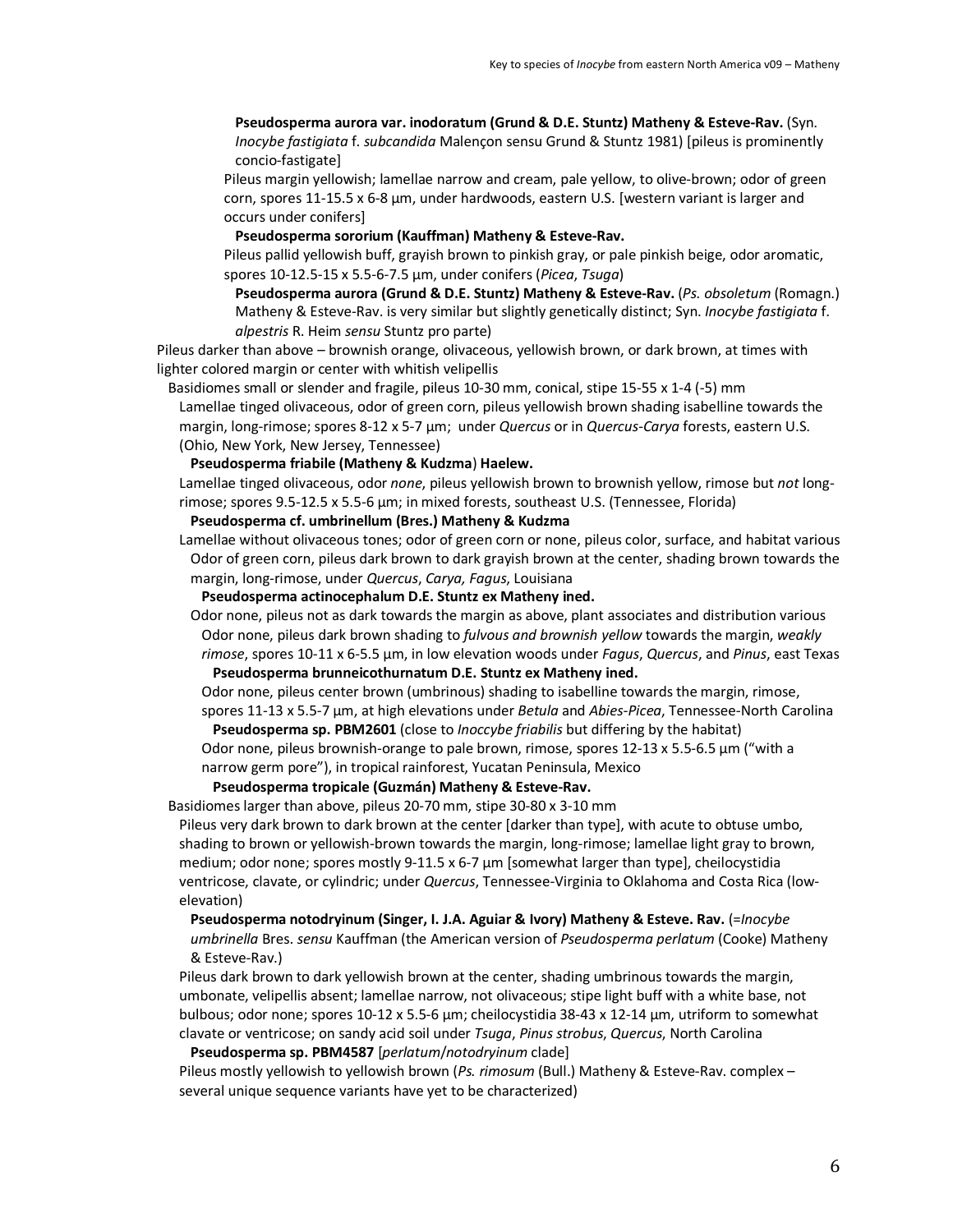Pileus dull yellow-ocher to rich yellowish-fuscous, at times bister at the center or pale, odor 'strong and disagreeable' (spermatic most likely), lamellae narrow, whitish but then tinged olivaceous; spores 9-12 x 5-6 µm, cheilocystidia saccate, "in woods", widespread

**Inocybe fastigiata (Schaeff.) Quél.** *sensu* **Kauffman** (Kauffman's concept likely was a broad one) Similar to *Inocybe fastigiata sensu* Kauffman, odor strongly spermatic, lamellae olivaceous and narrow; but spores somewhat larger – 11-13 x 6-6.5 µm; cheilocystidia cylindric, fusiform, or clavate, under hardwoods *Quercus*, *Fagus*, *Betula* mixed with *Pinus strobus*, New England (Vermont, Massachusetts, New Hampshire)

**Pseudosperma parafastigiatum D.E. Stuntz ex Matheny ined.**

Similar to *I. parafastigiatum* (spore size) but without any odor, lamellae *not* olivaceous, stipe base somewhat enlarged; under *Populus deltoides* or *Quercus* on sandy soil; Oklahoma, Tennessee **Pseudosperma sp. PBM4302 [***Ps. rimosum* **complex, clade A]**

## **Spores smooth, yellowish-brown, and pleurocystidia present**

Stipe pruinose at the apex only or not at all; caulocystidia and cauloparacystidia absent or present on upper half of stipe only (rarely caulocystidioid cells below stipe center)

Pileus and stipe white

Basidiomes turning red after bruising or drying, pileus convex, robust, under conifers or in mixed woods under conifers; common in western North America, rarely reported in eastern North America (Nova Scotia) **Inocybe pudica** (Syn. *I. geophylla* var. *lateritia* (Berk. & Br.) W.G. Sm., *I. geophylla* f. *perplexa* Kauffman, *I.* 

*godeyi* p.p. sensu Kauffman)

Basidiomes drying pink, pileus umbonate, slender; under hardwoods, Tennessee (also Washington under *Populus*)

**Inocybe armeniaca** Huijsman

Basidiomes not turning red after bruising or drying, slender, widespread, ecology various (species polyphyletic)

**Inocybe geophylla (Bull.) P. Kumm** *sensu lato*

Pileus convex… *convex form*

Pileus papillate… *umbonate form*

Pileus and stipe not white

Pileus tinged violaceous in youth, otherwise mouse-gray to dark brown, scaly; lamellae violaceous in youth, stipe apex with violaceous tinges

**Inocybe cincinnata (Fr.) Quél.** *sensu* **Kauffman** (cf. *I. violaceifolia* Peck described with grayish pileus only and white to whitish stipe but with violet lamellae in youth)

Pileus and/or stipe lilac to violaceous or with lilac or pinkish-lavender tinges, *not* scaly; lamellae *not*  violaceous in youth

Pileus and stipe lilac or violaceous, odor spermatic

Basidiomes small (stipe 1-3 mm) with persistent dark violet streaks, under pines and hardwoods

**Inocybe lilacina (Peck) Kauffman**

Basidiomes medium (stipe 3-6 mm), lilac often fading (at times completely), under spruce, Douglas fir Spores mostly elliptic

**Inocybe sublilacina Matheny & A. Voitk**

Spores mostly amygdaliform

**Inocybe pallidicremea Grund & D.E. Stuntz** (=*I. lilacina sensu auct. pl.*)

Pileus *not* lilac or violaceus, stipe with lilac or pinkish-lavender tinges at the apex

Odor of *Pelargonium*, not spermatic

Pileus yellowish brown, basidiomes slender

# **Inocybe griseolilacina J.E. Lange**

Pileus reddish brown with pale brown margin, basidiomes not slender

#### **Inocybe personata Kühner**

Odor spermatic or *not* like *Pelargonium*

Pileus pale ochraceous, stipe apex violet but finely white velutious elsewhere, base with a membranous volva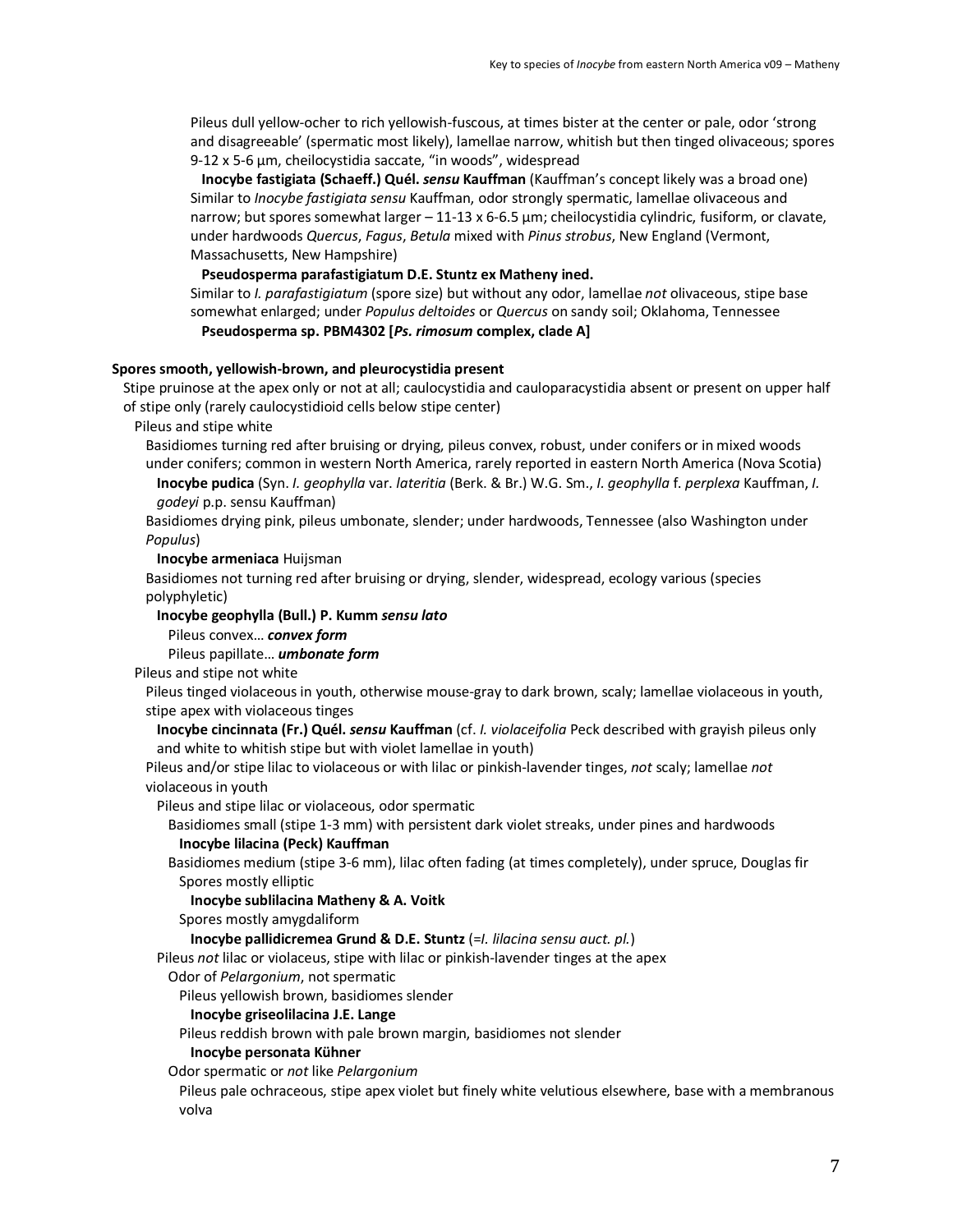#### **Inocybe violaceoalbipes G.F. Atk.**

Pileus dark brown to brown or fuscous

Pileus and stipe brown, *not* virgate, at times subscaly; stipe fibrillose; spores >11 µm long and minimally angular; odor not spermatic; northern in distribution southwards to the spruce-fir zone of North Carolina and Tennessee

**Inocybe lacera (Fr.) P. Kumm.** (Syn. *I. euthelella* Peck, form with a slight violet stipe apex) Pileus reddish brown to umbrinous, *not* virgate (that is, without radiating stripes); stipe pruinose at extreme apex, without scattered brown fibrils; spores spores <11 µm long; paracystidia hyaline; odor strongly spermatic; New York, Europe (under Betulaceae), north Africa

### **Inocybe grammopodia Malençon**

Pileus dark brown to brown, *not* virgate (without radiating stripes); stipe with scattered brown fibrils against a lighter ground color; spores <11 µm long; paracystidia often brown incrusted

**Inocybe cincinnata (Fr.) Quél.** (Syn. *I. cincinnatula* Kühner, nom. inval., sensu Grund & Stuntz 1968; cf. *I. retipes* G.F. Atk., *non* Singer)

Pileus fuscous, virgate; stipe with fuscous peronate sheath of fibrils; spores <11  $\mu$ m long; paracystidia hyaline; odor strongly spermatic; under conifers, Nova Scotia to North Carolina (high-elevation)

**Inocybe fuscicothurnata Grund & D.E. Stuntz** (*I. virgata* the same but without the lilac stipe apex) Pileus and stipe without lilac tinges

Pileus *and* stipe squarrose, squamulose, or floccose-squamulose

Scales brown

Pileus and stipe squarrose, spores <11  $\mu$ m long and amygdaliform, in forests

**Inocybe hystrix (Fr.) P. Karst.** (a Costa Rican report is a darker independent species, under highelevation *Quercus*)

Pileus squamulose or squarrose, stipe floccose-scaly (other forms merely densely fibrillose), spores >11 µm long and fusiform or 'boletoid', along roadsides or in disturbed areas

**Inocybe lacera (Fr.) P. Kumm.** (Syn. *I. infelix* (Peck) Peck, *I. infelix* var. *brevipes* Peck?) Scales whitish or bright ochraceous, *not* brown

Scales whitish against dull yellowish or dull ochre background, hymenial cystidia hyaline in KOH **Inocybe griseoscabrosa (Peck) Earle**

Scales and ground color bright ochraceous, hymenial cystidia bright yellow in KOH

**Inocybe subochracea (Peck) Peck** (Syn. *I. subochracea* var. *burtii* Peck, which was described to accommodate a variety with a more conspicuous cortina, longer stipe, and more heavily fibrillose pileus margin and stipe surface)

Pileus squamulose, squarrose, floccose, or fibrillose *but* stipe *not* scaly

Pileus squarrose, squamulose, or floccose

Pileus *and* stipe bright yellow-ochre (or ochre and tawny), pleurocystida *bright yellow* in KOH **Inocybe subochracea** (Peck) Peck) (Syn. *I. subocrhacea* var. *burtii* Peck, see above for details) Pileus and stipe *not* bright yellow-ochre, pleurocystidia hyaline or with yellowish contents in KOH

Pileus pale ochraceous, ochraceous-tawny, yellow, or warm buff; stipe similarly colored or pale yellow Lamellae eventually olivaceous-brown, spores 9-10 x 4-5 µm

Cystidia 40-63 x 10-15 µm, hyaline

**Inocybe submuricellata var. stenospermina Grund & D.E. Stuntz** (=*I. abjecta sensu* Grund & D.E. Stuntz; eastern version of *I. chondroderma* D.E. Stuntz ex Matheny, Norvell & E.C. Giles)

Cystidia 30-40 x 8-11 µm (color not indicated)

**Inocybe cylindrocystis G.F. Atk.** (cf. *I. cryptocystis* D.E. Stuntz, which differs by the presence of a bulbous stipe base and fibrillose pileus)

Lamellae *not* olivaceous or pale yellow, spores larger or more broad

Lamellae white to brown, stipe long in relations to pileus width; spores 8-9.5 x 5-5.5 µm, cystidia 60-90 x 12-15 µm, often with yellowish content

**Inocybe ochraceomarginata Kauffman** (similar to *I. microteroxantha* Grund & D.E. Stuntz but lacking caulocystidia below stipe center)

Lamellae pale yellow, spores mostly  $10-11 \times 5-6 \mu m$ , cystidia 50-70 x 10-15  $\mu m$ , hyaline **Inocybe submuricellata G.F. Atk.**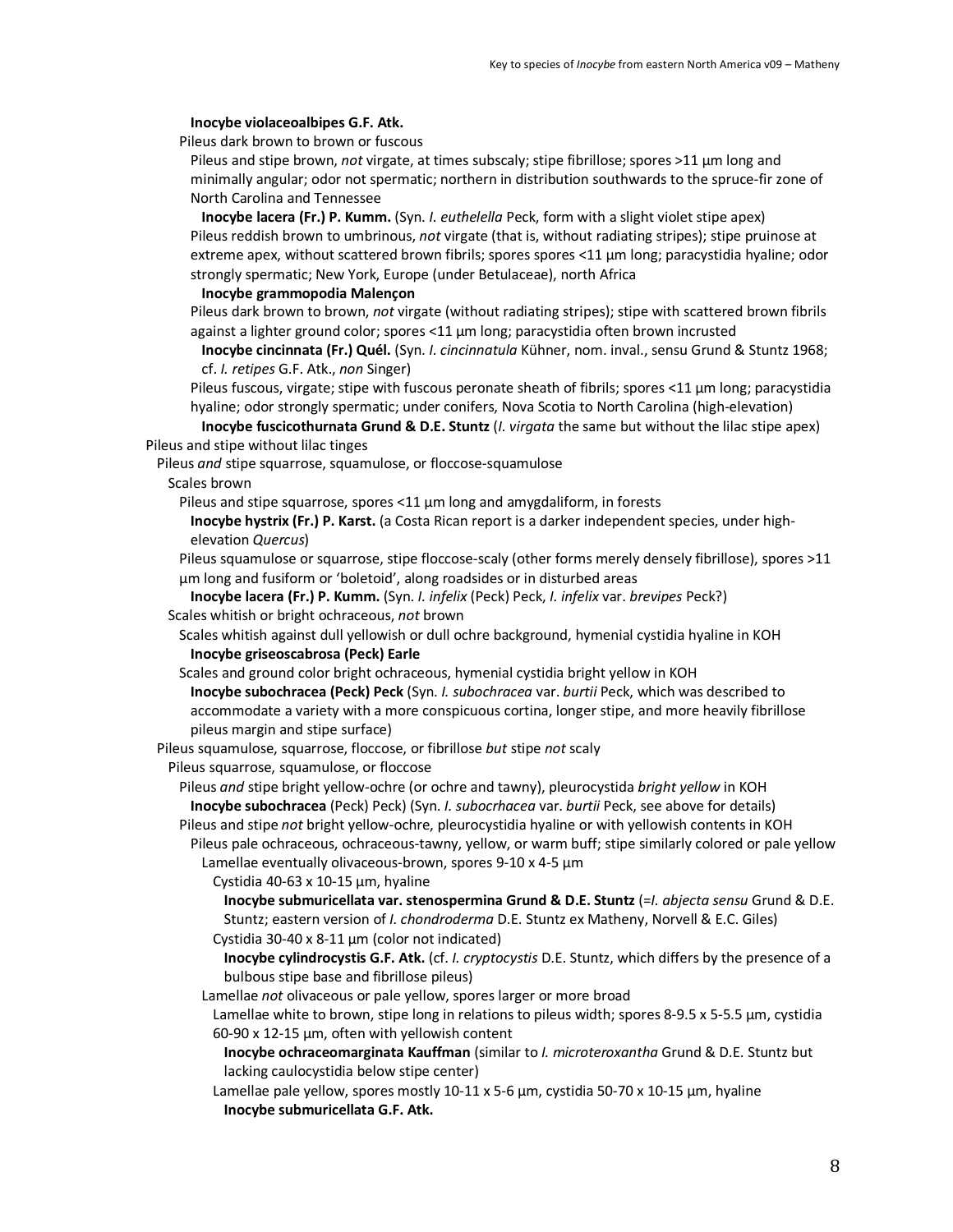Pileus darker than above (or lamellae and flesh *reddening*), stipe *not* ochraceous or yellow throughout Odor sweet-aromatic (like Matsutake) *or* like green corn ("meal" or "cornsilks")

Pileus yellow-ochre or raw sienna, stipe lighter in color, flesh and lamellae reddening, odor of green corn, ecology not clear ("in mixed woods"),

**Inocybe rubellipes G.F. Atk.**

Pileus dark brown at the center, yellowish-brown towards the margin, overlain with pallid superficial fibrils, stipe white, flesh and lamellae reddening, odor aromatic (like Matsutake), in hardwoods with *Fagus*, *Tilia*, *Quercus* or mixed forests, limestone soil

**Inocybe dulciolens Matheny & Kudzma,** (Syn. *I. pyriodora* (Pers.) P. Kumm. *sensu* Am. auct.) Pileus uniformly dark brown or bister, stipe paler brown – pale umbrinous to cinnamon-buff, flesh *not* reddening, odor aromatic, under *Picea*

**Inocybe scabra (O.F. Müll.) Quél.** *sensu* **Grund & D.E. Stuntz** (*sensu* J.E. Lange, M.M. Moser) Pileus center with blue-green tinged velipellis, elsewhere ochraceous-tawny to ochre, center becoming dark brown with age; lamellae and flesh in stipe reddening, under hardwoods, New Jersey (type) and Minnesota

#### **Inocybe glaucescens Matheny & Kudzma**

Odor spermatic or not remarkable

Stipe base or lower part of stipe dark brown or becoming so

Pileus fibrillose-scaly with small pointed tips, up to 30 mm wide; spores with mean Q-value >2.0, cylindric, fusiform or 'boletoid', pleurocystidia predominantly thick-walled or slightly thickwalled, some apices acute… **Inocybe lacera (Fr.) P. Kumm. & varieties** (Syn. *I. infelix* (Peck) Peck)

Spores 11-12.5 x 4.5-5 µm, near *Fagus*, *Betula*, Nova Scotia

**Inocybe lacera f. subsquarrosa F.H. Møller**

Spores 12-13.5 x 5.5-6 µm, edge of flatwoods pond (under *Pinus*?)*,* Florida

**Inocybe sublongipes Murrill** (cf. *I. gigantispora* Murrill, spores 11-16 x 5-6 µm, *not* laceroid but oblong-amygdaliform to amygdaliform; pleurocystidia infrequent, thick-walled; under *Quercus*, Florida)

Spores extremely variable in size and shape, in roadside gravel, Nova Scotia

**Inocybe lacera var. heterosperma Grund D.E. Stuntz**

Pileus appressed fibrillose-scaly, 20-65 mm wide; spores with mean Q-value <2.0, amygdaliform, pleurocystidia thin-walled, apices not acute

**Inocybe melanopus D.E. Stuntz** (orth. variant *I. melanopoda*)

Stipe base *not* darker than rest of the stipe

Basidiomes very small (pileus <20 mm, stipe 13-25 x 1-3 mm) *and* pileus dark reddish brown to red-brown *or dull umber*, Nova Scotia to North Carolina to Mexico with pine, also Europe with aspen and alder

### **Inocybe minima Peck,** *non* **Killerm.**

Basidiomes larger than above (pileus >15 mm, stipe >25 x 1-2 mm) *or* pileus not colored as above Pileus with coarse recurved scales and low umbo, spores >11 µm long, in sand, Greenland

**Inocybe ursinella M. Lange**

Pileus lacking coarse recurved scales, or, if squarrose, then with small acute umbo, spores <11 µm long, in temperate forests

Pileus without an umbo, pallid at first becoming a dingy straw color or pale brown, in temperate forests, Michigan to Tennessee

**Inocybe melanopus D.E. Stuntz** (orth. variant *I. melanopoda*)

Pileus obtusely umbonate, disc brown and shading to yellowish or warm buff towards the margin; stipe apex white, elsewhere yellow (walls of cystidia yellow in KOH), temperate

**Inocybe flocculosa Sacc.** (Syn. *I. stuntzii* Grund; cf. *I. excoriata* Peck with lacerate-excoriate pileus surface and white stipe, New England and New York; cf. *I. abjecta* (P. Karst. Sacc. *sensu* Grund & Stuntz, which differs by its grayish-umber pileus that is mostly fibrillose and

hyaline cystidia)

Pileus with a mammilate or papillate umbo, brown or dull dark brown; stipe pallid or white, walls of cystidia *not* distinctly yellow in KOH (but may be brown)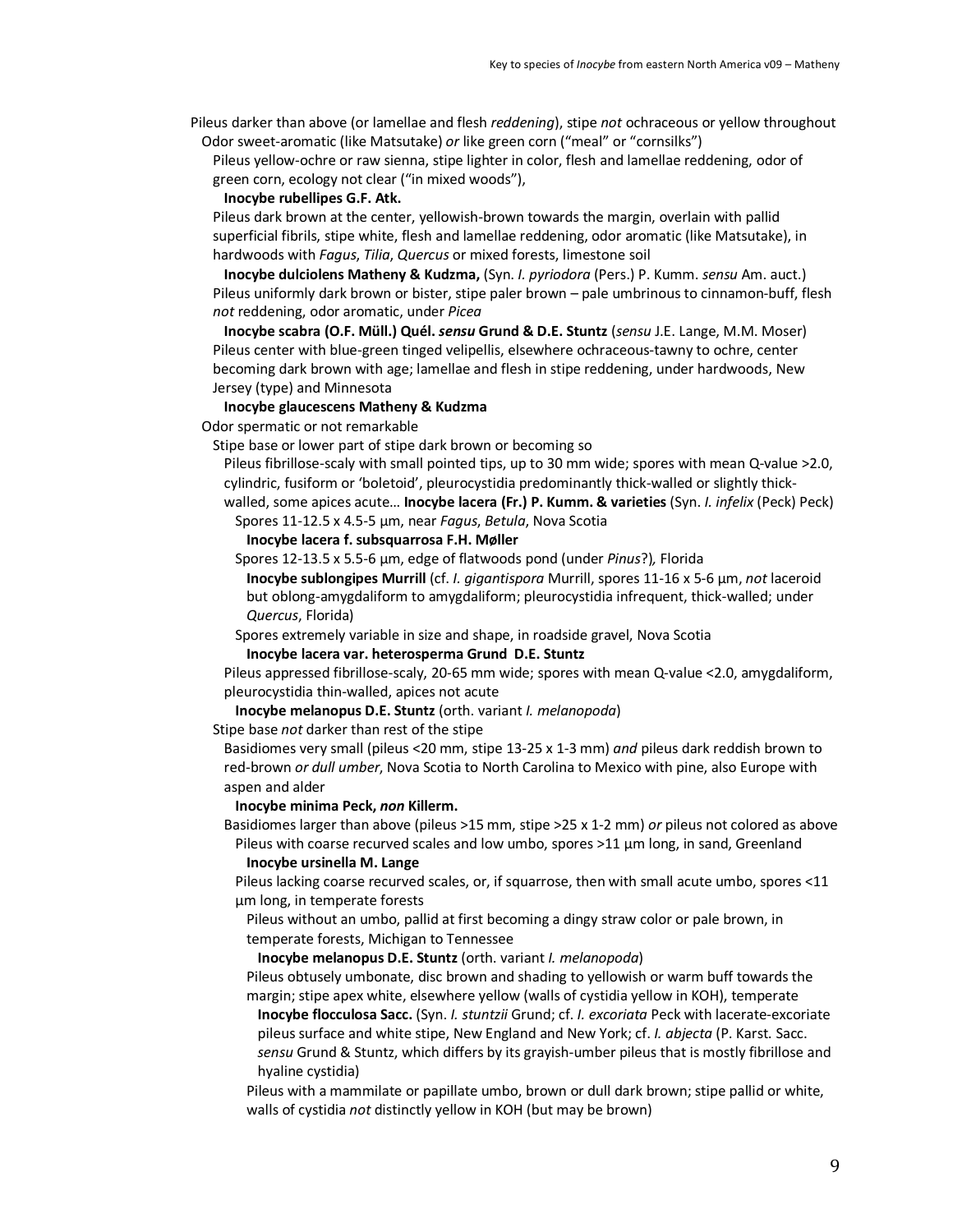Pileus squarrose, lamellae edges *brown*, stipe with a white annular belt, under *Quercus*, lowland Costa Rica, tropical

# **Inocybe plocamophora Singer**

Pileus appressed-squamulose or with slightly upraised tips towards the margin, lamellae edges *white*, under conifers or *Corylus*, north temperate

**Inocybe gausapata Kühner** (spores mostly 8-9 x 5-6 µm, walls of pleurocystidia 3-4 µm thick, under *Tsuga*, Nova Scotia)

**Inocybe pallidipes Ellis & Everh.** (spores somewhat longer and narrower than in *I. gausapata*, walls of pleurocystidia 4-7 µm thick; note that the protologue does *not*  mention a mammilate umbo and the spore measurements are incorrect per Grund & Stuntz (1981); under *Corylus*, New Jersey)

Basidiomes not very small and pileus dark brown to dark yellowish brown, margin splitting (stipe *not* white)

Pileus 20-50 mm, convex to plane and umbonate or nearly so; surface diffracted-scaly, rimose to the umbo, chestnut-brown (dark brown); lamellae whitish to brown; stipe 40-50 x 3-4 mm, equal to subbulbous, pruinose at the apex, tinged rufous; odor unknown; spores 6-7.5 x 5-6 µm, ovate to subglobose, at times with obscure angles; cystidia only slightly thick-walled; under hardwoods, Michigan and Tennessee

### **Inocybe ovalispora Kauffman**

Pileus 10-22 mm, conical to campanulate or plane, with a low umbo, velipellis absent; crackedareolate over the disc in age, fibrillose to finely scaly and rimulose towards the margin; dark yellowish brown, odor spermatic; lamellae subdistant, grayish brown to yellowish brown; stipe 20-35 x 2.5-4 mm, pruinose at the apex with pallid vesture below; ground color light buff to ocher-buff; spores 8-9.5 x 5-5.5 µm, amygdaliform with pointed apices; pleurocystidia only slightly thick walled (-1.0 µm), metuloids present upper-third of stipe; in mixed woods on humus enriched soil under *Quercus*, *Carpinus*, *Pinus*, northern Florida

**Inocybe striatiformis Murrill (see PBM4557)**

# Pileus fibrillose

Pileus with green or glaucous tones, stipe base becoming green where cut, odor aromatic Pileus 30-60 mm, whitish and streaked with bister-colored fibrils; stipe 30-50 x 2-5 mm, whitish, fuscescent, white within but changing to green where cut; spres 8-9.5 x 5-5.5 um, ovate; pleurocystidia 45-55 x 15-18 um, short, subpyriform to ventricose-subvoid with slender pedicel, paracystidia saccate-clavate; Maryland, New York (also Colorado)

### **Inocybe corydalina Quél.**

Pileus -25 mm wide, center dark olive-bister, light ochraceous towards the margin, surface with scattered appressed white fibrillose patches; stipe 40-50 x 4-5 mm, white above, yellowish brown towards the center, grayish green at base; flesh white, not reddening where cut; spores 7.5-9 x 5=6 um, subamygdaliform to elliptic; pleurocystidia 34-62 x 13-24 um, cylindric, ventricose, or clavate with a slender pedicel; paracystidia abundant, clavate

# **Inocybe coelestium Kuyper**

Pileus 10-30 mm, coarsely fibrillose with appressed scales, center with blue-green tinged velipellis, elsewhere ochraceous-tawny to ochre, center becoming dark brown with age; lamellae with a pinkish brown phase, reddening where damaged. Stipe 30-35 x 4-6 mm at apex, base enlarged up to 9 mm wide with a rounded bulb; yellowish with white furfuraceous fibrils, ochraceous to reddish pink above the base or cinnamon-brown with age, reddening faintly where bruised; spores 7.5-9.5 x 5-6.5 um, subcitroniform to broadly amygdaliform; pleurocystidia 26-38 x 12-17 um, short and obese or short clavate to short utriform; paracystidia slenderly clavate, abundant; under hardwoods, New Jersey (type).

## **Inocybe glaucescens Matheny & Kudzma**

Pileus lacking green tones, stipe base *not* becoming green, odor different

Pileus whitish, yellowish, or yellow-ochre, pleurocystidia *often* short (<50 µm long)

Pileus whitish, spores *not* minimally angular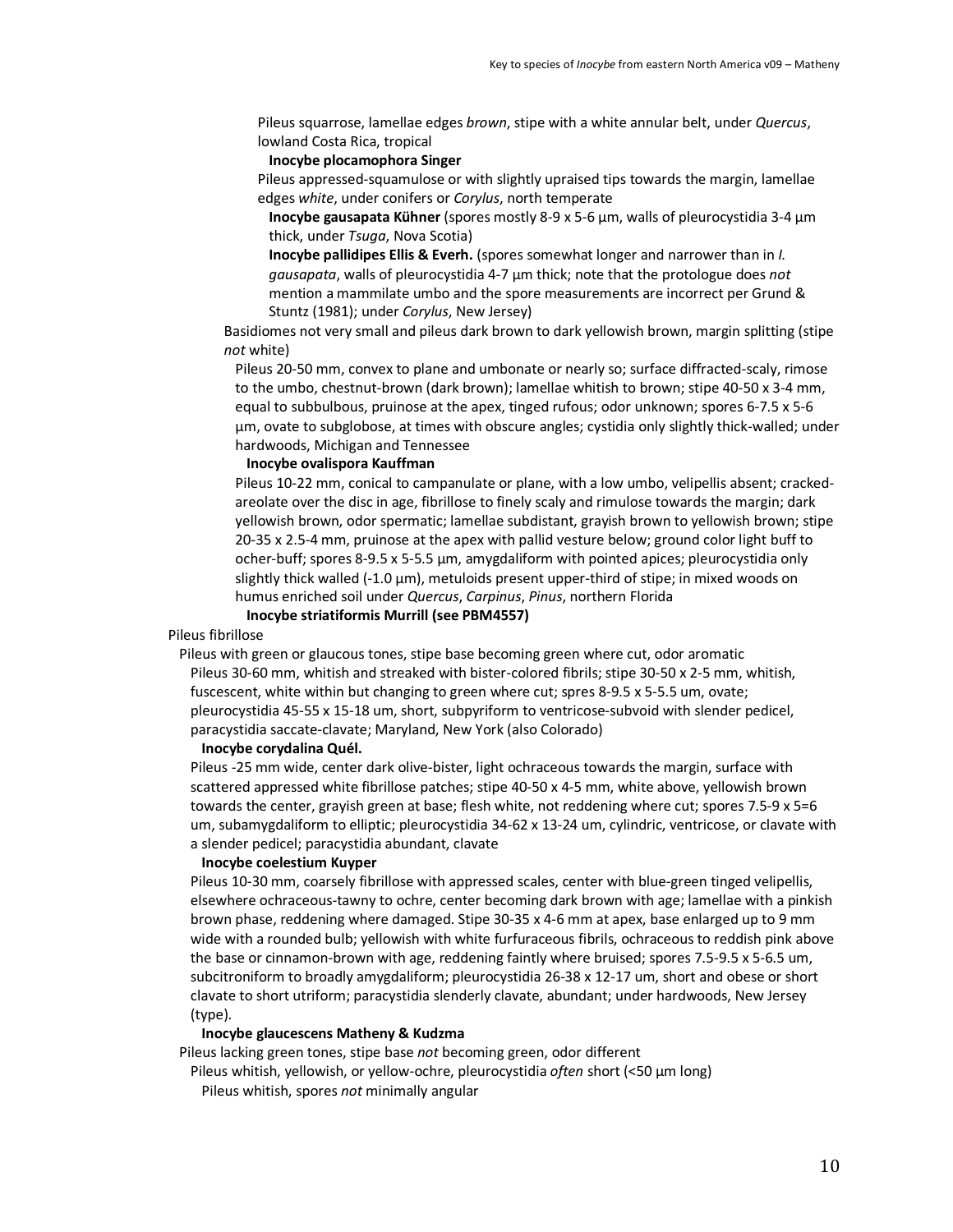Pileus whitish to chamois, conical, dry, margin without veil remnants, lamellae *not* purplish, stipe even; on limestone soil, New York and Vermont, also Europe (Netherlands)

#### **Inocybe sambucella G.F. Atk.**

Pileus pearly-white with a yellowish umbo, margin appendiculate with veil remnants, lamellae with a purplish tint, on dead wood, Xalapa (Mexico)

**Inocybe jalapensis Murrill**

Pileus whitish to pale ochraceous, spores *minimally angular*, stipe base enlarged or subbulbous but not marginate, pleurocystidia *not* short, on sandy poor soil, Massachusetts

# **Inocybe sambucina (Fr.) Quél.**

Pileus yellow, viscid (with adhering dirt particles), margin without veil remants, stipe even (pleurocystidia up to 65 um), spores *not* minimally angular

**Inocybe hebelomoides Murrill,** *non* **Kühner** [*Hebeloma floridanum* Murrill 1940, non Murrill 1945 has the same description and type as *I. hebelomoides*; need to confirm. *Inocybe floridana*,

however, is already occupied in *Inocybe* by Murrill 1945, possible syn. *I. olpidiocystis* G.F. Atk.] Pileus pale yellow, cream-buff, or yellow-ochre, dry, stipe clavate with a bulbous base or with a napiform bulb

Stipe with a napiform bulb, pale yellow shading downward to dull brown, pleurocystidia very short (mostly 30-40 x 12-13 µm), in mixed woods of *Fagus* and *Tsuga*

**Inocybe cryptocystis D.E. Stuntz** (cf. *I. cylindrocystis* G.F. Atk. but with numerous small fibrillosescales towards the margin)

Stipe clavate-bulbous, pallid, pleurocystidia larger than above (mostly 45-50 x 13-17 µm), under conifers

Pileus pale yellow, cystidia thick-walled, odor spermatic

**Inocybe pallidicremea Grund & D.E. Stuntz** (same as faded forms of *I. lilacina sensu auct. pl.*) Pileus yellow-ochre, cystidia predominately thin-walled (some also thick), odor "farinaceous"

**Inocybe kauffmanii** (Syn. *I. longipes* Kauffman, non Massee)

Pileus light yellowish brown, tawny, brown, red-brown, dark brown, or fuscous, pleurocystidia *not*  short (>50 um long)

Fibrils on pileus and lower part of stipe agglutinated *and* spores ovate-elliptic

Pileus and lower part of stipe pale-tawny or fulvous

**Inocybe agglutinata Peck** (Syn. *I. geophylla* var. *fulva* (Pat.) Sacc. *sensu* Perez Silva?)

### Pileus and lower part of stipe fuscous

**Inocybe fuscodisca (Peck) Massee** (spore apices bluntly pointed, occ. obtuse; cf. *I. virgata* G.F. Atk.)

Fibrils on pileus and lower part of stipe *not* agglutinated, spores elliptic, cylindric, or amygdaliform Pleurocystidia thin-walled and pileus some shade of red-brown

Basidiomes more robust than below; stipe 30-60 x 2-6 mm, pallid or tinged dingy pinkish; odor faint, raphanoid with saponaceous or farinaceous components; spores 7-10 x 5-6 µm, in hardwood stands or mixed stands

#### **Inocybe leptocystis G.F. Atk.**

Basidiomes more slender than above; stipe 15-60 x 0.5-3 mm, pinkish; odor raphanoidspermatic; spores 9.5-12 x 5-6 µm, in swampy areas under hardwoods, (type Michigan; Stz2777 from Michigan is same as environmental sample from arctic Alaska and very similar to *I.* cf. *griseolilacina* EL12006))

### **Inocybe rufidula Kauffman**

Pleurocystidia slightly thick-walled (0-1.5  $\mu$ m) or thick-walled (>1.5  $\mu$ m)

Pileus very dark brown, bister, or sepia

Pileus streaked very dark brown, similar to lower part of stipe

**Inocybe virgata G.F. Atk.** (similar to *I. fuscicothurnata* Grund & D.E. Stuntz but without the lilac apex; *I. striatiformis* Murrill has stiff upturned fibrils on pileus and pale rosy-isabelline stipe)

Pileus and stipe not as above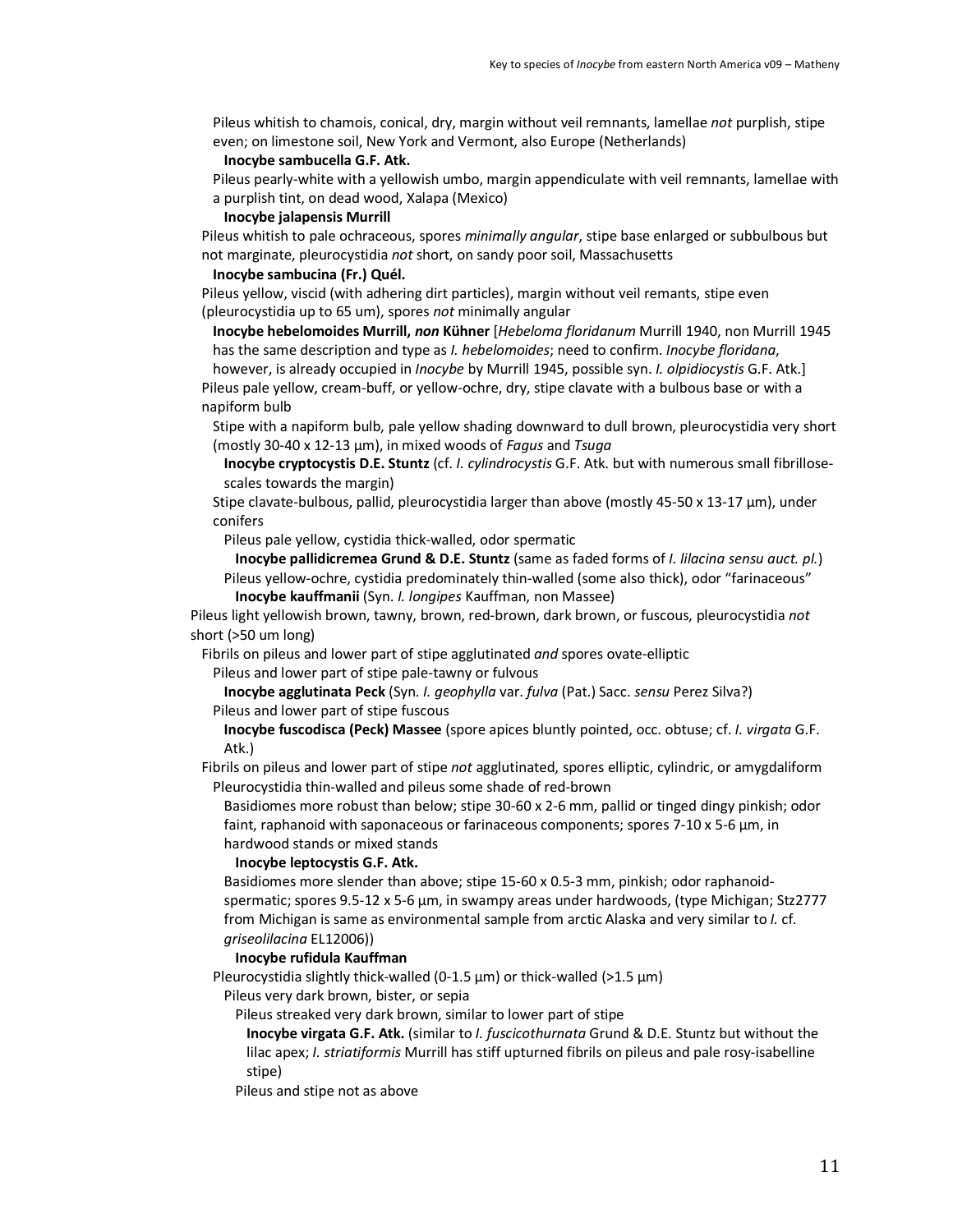Spores 10.5-14.5 x 4.5-5.5 µm, narrowly cylindric or with slight irregular outline (similar to *I. lacera*), pileus context whitish but turning slightly reddish brown, velipellis present, basidiomes stout overall, under *Salix* or *Populus*, Greenland and Montana

#### **Inocybe longispora M. Lange**

Spores <11 µm, amygdaliform, basidiomes *not* stout, velipellis present or absent, stipe surface and context rubescent or not, under conifers or *Fagus*

Stipe with faint pinkish floccules that *become red* where handled, context slightly *rubescent*; pileus with a dingy brown velipellis; spores 7-9 x 5-6 µm; under *Picea*, Nova Scotia

**Inocybe erythrospilota Grund & D.E. Stuntz** (original spelling '*erythospilota'*; type sequences on GenBank are inaccurate – these are *I. brunneolipes*)

Stipe *and* context *not* rubescent, velipellis absent, odor spermatic; spores mostly 9-11 x 6 µm, under conifers or *Fagus* 

**Inocybe nemorosa (R. Heim) Grund & D.E. Stuntz** (cf. *I. pseudodestricta* Stangl & J. Veselský)

Stipe and context not rubescent, velipellis absent, odor of *Pelargonium*, in cove hardwood forest

**Inocybe sp. PBM2633** [flocculosa/cincinnata clade]

Pileus red-brown, dark reddish brown or lighter than above – light yellowish brown, brown (umbrinous or tawny-olive), grayish brown, isabelline, or bicolorous

Pileus bicolorous – tawny at the center, dull yellow towards the margin; under hardwoods (e.g., *Salix*) and reported under conifers, southeast Canada, Pacific Northwest, Europe, Argentina, introduced in New Zealand

**Inocybe semifulva Grund & D.E. Stuntz** [syn. *I. obscuromellea* Poirier; cf. *I. phaeodisca* Kühner, which differs by the pallid stipe with incarnate context and thin-walled pleurocystidia]

Pileus not bicolorous – light yellowish brown, red-brown, or dark reddish-brown Pileus 10-20 mm, dark reddish brown, silky fibrillose; lamellae brown tinged olive; stipe base *bulbous* (12 mm), brownish incarnate; spores 7-9.5 x 4.5-5.5 µm; pleurocystidia slightly thickwalled (0.5-1.5  $\mu$ m), in mixed hardwoods and conifers, Nova Scotia

**Inocybe obscurobadia (J. Favre) Grund & D.E. Stuntz** *sensu* **Grund & D.E. Stuntz** (*I. furfurea sensu* Favre from Europe is similar but has an entirely pruinose stipe)

Pileus 30-50 mm, red-brown, surface at length somewhat lacerate or excoriate; lamellae white to brownish-gray or avellaneous; stipe even, *not* bulbous, white or whitish; spores 7-9 x 4.5-5.5 um; pleurocystidia thick-walled, hyaline, "in ground in woods", Mass. and New York

**Inocybe excoriata Peck** (cf. *I. rimosa* (Bull.) P. Kumm. *sensu* Kauffman but with spores 9-11 x 4.5-6 µm, New York)

Pileus 25-40 mm, brown (dark brown) to reddish brown, with patches of grayish velipellis, *not rimose*, at times slightly scaly around the center, odor faintly spermatic; lamellae without olivaceous tones; stipe even or somewhat bulbous, whitish to pale yellowish buff, at times with pinkish tints at the apex, spores 9-11 x 5.5-6.5 µm, cystidia thick-walled; under hardwoods and conifers, New York and Tennessee (based on PBM2442 and JK120; name misapplied, nearest to *I. grusiana*)

**Inocybe griseovelata Kühner sensu Matheny** (cf. *I. rimosa sensu* Kauffman may be similar) Pileus umbrinous, light brown, grayish brown, light yellowish brown, yellowish brown, or isabelline

Odor none, spores small – 6-7 x 4 µm, under *Quercus*, Florida

**Inocybe glabripes Ricken** (Syn. *I. parvispora* Murrill)

Odor none; spores  $12-15 \times 5-6 \mu m$ , oblong-cylindric to minimally angular, pileus with distinct patches of white velipellis, stipe pruinose at least half-way; under *Tsuga*, *Abies*, *Betula*, New York

**Inocybe inodora Velen.** (Syn. *I. pruinosa* R. Heim)

Odor often spermatic or spores 6.5-12.5 µm long, plant associates various

Spores 9.5-11.5 x 4-4.5 µm, narrowly oblong-elliptic or fusiform (like *I. lacera*), mean Q: 2.5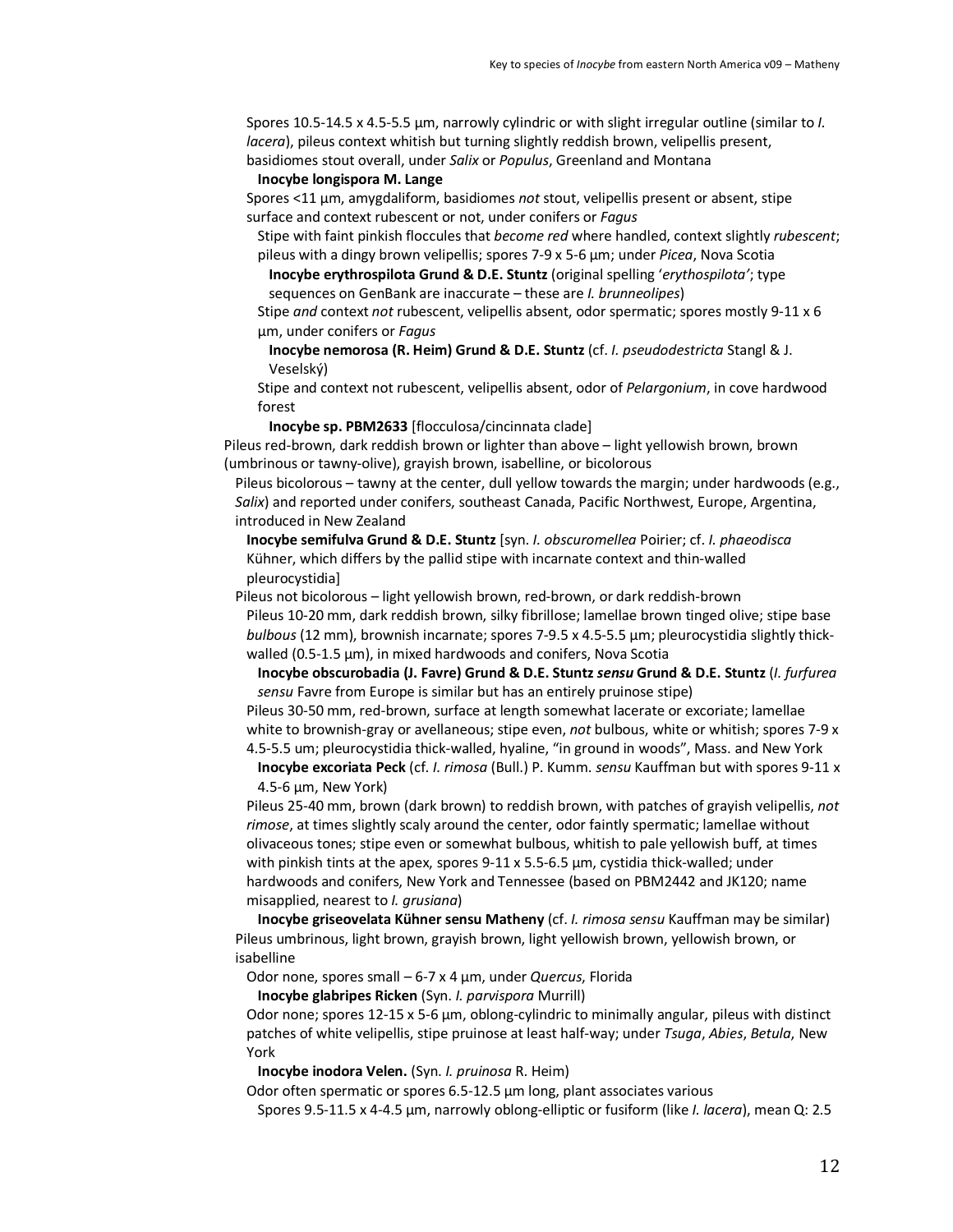**Inocybe cylindrospora Murrill** (on a lawn under *Pinus palustris*, Florida)

Spores not as long and narrow as above, often amygdaliform, mean Q < 2.0

Spores 7-9.5 x 4.5-5 µm; pileus grayish-umber or light brown with a pallid persistent velipellis, the margin with few broad flat scales; in woods including *Tsuga*, Nova Scotia **Inocybe submuricellata var. stenospermina** (Syn. *I. abjecta sensu* Grund & D.E. Stuntz,

*non* P. Karst.)

Spores 6.5-9 x 4-5 µm, *pip-shaped* to amygdaliform; pileus *small* (<20 mm), umbrinous, velipellis absent, odor spermatic, PDAB negative; pleurocystidia thick-walled apically; under *Tsuga*, *Pinus strobus*, *Quercus*, widespread – Nova Scotia to Mexico, also Europe [note also red-brown forms with a slight lilac apex also occur]

**Inocybe minima Peck,** *non* **Killerm.**

Spores 8.5-10 x 4.5-5 µm, pileus uniformly isabelline, velipellis absent, under *Pinus*, Florida

#### **Inocybe praenucleata Murrill**

Spores 9-10 x 5-5.5 µm, pileus uniformly umbrinous (tawny-olive) to cinnamon, velipellis absent; pleurocystidia *slender* (subfusiform, sublageniform, subcylindric) and with only slightly thickened walls (type Michigan)

**Inocybe pallidobrunnea Kauffman**

Spores >10  $\mu$ m, pileus umbrinous, without a velipellis, stipe with pinkish tinges; pleurocystidia ventricose and thick-walled

Spores 9-11 x 4.5-5.5 µm (type Michigan)

**Inocybe subdestricta Kauffman** (cf. *I. griseovelata* Kühner with distinct grayish velipelis and wider spores)

Spores 9-12.5 x 5.5-6 µm

**Inocybe nitidiuscula (Britzelm.) Lapl.** (=*I. descissa* var. *macrospora* R. Heim *sensu* D.E. Stuntz)

Stipe pruinose below the stipe center but sometimes this may not be obvious; caulocystidia and cauloparacystidia present on lower part of stipe

Basidiomes reddening

Under *Quercus*, Florida, Oklahoma, Arizona; odor absent, lamellae pink [per protologue stipe is *not bulbous*] **Inocybe roseifolia Murrill** 

Under conifers, Michigan; odor strongly spermatic, lamellae pallid to olivaceous but spotted or stained reddish, stipe base bulbous

**Inocybe godeyi Gillet** *sensu* **D.E. Stuntz** (in Europe *I. godeyi* occurs under hardwoods)

Basidiomes *not* reddening

Basidiomes very small (pileus <10 mm), pileus with whitish or grayish strigose hairs, stipe reddish brown to cinnamon brown, under hardwoods, Quebec, New York (type), Tennessee, west to Michigan and Washington **Inocybe comatella (Peck) Sacc.** (Syn. *I. agordina* Bizio)

Basidiomes larger than above, pileus without strigose hairs

Lower part of stipe fuscescent (becoming sepia or very dark brown)

Young lamellae yellow, pileus warm reddish brown on the disc

## **Inocybe luteifolia A.H. Sm.**

Young lamellae white, pileus sepia on the disc

**Inocybe atripes G.F. Atk.** (European *I. tenebrosa* Quél. Is very similar, but some interpretations of this species are the same as *I. metrodii*, which lacks the fuscescent stipe)

Lower part of stipe *not* fuscescent (occasionally brunnescent)

# Odor of bitter almonds

# **Inocybe hirtella Bres.**

Odor not as above

Basidiomes robust, pileus up to 60-70 mm wide, stipe (3-) 5-10-15 mm wide

Pileus *viscid* when moist, pale clay brown but darker at the center; stipe 10-12.5 mm wide, white; spores 9-12 x 5-6 µm, New York

**Inocybe olpidiocystis G.F. Atk.** (Syn.? *I. hebelomoides* Murrill, if caulocystidia below stipe center).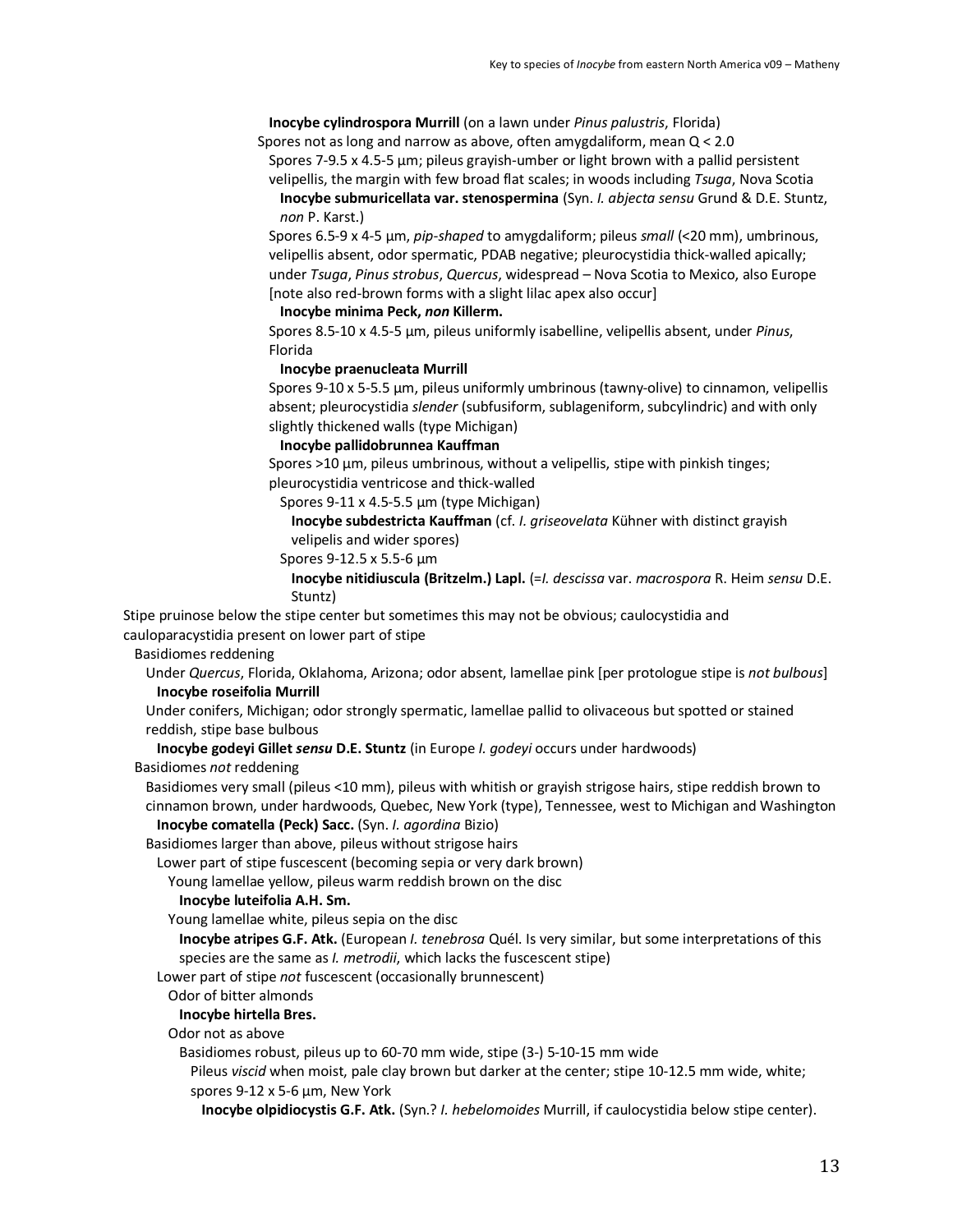Pileus *dry* or with persistent sand grains attached

Pileus whitish tinged brownish at center, yellowish towards margin; stipe 6-15 mm wide, white; spores *large* (10-16 x 6-8 µm), on sandy shores, sand dunes(cf. *I. vulpinella* below)

**Inocybe serotina Peck** (Syn. *I. bulbosa* Peck, *I. ammophila* G.F. Atk., *non* Hongo & Matsuda; cf. *I. praefarinacea* Murrill under *Quercus*, Florida)

Pileus colored different than above *or* spores smaller (7-11 x 5-6 µm), in forests or under trees Pileus uniformly brown or orange brown towards the margin

Pileus dry, uniformly brown (umbrinous) or somewhat darker at the center, stipe 5-8 mm wide, white or pallid, at times flushed with yellow tones; spores 8-11 x 5-6  $\mu$ m; in mixed woods often under *Picea*, Nova Scotia, also in alpine zone of northern Europe with *Salix*

**Inocybe melleiconica Grund & D.E. Stuntz** (=*I. phaeoleuca* Kühner *sensu* Grund & Stuntz, *non sensu* Euro. auct.)

Pileus with adhering sand grains, brown to dark brown around the center, orange brown to ochraceous-brown towards margin, coarsely tomentonse-fibrillose with initial grayish cobwebby velipellis; stipe 20-75 x 2-9 mm, clavate to submarginately bulbous, yellowish brown to orange brown above, dark brown above the base, bulb white; spores 12-18 x 7-9 µm; in sand dunes or woods under *Salix*, *Populus* (Europe), or on mine wastes, Ontario

**Inocybe vulpinella Bruyl.** (Syn. *I. immigrans* Malloch but less brightly colored than samples from Europe; cf *I. similis* Bres., which differs by presence of a cortina and with caulocystidia restricted to the stipe apex).

Pileus lighter in color than above, at least when young

Pileus whitish at first, becoming straw yellow to dingy ocher with age, at first floccose-fibrillose; stipe 4-9 mm wide, white or whitish with a submarginate bulb; spores 8-10 x 5-6 µm, pleurocystidia 60-80 x 15-20 µm, in forests under conifers or hardwoods, throughout eastern states, confirmed molecularly from Pennsylvania

**Inocybe sindonia (Fr.) P. Karst.** *sensu* **Kauffman**

Pleurocystidia shorter than above

Pileus cream to chamois or isabelline, fibrillose-scaly becoming long-rimose; stipe more or less equal or enlarged toward the base, 4-10 mm wide, same color as the pileus or paler; spores 8- 10 (-12) x 5-6 µm; pleurocystidia 45-50 x 12-16 µm, in coniferous woods, Michigan (also western states)

### **Inocybe kauffmani A.H. Sm.** (Syn. *I. longipes* Kauffman)

Pileus cinnamon-buff to clay color, occasionally darker and more tawny, stipe 3-8 mm wide, white turning sordid brownish below with a subbulbous base, odor spermatic to fabceous; spores 7-9 x 5-6 µm, pleurocystidia short (<50 µm long), under *Picea*; widespread in northern regions of the U.S. (New York, Michigan, Pacific Northwest) and Europe

**Inocybe ochroalba Bruyl.** (=*I. langei* R. Heim *sensu* A.H. Sm.)

Basidiomes *not* robust, pileus up to 35-45 (-50) mm wide, stipe up to 6 mm wide

Pileus brown (umbrinous) or reddish brown, often darker at the center

Spores 11-13 x 7.5-9 µm, noticeably thick-walled, stipe whitish at apex and at the base but yellowishbrown elsewhere, base slightly bulbous, odor indistinct, in alpine zone under *Dryas*, *Salix* (known only from arctic areas of North America

# **Inocybe ohenojae Vauras & E. Larss.**

Spores 10-12 x 6.5-8 µm, *not* noticeably thick-walled, stipe whitish but becoming slightly yellowish or brownish, base bulbous but not marginate, odor indistinct or slightly spermatic, in alpine zone under *Salix* and *Bistorta vivipara* (known only from arctic areas of North America – District of Keewatin)

### **Inocybe pararubens var. padjelantae Vauras & E. Larss.**

Spores <10 µm long *or* <7 µm wide, *not* noticeably thick-walled; stipe typically cinnamon brown, incarnate, or pale; more widespread than above, Arctic, or in more southerly regions

Pileus dark brown to brown or ochraceous brown, *not* hygrophanous; stipe whitish to pale ochraceous all over when young, even, odor not very distinctive, spores 7.5-10 x 5-6 µm, at times with small indistinct germ pore; with *Salix* in far north regions (Canadian Arctic, Quebec), also Europe (=*I. subporospora*; *I. ovalispora* sensu Kühner)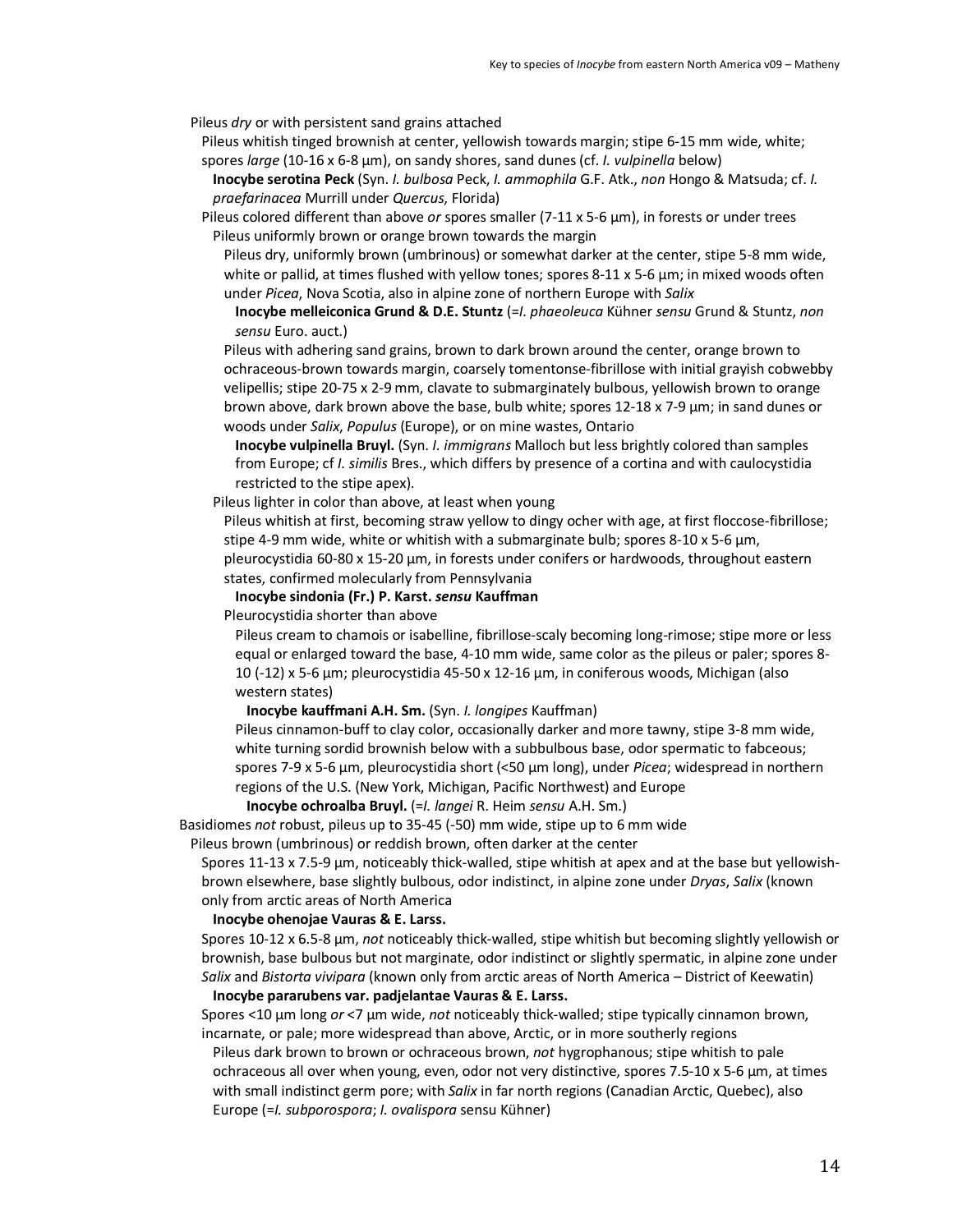#### **Inocybe tjallingiorum Kuyper**

Pileus dark brown at the center, brown elsewhere *not* hygrophanous; stipe pale cinnamon-brown, even, odor spermatic, spores mostly 8-9 x 5-5.5 µm; in sandy soil under conifers, Nova Scotia (also Washington)

# **Inocybe brunneolipes Grund & D.E. Stuntz**

Pileus dark brown at center shading to brown or tawny-olive to the margin, fibrillose, not hygrophanous; stipe ochraceous, slightly bulbous; odor spermatic; spores 8-10 x 4.5-5.5 µm, (sub)amygdaliform, pleurocystidia narrow; under hardwoods in parks, cemeteries, woods, northern Europe, under *Quercus garryana* in British Columbia (S. Berch, pers. Comm.)

### **Inocybe suecica Vauras & E. Larss.**

Pileus chestnut-brown (reddish brown), diffracted-scaly at the margin, *not* hygrophanous; stipe white at apex, tinged rufous elsewhere, base subbulbous or marginate; odor none or faintly spermatic; spores 6-7 x 5-6 µm, ovate to subglobose; in hardwoods, Michigan and New York (spores reported by Kauffman 1924 are slightly wider than by Kuyper 1986)

**Inocybe ovalispora Kauffman** (Syn. *I. albomarginata* Velen. but Stuntz' type notes indicate the absence of caulocystidia on the lower part of the stipe in *I. ovalispora*)

Pileus dark brown at the center, elsewhere reddish brown to dingy yellowish-brown, at times uniformly reddish brown, *hygrophanous* in appearance; stipe incarnate, equal or (sub)bulbous; odor none or faintly spermatic; spores 9-11.5 x 5.5-7 µm; in mixed hardwood forests or under *Salix*  in arctic-alpine, Michigan, Canada, Greenland (also in western montane conifer forests and alpine areas under conifers or *Salix*)

**Inocybe leiocephala D.E. Stuntz** (cf. *I. subbrunea* Kühner under western conifers, Wyoming to Mexico, spores with obtuse apices; cf. *I. brunnea* Quél. *sensu* Perez Silva, Mexico)

Pileus tawny, yellowish brown, isabelline, dull honey color, or whitish to pale ochraceous Basidiomes short and stout (pileus 30-35 mm, stipe 25 x 7 mm), pileus isabelline and stipe white, spores >10 µm long, Florida

## **Inocybe subconnexa Murrill**

Basidiomes *not* short and stout

Velipellis absent or indistinct, pileus whitish to pale ochraceous, *lower half of stipe with caulocystidiod cells only*, spores *minimally angular* in outline, odor not remarkable, under hardwoods or conifers but on sandy acidic soils, confirmed from Massachusetts, also Europe

## **Inocybe sambucina (Fr.) Quél.**

Velipellis absent, pileus center fulvous (tawny), margin yellow, scaly with age; spores *amygdaliform*, odor faintly spermatic or none, under hardwoods or mixture of hardwoods and conifers; Nova Scotia, Michigan (type), and Tennessee

**Inocybe microteroxantha** Grund & D.E. Stuntz (close to *I. ochraceomarginata* Kauffman but the latter is pruinose only at apex of stipe) [phylogenetically part of *I. hirtella* group] Velipellis present, spores *not* minimally angular in outline, odor strongly of green corn or

spermatic, under conifers (*Tsuga*, *Pinus*)

Odor strongly spermatic, lamellae dull yellowish brown with olivaceous tinge, stipe pale dull yellow

## **Inocybe chalcodoxantha Grund & D.E. Stuntz**

Odor strong of green corn but becoming spermatic, lamellae grayish pallid with faint yellowish cast, becoming darker brown, stipe pallid or with slight tinge of brown

**Inocybe melleiconica Grund & D.E. Stuntz** [phylogenetically part of *I. hirtella* group; confirmed from Ontario, type Nova Scotia; misapplied as *I. phaeoleuca sensu* Grund & Stuntz]

# **Spores angular, nodulose, stellate, or spinose and yellowish brown; pleurocystidia present** (but see *I. leptophylla*) Stipe pruinose at the apex only *or* not at all (caulocystidia, if present, restricted to stipe apex)

Pileus *and* stipe squarrose, squamulose or fibrillose-scaly, floccose-scaly, or woolly fibrillose

Pileus dark grayish-olive or fuscous-olivaceous, in degraded xerophytic forest, Guadeloupe **Inocybe viridiumbonata Pegler**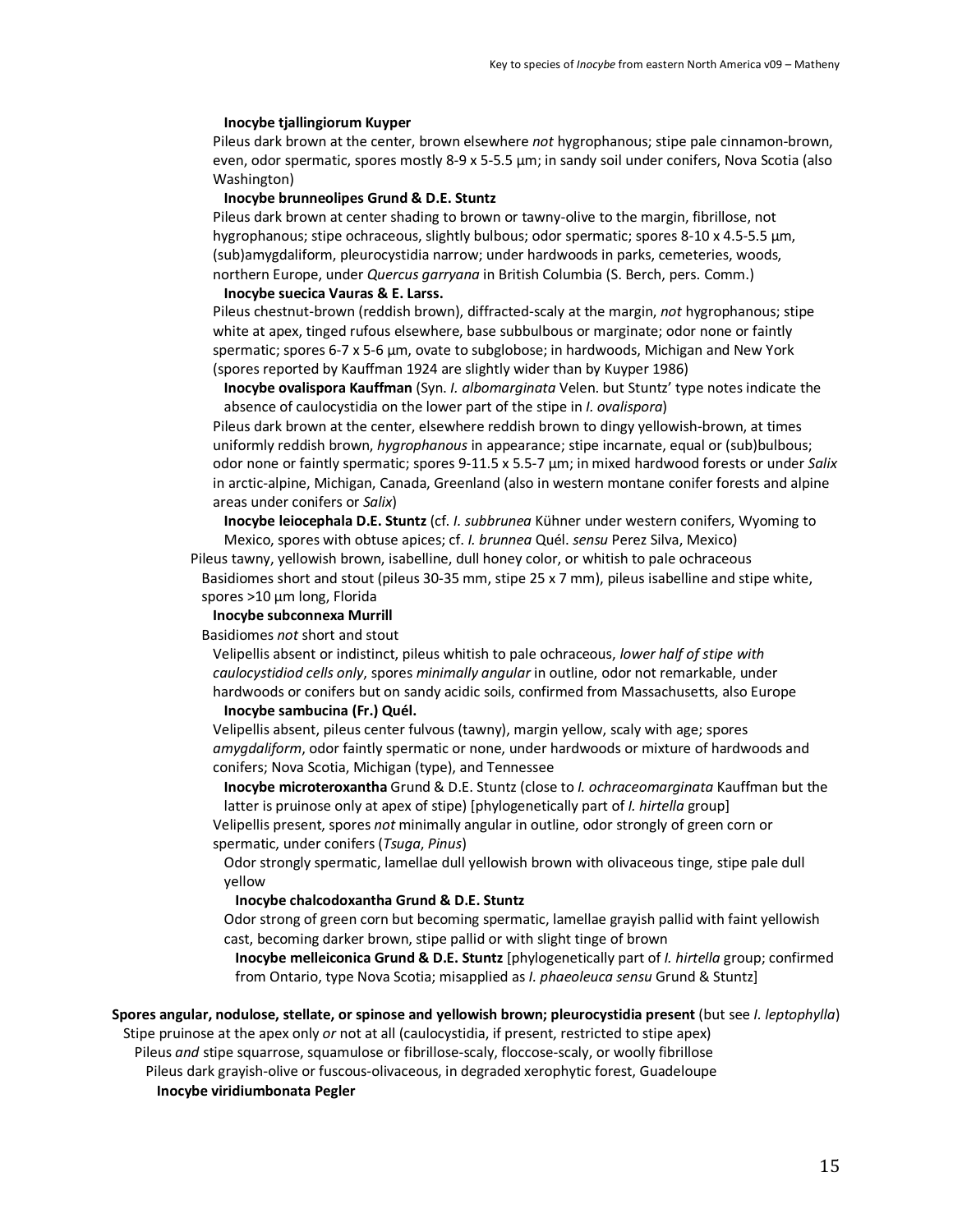Pileus reddish brown, dark purplish-fuscous, brown, or dark brown, in temperate or boreal forests, widespread

Basidiomes red to reddish brown *or* dark purplish-fuscous, at least some spores cruciate

Basidiomes red to reddish brown, under *Abies* in spruce-fir zone, North Carolina

# **Inocybe carolinensis Matheny & Kudzma**

Basidiomes dark purplish-fuscous, in mixed hardwood forests throughout eastern North America

**Inocybe tahquamenonensis D. E. Stuntz** (Syn. *I. stellatospora* (Peck) Massee *sensu* Kauffman, *non* Peck) Basidiomes dark brown to brown, spores *not* cruciate

In *Sphagnum* under conifers, spores 10-12.5 x 7.5-10 µm, coarsely nodulose about an elliptic outline with 11-20 nodules; Great Lakes region

### **Inocybe teraturgus M.M. Moser**

On soil or rotten wood in coniferous forests; if spores as large as above, then pleurocystidia absent, more widespread than above

Pleurocystidia absent, on rotten wood, spores >10 um long

**Inocybe leptophylla G.F. Atk.** (Syn. *I. leptophylla* var. *cystomarginata* G.F. Atk., *I. casimiri* Velen.) Pleurocystidia present, on soil or rotten wood, on soil, spores <10  $\mu$ m long

Basidiomes small, pileus 8-9 mm wide, stipe 12-22 x 1-2 mm, stipe grayish violaceous at the apex **Inocybe aff. fulvella Bres.** *sensu* **Grund & D.E. Stuntz** (*non* D.E. Stuntz 1947)

If basidiomes small, then stipe lacking any violaceous tones, otherwise larger than above Basidiomes small, pileus 7-13 mm wide, stipe 10-30 x 1-2 mm, spores weakly nodulose **Inocybe diminuta Peck**

Basidiomes medium, larger than above; spores with 8-14 distinct nodules

Pleurocystidia thin-walled and elongate (>50  $\mu$ m long), stipe squarrose to floccose-scaly **Inocybe stellatospora (Peck) Massee** (Syn. *I. longicystis* G.F. Atk., *I. lanuginosa* (Bull.: Fr.) P. Kumm. *sensu* Euro. auct., *non* Kauffman; note two different species have been detected (i) northerly occurring species – Pacific Northwest, Minnesota, to Quebec and northern Europe – this likely will need a new name; (ii) eastern U.S. species – New York to North Carolina, also northern Europe, Japan – this may encompass both *I. longicystis* and *I. stellatospora* types) Pleurocystidia thick-walled and short-obovate to pyriform (<50 µm long), stipe woolly fibrillose

**Inocybe lanuginosa (Bull.) P. Kumm.** *sensu* **Amer. auct.** (Syn. *I. nodulospora* (Peck) Sacc., *I. ovatocystis* Boursier & Kühner*, non* Perez Silva)

Pileus fibrillose *or* scaly, stipe *not* scaly

Young lamellae and/or stipe grayish-lavender, basidiomes small

Pileus 8-10 mm, obtusely umbonate, squarrose at the center, uniformly reddish umber, lamellae at first grayish lavender becoming pale grayish olivaceous beige; stipe 20 x 1-1.5 mm, grayish lavender, spores 8-10 x 6-7 µm with about 7-8 prominent obtuse nodules; on soil under *Betula*, *Fagus*, Nova Scotia, temperate **Inocybe fulvella Bres.** *sensu* **Grund & D.E. Stuntz** (*non* D.E. Stuntz 1947)

Similar to above but pileus with a very dark brown disc and a pale brown to brown margin; lavender tones not observed on lamellae; on soil in mixed forests (*Pinus*, *Tsuga*, *Quercus*, *Betula*), North Carolina

**Inocybe aff. fulvella Bres.** *sensu* **Grund & D.E. Stuntz** (*non* D.E. Stuntz 1947)

Pileus 15-17 mm, with small papillate umbo, reddish brown (Mars Brown), appressed fibrillose-squamulose, lamellae light violet gray becoming grayish-ocher; stipe 27-30 x 2.5-4 mm, robust, pale buff becoming brown below; spores 8.5-11.5 x 6-7.5 µm, ovate with 11-14 small nodules; in xerophytic forest, Guadeloupe, Caribbean Basin

# **Inocybe ianthinofolia Pegler**

Young lamellae and stipe *not* grayish-lavender, basidiome size various

On logs or rotten wood *and* pileus hygrophanous

#### **Inocybe tubarioides G.F. Atk.**

On soil, pileus *not* or rarely hygrophanous

Spores mostly oblong and smooth to irregular in outline, 12-15.5 x 4.5-6.5 µm, some with a few basal nodules, under *Pinus*

#### **Inocybe texensis Thiers**

Spores nodulose or angular, shorter than above, habitat various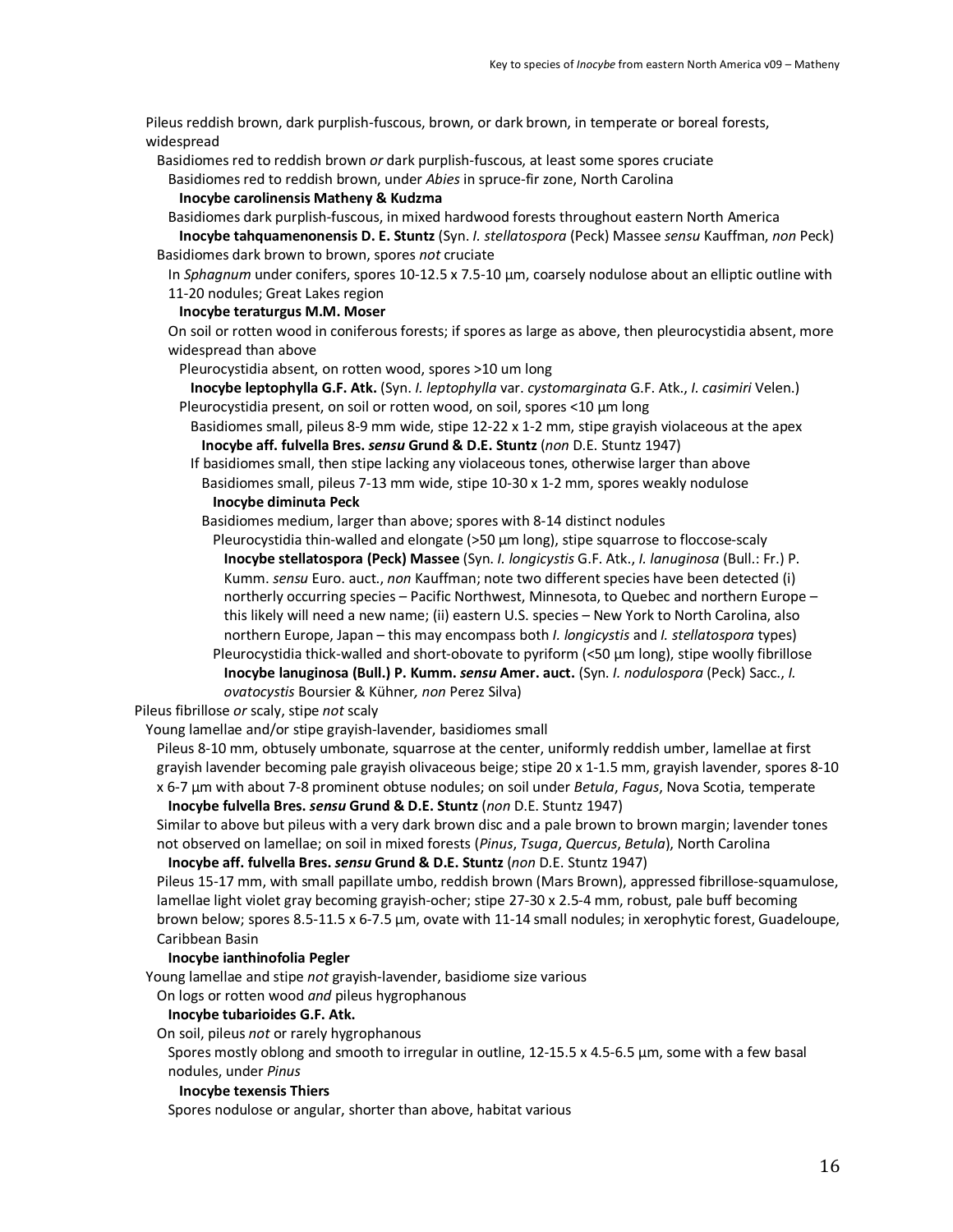Stipe base distinctly bulbous

Pileus with a prominent acute umbo, spores 6-8 x 4-6 µm, nodules not very distinct, "on ground in woods"

**Inocybe prominens Kauffman** (Syn. *I. umboninota* Peck 1910, *non* 1885 (type); cf. *I. prominens* f. *longistriata* Kauffman (type Oregon); cf. *I. sphagnophila* with similar sized-spores but with 8-11 distinct nodules and a widened stipe base, not distinctly bulbous, under conifers)

Pileus with an obtuse umbo, if present, on ground under conifers

Pileus *viscid to subviscid*, umbrinous with a pale ochraceous or yellow umbo [umbo is darker than margin on some specimens among the type]; stipe flavescent, white-mycelioid at the base, odor not recorded; spores 7-9 x 4-7 µm, irregularly angular with rather distinct obtuse nodules; cystidia often thin-walled or slightly thickened, under *Pinus*, Massachusetts [possibly in mixtilis group?]

## **Inocybe davisiana Kauffman**

Pileus *dry*, pileus darker than above or uniform in color; stipe *not* flavescent, odor none or indistinctive; spores various; cystidia thin-walled or slightly thickened, under conifers

Stipe base napiform, spores 8-10.5 x 6-7.5 µm, angular-nodulose with 6-10 coarse nodules, under *Tsuga*, possibly also *Abies*, widespread

#### **Inocybe napipes J.E. Lange**

Stipe base marginate, odor not distinctive; spores mostly 7-8 x 5-6 µm in diam, irregular in outline, polygonal, with 5-7(8) coarse obtuse nodules; under conifers (*Abies*), southeast Canada to Tennessee and North Carolina

#### **Inocybe nodulosa Kauffman**

Stipe base swollen to somewhat bulbous but not napiform or marginate, cortina white and conspicuous, spores  $6.5$ -9 x  $4.5$ -7  $\mu$ m, at times (sub)isodiametric, with 8-11 prominent obtuse nodules, in high elevation coniferous woods (*Abies*, *Picea*), North Carolina and Tennessee

**Inocybe sphagnophila Bandini & B. Oertel**

Stipe base with an ovate bulb, spores 6-9 x 5-6 µm, coarsely nodulose about a globose to elliptic outline, under *Pinus* or in mixed woods, Florida

### **Inocybe subnodulosa Murrill**

Stipe even or swollen below, base not distinctly bulbous

Pileus and stipe yellow; spores somewhat angular-nodulose, 6-9 x 5-6  $\mu$ m; cystidia mostly thin-walled, less often -1.5 or 2 µm thick, ventricose; in hardwood or mixed forests, Nova Scotia, Massachusetts, New York, North Carolina

#### **Inocybe ventricosa G.F. Atk.**

Pileus pinkish buff (light ochraceous-salmon) with a brownish center, stipe pale brown to almost white at the base (subbulbous but not marginate), spores 8-10 x 6.5-8 µm with 10-14 nodules, in degraded xerophytic forest, Guadeloupe, Caribbean Basin

#### **Inocybe paralanuginosa Pegler**

Pileus vivid reddish brown (Sanford's Brown), lamellae ochraceous-orange, apricot-buff or ochraceoustawny, stipe pinkish to light orange, base enlarged but not bulbous or marginate; spores 6.5-8 x 4-5.5 um with 10-12 nodules, in woods under *Quercus* and *Coccoloba*, Florida to lowland Costa Rica (type), also Iowa, Tennessee, Texas under *Quercus*

### **Inocybe neotropicalis Singer**

Pileus dark brown, reddish brown, brown, or grayish brown, stipe *not* yellow or light orange; spores various; arctic, boreal, or temperate in distribution, probably widespread

Pileus reddish brown at the center, paler towards the margin

Pileus with a low broad umbo, lamellae yellowish brown, stipe olive-brown to umber with a yellow cortina; spores 7.5-10 x 5.5-7 µm, angular-trapeziform, weakly nodulose with 4-7 corners or few small nodules; cystidia thin- to slightly thick-walled apically, ventricose with subacute apices; under young *Abies fraseri*, North Carolina [ITS 97-98% similar to *I. ventricosa*)

### **Inocybe aff. ventricosa G.F. Atk.**

Pileus with a low or mammilate umbo, lamellae tinged olivaceous, stipe often pale brown; spores 8-9.5 x 5.5-6.5 µm, polyhedral with 7-10 coarse nodules; mostly with *Picea*, *Betula*, boreal to arctic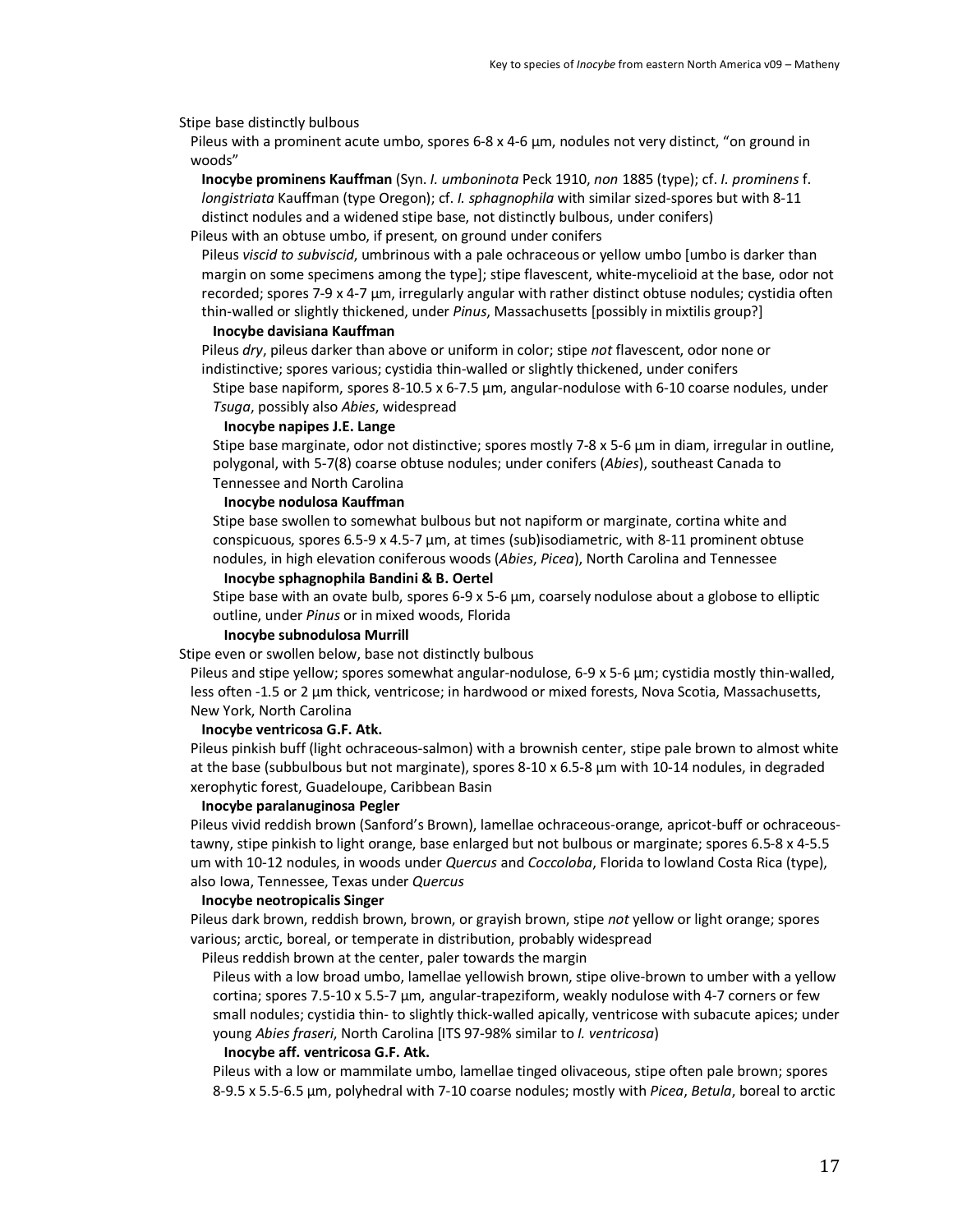**Inocybe borealis J.E. Lange** (Syn. *I. heterochrominea* Grund & D.E. Stuntz; *I. acuta sensu* Grund & D.E. Stuntz 1977)

Pileus conical, with a small or low broad umbo, lamellae pale gray to dark brown; stipe light brownish, becoming brown to dark brown; spores *9.5-12 x 6.5-8 µm*, angular-nodulose with 5-10 small nodules; cystidia thick-walled, on calcareous ground under pines; known only from New York (Brooklyn), Finland (type), late fall in the U.S.

### **Inocybe porcorum Murrill**

Pileus with prominent conical umbo, lamellae pallid to brownish, stipe white; spores angular, 7-9 x 4-5 um; under *Quercus*, Florida (type)

### **Inocybe subprominens Murrill**

Pileus dark brown, brown, light brown, or grayish brown

Pileus with an acute umbo (pale brown at margin) *and* cystidia *without* acute apices, *not* the *curvipes*-type (see below)

Spores 7.5-10 x 5.5-7 µm, polyhedral with mostly 7-10 moderate-sized nodules, under *Betula* or *Picea*, Quebec, British Columbia, Alaska

#### **Inocybe bufonia Kokkonen & Vauras**

Spores 9-12 x 6.5-9 µm, mostly 11-12 x 7-8 µm, polygonal-nodulose with 10-15 very prominent nodules ("star-shaped" per Esteve-Raventós 1987), "mossy ground in woods"

**Inocybe umboninota (Peck) Sacc.** *sensu* **Peck 1885**, *non* **Peck 1910** (cf. *I. porcorum*) Pileus with a low obtuse umbo or *not* umbonate; if acutely umbonate, then cystidia saccate or broadly fusiform and with acute apices

Pileus scaly (squarrose or squamose)

Pileus squarrose to squamose at the center, dark umbrinous or sepia; stipe slightly bulbous, with pallid fibrils over dark brown ground color; spores 6.5-10 x 4.5-5 µm, irregularly polygonal with few nodules; pleurocystidia ventricose above a slender pedicel, thin-walled to slightly thick-walled (-1.5 µm), apices bluntly pointed to broadly rounded; under *Picea*, *Tsuga*; compare to *I. soluta*, which generally has a fibrillose pileus that can form scales.

#### **Inocybe maritimoides (Peck) Sacc.**

Pileus at times scaly at the center or appressed-scaly throughout, umbrinous or tawny; stipe even, pallid above, brown below, spores 9-12 x 5-6.5 µm, trapeziform with 6-10 moderate to small nodules; pleurocystidia saccate or broadly fusiform with long slender basal pedicel and (sub)acute apices, thick-walled (-2.5 µm); often under planted hardwoods or *Pinus*

**Inocybe curvipes P. Karst.** (Syn. *I. decipientoides* Peck*, I. radiata* Peck, *I. astoriana* Murrill, *I. jamaicaensis* Murrill, *I. ochraceoscabra* G.F. Atk.; *I. rennyi* (Berk. & Broome) Sacc. is an unusually elongated-spored form)

Pileus fibrillose, not scaly

Spores >10 um long; pileus at times bicolorous with a very dark brown (bister to sepia) disc, brown towards the margin, odor spermatic where cut; spores 9-13 x 7-11 µm, many shaped like jacks or substellate; cystidia *without* acute apices; at high elevation forests under *Picea, Abies, Tsuga, Betula* in North Carolina and Tennessee

### **Inocybe pseudoasterospora Kühner & Boursier**

Spores >10 um long, trapeziform in outline; cystidia saccate or broadly fusiform *with* acute apices; at low elevations under planted hardwoods or pine; pileus not as dark as above, odor spermatic

# **Inocybe curvipes P. Karst.**

Spores >10 um long; pileus uniformly dark brown to brown, odor acidulous; spores 9.5-12 x 6.5- 8 µm, angular-nodulose with 5-10 small nodules; cystidia *without* acute apices; under pines, known only from New York (Brooklyn) and Finland (type)

## **Inocybe porcorum Vauras & Kokkonen**

Spores <10 um long; pileus, spores, or habitat not as above

Pileus without a velipellis, brown to dark brown, *disc often darker than the margin*, silky fibrillose to weakly rimulose, *odor spermatic*, stipe swollen but not distinctly bulbous (base white), *not darkening with age*; spores 7-10 x 6-7 µm, some shaped like jacks or angular,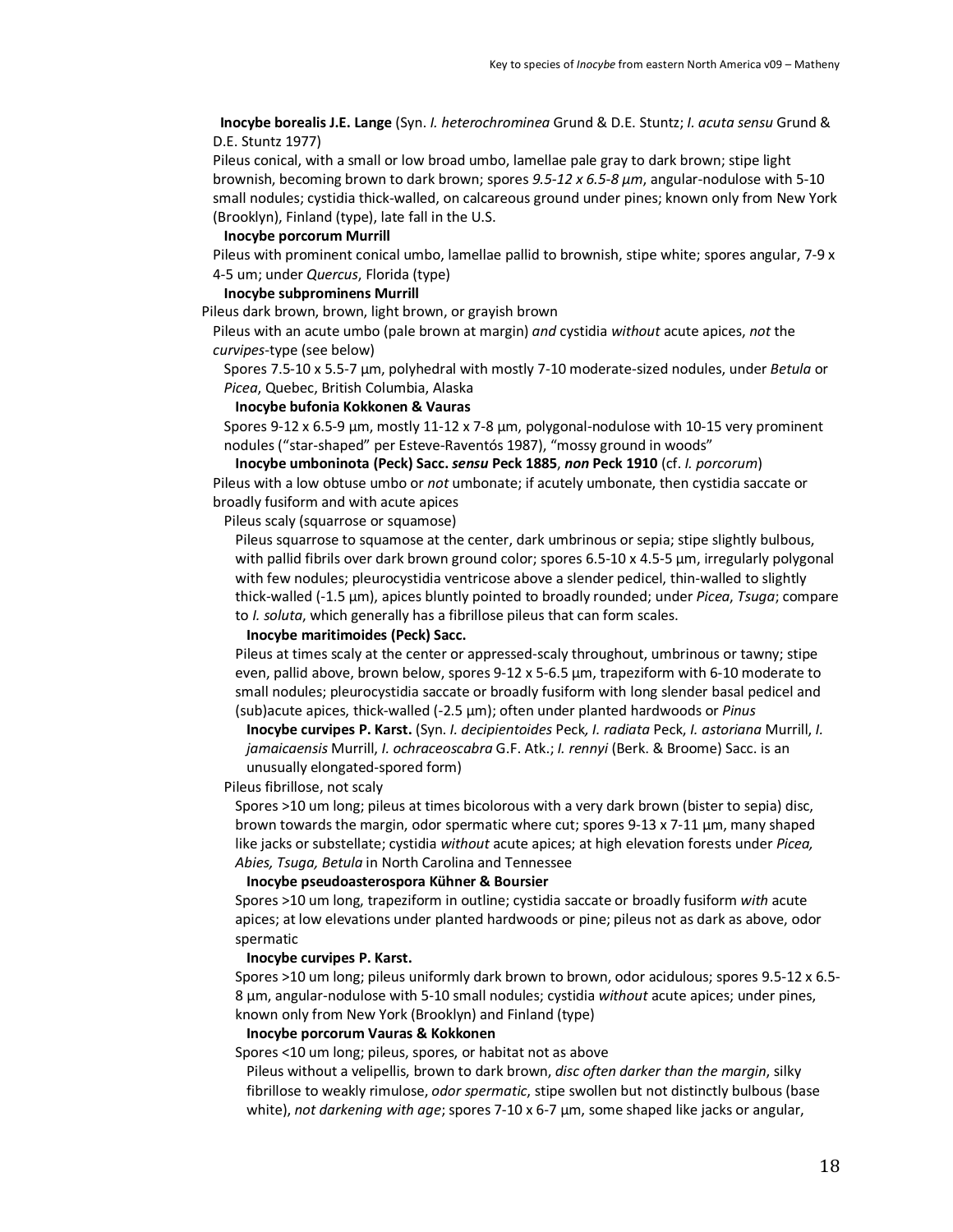mostly with 5-7 nodules; pleurocystidia *thick-walled* (1-2.5 µm), lageniform to fusiformventricose, apices obtuse; under *Abies*

# **Inocybe goniopusio Stangl** (Syn. *I. pseudoasterospora* var. *microsperma* Kuyper & P-J Keizer)

Pileus dark brown, no velipellis, fibrillose-finely scaly, rimulose near margin, odor *not*  noticeable, *not nigresent*, spores 7-10 x 4-6 µm and angular like an *Entoloma*, under conifers (Washington, North Carolina)

**Inocybe alpigenes (E. Horak) Bon** (= *I. tetragonospora* Kühner)

Pileus with a thin felty brown superficial layer, otherwise dark brown ("Mummy Brown"), not rimose, *odor aromatic*, stipe even (not bulbous), *not darkening with age*, lower part peronate with felty superficial layer; spores 6.5-9 x 4.5-6  $\mu$ m, angular-nodulose with 4-7 large nodules or at times only angular; pleurocystidia *thin-walled*, utriform above a slender pedicel, apices rounded or subcapitate; under *Picea*

**Inocybe parcecoacta Grund & D.E. Stuntz** (*I. subcarpta* Kühner & Boursier is somewhat similar but has a squamulose pileus, no distinctive odor, and somewhat larger and much more nodulose spores; compare carefully with *I. maritimoides*)

Pileus at times with pale velipellis at the center, otherwise dark brown to blackish brown, reddish brown to brown towards the margin, often rimose, odor indistinct or weakly acidulous; stipe even to subbulbous, *nigrescent* or becoming dark brown, blackish brown, or blackish red-brown below; spores 8-9.5 x 5.5-7 µm, with 6-8 distinct nodules; in gravelly soil or dry sandy habitats in mixed forests under *Betula*, *Picea*, *Larix*, *Populus*, *Pinus*; confirmed from Wisconsin, eastern Canada

# **Inocybe ericetorum Vauras & Kokkonen**

Pileus without a thin felty brown superficial layer, rimose, odor *not* aromatic, stipe swollen or subbulbous, *not nigrescent*, spores 7-10 x 5.5-8 µm with 8-12 small but distinct nodules, under conifers

# **Inocybe assimilata Britzelm.** (Syn. *I. umbrina* Bres, *non* Massee; *I. castaneoides* Peck fide Kauffman 1924)

Pileus 15-25 mm, conical or convex becoming plane with a low broad umbo, scaly on the disc, rimulose towards the margin, chestnut to reddish brown; stipe brittle, fibrillose, flexuous, white becoming reddish brown, not nigrescent, with a fugacious white partial veil; spores 8-10 x 6-8 µm, coarsely nodulose with 9-12 distinct nodules; pleurocystidia 40-50 x 15-20 µm, thin-walled, ventricose to bladder-shaped, at times with subacute apices; on roadside under grass and ferns, known only from the type locality, Massachusetts (Sep) (cf. PBM3328, ACAD19494 as *"umbrina*")

#### **Inocybe castaneoides Peck**

Pileus conical-plane with an umbo, velipellis absent, at times forming scales, grayish brown, *not nigresent*, odor not diagnostic; spores 6-8 x 5-6.5 µm, angular to angular-nodulose with 5- 7 nodules or corners, in coniferous forests, also with *Betula*, *Salix* ranging from Quebec to the Pacific Northwest, also Europe. *Inocybe maritimoides* is phylogenetically very closely related. **Inocybe soluta Velen.** (Syn. *I. brevispora* Huijsman)

Pileus with grayish remnants of velipellis at center when young, rimulose to rimose, odor *none* or almost spermatic, *not nigresent*, spores 6.5-9 x 4.5-7 µm with 8-11 distinct rounded nodules, in *Sphagnum* under *Picea* (recorded at Mt. Love, near Clingmans Dome, Tennessee and Mt. Mitchell State Park, North Carolina)

## **Inocybe sphagnophila Bandini & B. Oertel**

Stipe pruinose below the stipe center or with caulocystidia and cauloparacystidia present below the stipe center Stipe even or tapered downward

Spores globose or elliptic with bifid or multicoronate saddle-shaped nodules *or* spinose

Spores globose to elliptic with numerous blunt, wedge-shaped, or truncate nodules, these often bifid or saddle-shaped *or* multicoronate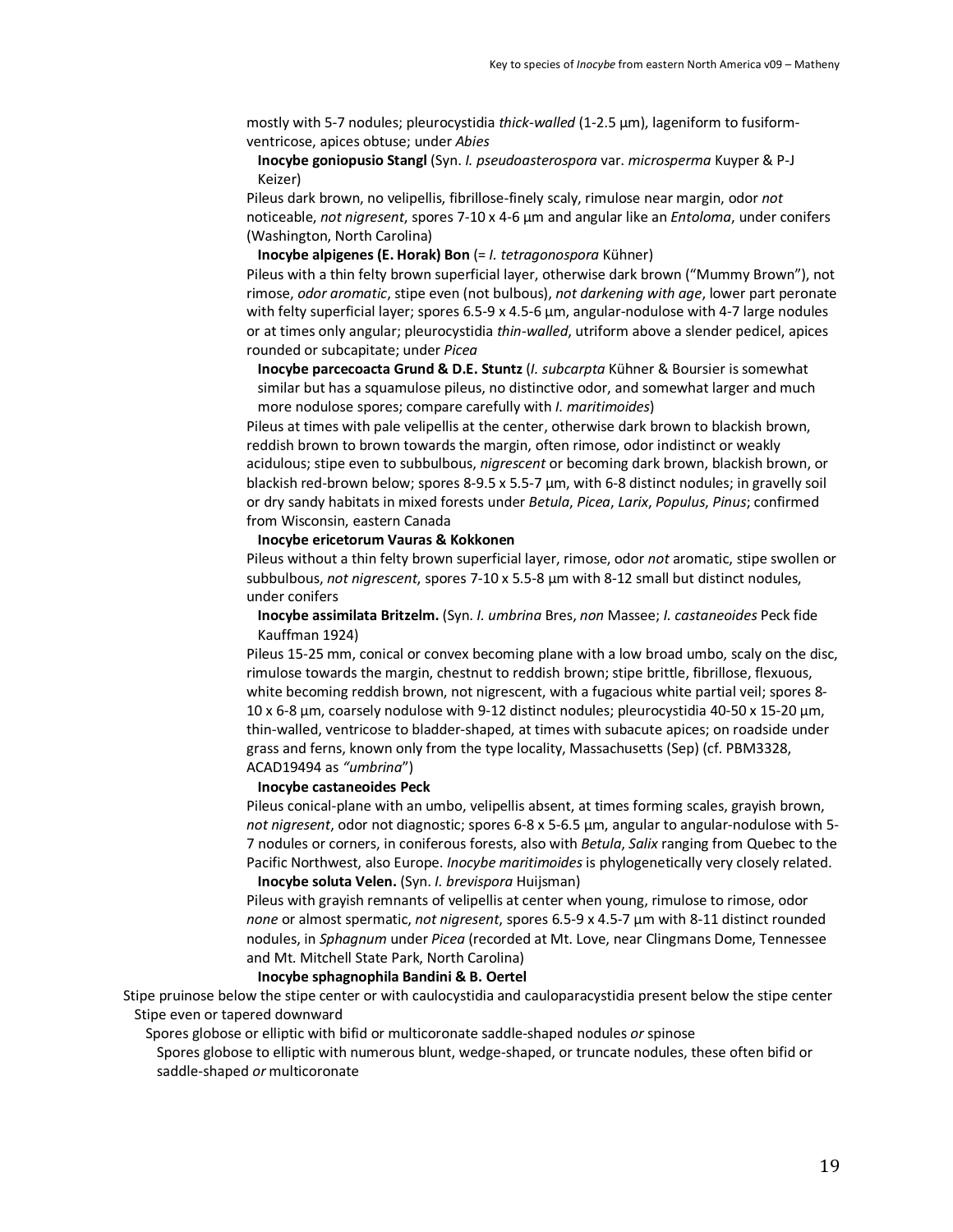Spores 12-14.5 x 10-12 µm, nodules multicoronate, cheilocystidia metuloid (thin-walled per the protologue), under *Picea*; Nova Scotia and New York, southwards to North Carolina under high-elevation spruce-fir

# **Inocybe multicoronta A.H. Sm.**

Spores 8-10.5 x 7-9 µm, nodules bifid, wedge-shaped or crested, cheilocystidia thin-walled, under hardwoods, Guadeloupe (type Venezuela, also reported from Guyana but with larger spores), Caribbean Basin

### **Inocybe lasseri Dennis** *sensu* **Pegler**

Spores spinose, nodules *not* bifid; under hardwoods

Pileus squarrose-scaly, dark reddish brown, spores globose (9-12  $\mu$ m diam), hymenial cystidia not rare **Inocybe calospora Quél.** (Syn. *I. rigidipes* Peck)

Pileus appressed-scaly, cinnamon (umbrinous) to ochraceous-tawny (fulvous), spores subelliptic to subglobose (10-13.5 x 9-11 µm), hymenial cystidia rare

**Inocybe subfulva Peck** (Syn. *I. calospora sensu* Grund & D.E. Stuntz, *I. echinocarpa* Ellis & Everh., *I. praeechinulata* Murrill, *I. subfulviformis* Murrill; cf. *I. pseudocoronata* Matheny, nom. prov. with a *bulbous* stipe base and spines that are occasionally bifid or multicoronate)

## Spores angular-nodulose or nodulose, *not* spinose

Temperate in distribution, basidiomes often stout and robust or stately; pileus ivory yellow, pale yellow, to light yellowish brown, at times with a distinct white velipelis, subsmooth; stipe pure white, spores 8.5-10  $x$ 6-7.5 µm, coarsely nodulose with 7-10 prominent conical nodules; in Oak-Hickory woods mixed with Beech or in suburban areas and rest areas under planted *Quercus* and/or *Quercus-Pinus* [PBM2987, RAS424 et al.]

# **Inocybe leucocaulis nom. prov.** [*praetervisa* clade]

Temperate in distribution, basidiomes *not* stout and robust, pileus white or light silvery-gray, stipe white or yellowish

Basidiomes white; spores mostly 7.5-8 x 5 µm

**Inocybe paludinella (Peck) Sacc.** (cf. *I. infida* (Peck) Massee, which has a bulbous stipe base) Basidomes yellow throughout

#### **Inocybe paludinella f. citrophylla Guinb.**

Pileus light silvery-gray, stipe yellowish; spores 8-10 x 4-5 µm, many elongate-trapeziform in outline and with few nodules or corners, some with up to 9 nodules; pleurocystidia often fusiform to ventricose, thick-walled

### **Inocybe alabamensis Kauffman**

Tropical in distribution *or* pileus and stipe darker than above

Martinique (Caribbean Basin), likely associated with Nyctaginaceae or *Coccoloba*

Pileus chestnut brown (reddish-brown) or darker, fibrillose-rimose

### **Inocybe antillana Pegler**

Pileus ochraceous-tawny, ochraceous or pale yellowish brown, surface fibrillose-squamulose

Spores 7.5 x 5.5-7.5 µm, cystidia 40-55 µm long, odor strongly spermatic

# **Inocybe crassicystidiata Pegler**

Spores 8-11 x 5-7.5 µm, cystidia 45-70 µm long, odor not described

# **Inocybe martinica Pegler**

Boreal or temperate in distribution (eastern Canada and U.S.A.), associated with conifers or temperate hardwoods

Pileus uniformly cinnamon brown to umbrinous (tawny-olive) *or* with a brownish-black disc *and* spores 6.5-8 x 4.5-5.5 µm, under hardwoods or conifers, also in *Sphagnum*

Pileus uniformly cinnamon brown to umbrinous (tawny-olive); confirmed only from Europe (North American *petiginosa* genetically divergent and with a bicolorous pileus (viz, HRL2094)

# **Inocybe petiginosa (Fr.) Gillet**

Pileus colored as above but with a brownish black disc; Michigan, also Europe but misapplied as *I. petiginosa* and *I. subexilis*

**Inocybe nigrodisca Peck**

Pileus reddish brown or chestnut-brown *and* spores <8 µm long, under conifers or in mixed coniferhardwood stands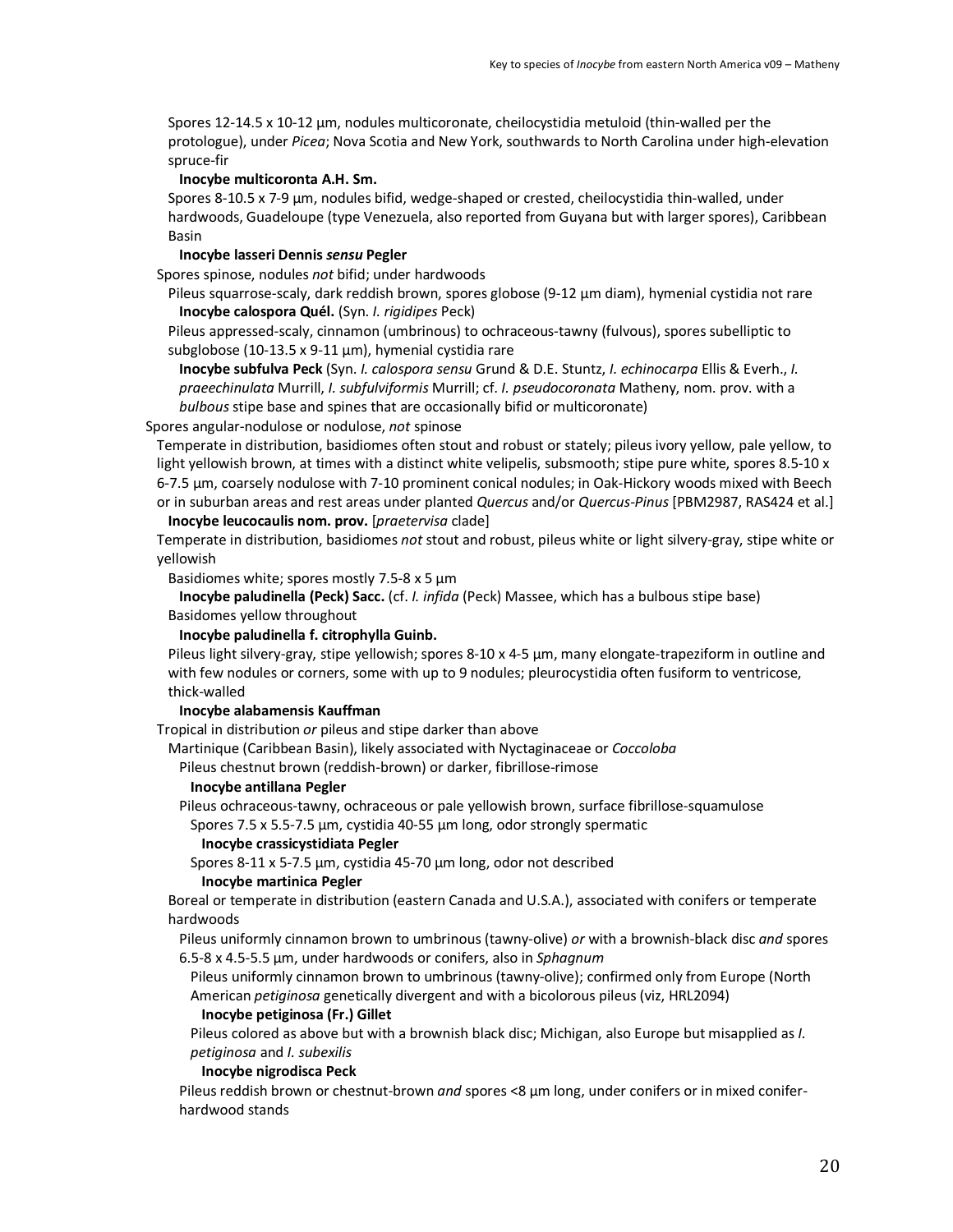Pleurocystidia lanceolate, spores 5-7 x 4-6  $\mu$ m with variable number of nodules (0, 3-4, or 8-10), under conifers

**Inocybe castanea Peck,** *non* **Velen.** (Syn. *I. euganea*)

Pleurocystidia ventricose or jug-shaped, spores 6-8 x 5-6 µm with 10 or more small rounded nodules, in swampy places or among mosses under conifers or in mixed conifer-hardwood stands

**Inocybe subexilis (Peck) Sacc.** (*non subexilis sensu* Grund & Stuntz 1980, Nova Scotia) Pileus pale brown to brown (umbrinous) *and* spores >8 µm long, under conifers (but see *I. praenodulosa*)

Stipe brown with pinkish tinges, with a distinct odor, in *Picea* forests or under other conifers

Odor penetrating and unpleasant, not spermatic; spores with 5-8 low obtuse nodules; northeast U.S. **Inocybe acriolens Grund & D.E. Stuntz** [may be a form of *I. albodisca* with an even stipe; cf. *I. grammata*]

Odor spermatic, spores with 6-10 distinct nodules, under conifers; widespread northern U.S. and southern Canada but also Mexico (Pacific Northwest, Montana, Nova Scotia, Mexico, central and northern Europe, also Argentina)

**Inocybe jacobi Kühner** (=*I. subexilis sensu* Grund & Stuntz 1980)

Stipe brown or white, *lacking* pinkish tinges, odor unknown, *in Pinus* forests or habitat unknown Pileus not umbonate, stipe brown, spores with 5-8 low obtuse nodules, in sandy *Pinus* forests, Carolinas

#### **Inocybe sabuletorum (Berk. & M.A. Curtis) Sacc.**

Pileus umbonate, stipe white, spores coarsely nodulose, Florida (plant associates unknown) **Inocybe praenodulosa Murrill**

Stipe base bulbous with a marginate, rounded, turbinate, or napiform bulb

Spores spinose (spines occasionally bifid or multicoronate), stipe base napiform (or turbinate); pleurocystidia 40-50 x 11-15 µm, broadly clavate, utriform, or obovate; habit small tricholomatoid; under *Pinus* and *Quercus*, Texas (Gulf Coast)

### **Inocybe pseudocoronata Matheny inded.**

Spores spinose (15-20 spines, none bifid), stipe base rounded bulbous, habit mycenoid, under *Tilia*, *Fagus*, Tennessee

### **Inocybe sp. PBM4428**

Spores stellate, stipe base marginate, pleurocystidia >50 µm long; ecology various

Basidiomes staining *greenish blue* where bruised, odor aromatic but with spermatic component, in oakhickory forests under *Quercus*, *Carya*, rare, known only from Tennessee (type), South Carolina, Illinois **Inocybe insignis A.H. Sm.**

Basidiomes *not* staining greenish blue where bruised, odor other than above, more common than above Pileus chestnut-brown to cinnamon-rufous, odor spermatic

Stipe cinnamon or tinged rufous to pale brown, in *Tsuga* dominated forest or under *Pinus strobus* **Inocybe asterospora Quél.** *sensu* **Kauffman**

Stipe dull yellow to olive-yellow, under *Tilia*, *Fagus*

# **Inocybe aff. asterospora Quél.** *non* **Kauffman**

Pileus brown to light brown or mixed more with yellowish shades or reddish umber to orange-yellow, stipe yellow becoming dull brown or white or faintly tinged with yellow, odor none or unclear

Pileus brown to light brown with a distinct velipellis, stipe light brown; under *Oreomunnea* or *Quercus*, Panama

# **Inocybe sp. AC573** [sister lineage to *I. insignis*]

Pileus light brown or mixed more with yellowish shades, stipe yellow becoming dull brown; widespread in mixed forest including birch, spruce, fir – Michigan, New York (type), south to North Carolina and Tennessee at high elevations (>5000 ft)

#### **Inocybe intricata Peck**

Pileus reddish umber to orange-yellow (raw sienna), duller in age, stipe white or faintly tinged with yellow; in hardwood or mixed forests, Nova Scotia and Washington (type)

#### **Inocybe intricata var. pallidistipitata Grund & D.E. Stuntz**

Spores angular-nodulose or nodulose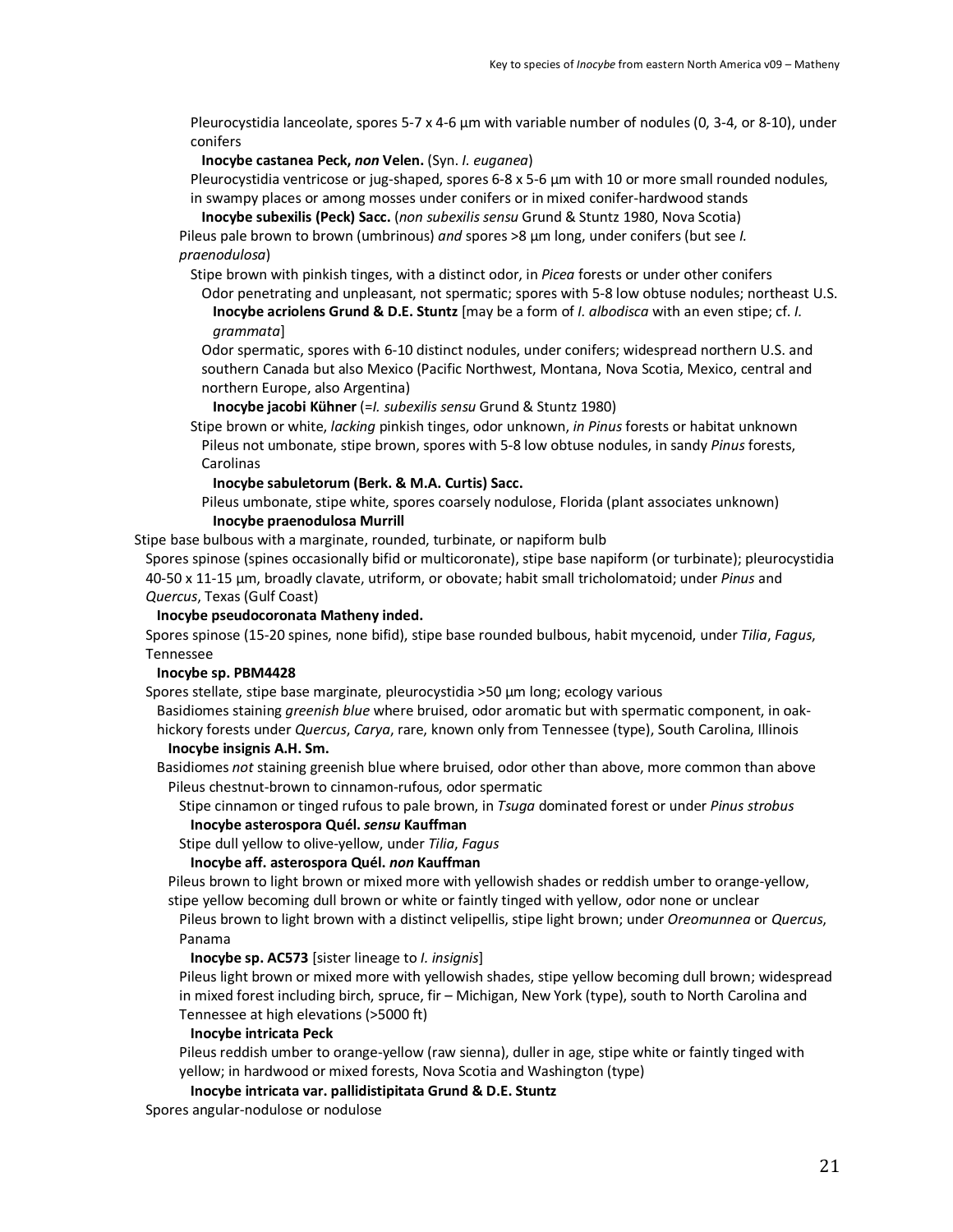Pileus white, pallid, cream, ivory, tinged straw-colored, or dull pale yellow

Pileus whitish and stipe whitish, slightly scaly on the disc, often split towards the margin, similar to *I. geophylla* in habit, New York

**Inocybe infida (Peck) Earle** (cf. *I. paludinella* (Peck) Sacc., which has an even stipe]

Pileus smooth and not often split or larger than above

Pileus up to 30 mm wide, stipe  $30-55 \times 3.5-6$  mm (base  $-12$  mm), spores  $\lt 10$  um long

Stipe solid, spores mostly 7-9 x 5.5-6.5 µm, odor spermatic or disagreeable in eastern populations **Inocybe umbratica Quél.** (Syn. *I. alachuana* Murrill, *I. floridana* Murrill*, I. suaveolens* D.E. Stuntz, *I. abundans* Murrill *sensu* Grund & D.E. Stuntz)

Stipe hollow, spores mostly 9-10 x 6.5  $\mu$ m

**Inocybe fallax Peck**

Pileus 40-100 mm wide, stipe 40-100 x 6-20 mm, spores 9-12 x 5-7 µm

**Inocybe fibrosa (Sowerby) Gillet** (cf. *I. fibrosa* var. *trivialis* J.E. Lange *sensu* Perez Silva, Mexico) Pileus 35-50 mm wide, stipe 40-80 x 7-8 mm, spores 7-8 x 5-6 um, odor strong of green corn, under hardwoods (*Quercus*, *Carya*) on calcareous ground

**Inocybe leucocaulis Matheny ined.** (=*I*. aff. *fibrosoides* Kühner)

Pileus bicolorous due to whitish disc *or* honey yellow, yellowish brown, brown, reddish brown, or with very dark brown disc

Pileus bicolorous due to whitish disc, margin avellaneous or brownish

Under mixture of conifers and/or *Betula*

**Inocybe grammata Quél.** *sensu stricto* (Syn. *I. albodisca* Peck, *I. permucida* Grund & D.E. Stuntz *pro parte*; northerly extending south to Tennessee; west coast '*albodisca*' differs by shorter spores; cf. *I. acriolens*, which is very similar but has non-bulbous stipe and unpleasant odor, ITS 98% similar) Under *Quercus*, *Fagus* (New York, Tennessee, extending south into Central America)

**Inocybe aff. grammata** (cf. *I.* aff. *angustifolia* (Corner & E. Horak) Garrido *sensu* Singer, spores 6-8.5 x

5-5.5 µm with 8-10 moderate-sized nodules, under *Quercus,* lowland Costa Rica)

Pileus honey yellow, yellowish brown, brown, reddish brown, or with very dark brown disc

Spores <10 (-10.5) µm long

Pileus lubricous or viscid when moist

Pileus with a cracked cuticle, scaly but scales disappearing with age except on the umbo, parts reddening or becoming brownish red with age, odor sweet or fruity; spores mostly 7-7.5 x 5.5  $\mu$ m, angular-nodulose with 6-8 moderate-sized nodules; under *Quercus*, *Tilia*; Missouri (type), Indiana, Tennessee

**Inocybe desquamans Peck** (Syn. *I. repanda* (Bull.) Quél. *sensu* Kauffman)

Pilues not cracked and scaly, parts *not* reddening, odor spermatic (if known)

Pileus honey yellow, stipe white, odor spermatic, spores mostly 9-10 x 6-6.5 µm, angular in outline with 9-10 rather prominent nodules; cystidia thick-walled, widespread and in varied habitats including mixed *Tsuga* forests, low-elevation *Pinus taeda* forests, high-elevation *Pinus*, *Abies*, *Quercus* forest, Rocky Mountain alpine; Nova Scotia southwards to North Carolina and at highelevations in Mexico; also in western North America, including alpine settings with *Salix*

**Inocybe occulta Esteve-Rav, Bandini, B. Oertel & G. Moreno** (Syn. *I. mixtilis* (Britzelm.) Sacc. *sensu* Am. auct. p.p.; *I. trechispora* (Berk) P. Karst.)

Same as above but with whitish velipellis easily observed on the pileus and edge of the stipe bulb when young, spores 7-*8.5*-10 x 5-*5.9*-7 µm with 10-13 low obtuse nodules, short cystidia with average length < 50 µm; in hardwoods of *Fagus*, *Quercus*, Cistaceae stands at times mixed with *Pinus*, also mixed forests with hardwoods (*Betula*, *Carpinus*, *Tilia*) or conifers (*Pinus*, *Abies*), also in parks and urban habitats; New York, New Jersey, Pennsylvania, also southern and central Europe

**Inocybe nothomixtilis Esteve-Rav., Bandini & V. González** [cf. *I. abundans* Murrill] Same as *I. occulta* but with somewhat smaller spores mostly 7-7.5-8 x 5.5-6 µm and 5% divergence at the ITS locus, sympatric with *I. occulta* in Nova Scotia, also Pacific Northwest, California, Europe and east Asia

**Inocybe ceskae Bandini, Esteve-Rav., & B. Oertel.** (Syn. *I. mixtilis sensu* Am. auct. p.p.)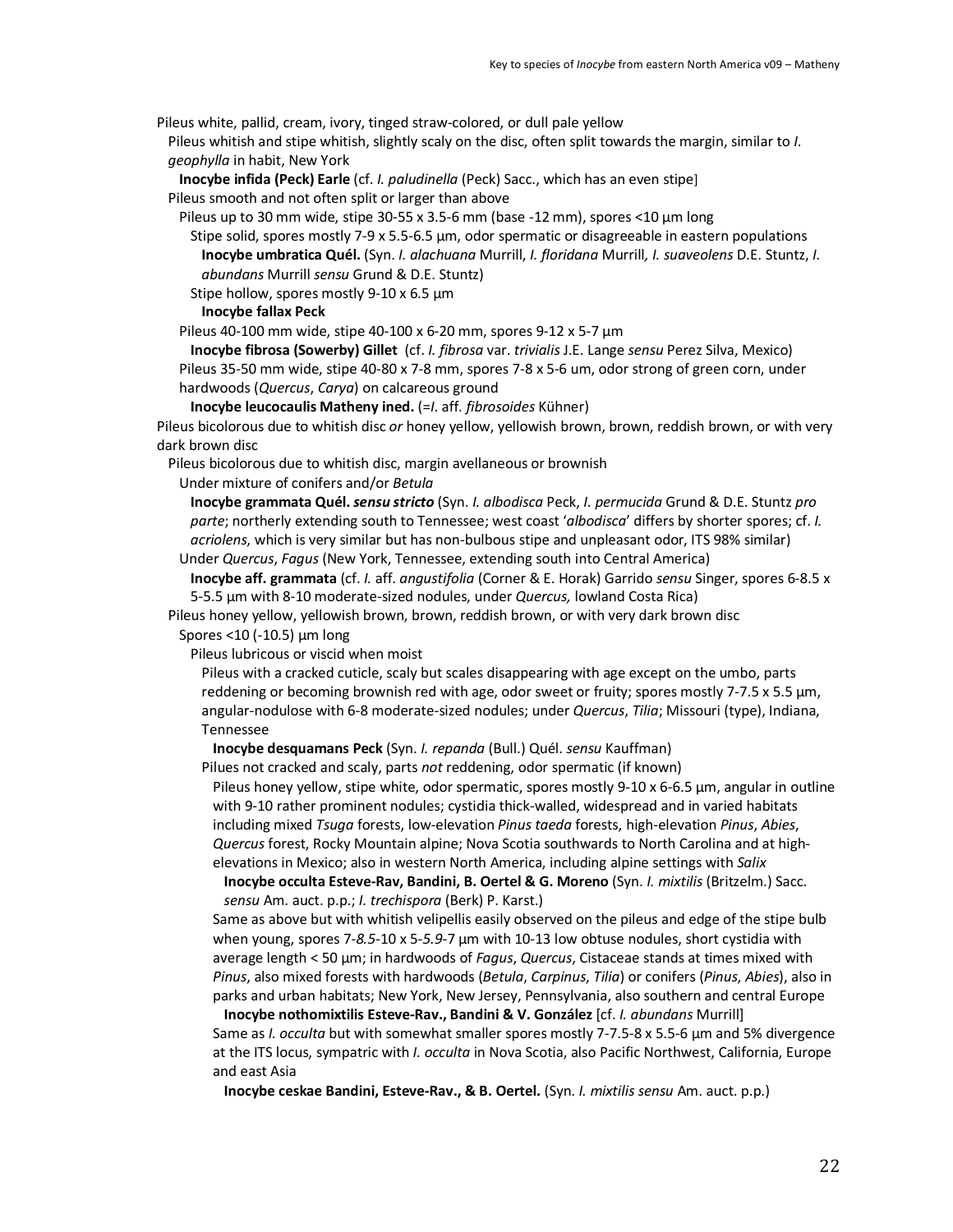Pileus fulvous (darker than honey yellow) or brownish yellow with an isabelline margin, stipe white with dull yellow tinge, in mixed forest under *Pinus strobus* on calcareous soil, New York

#### **Inocybe aff. mixtilis**

Pileus avellaneous-isabelline; stipe white, odor not recorded, spores est. 6-8 x 5-6 µm with mostly 4-7 small nodules or corners (orig. reported as "5-6 x 3-4" µm), cystidia thick-walled, in sandy soil, Florida

#### **Inocybe minutispora Murrill**

Pileus dry

Pileus becoming brownish red with age or upon drying, the umbo often darker, forming scales; stipe reddish or brownish below apex, odor sweet and fruity; spores mostly 7-7.5 x 5.5 µm, angularnodulose with 6-8 moderate-sized nodules; under *Quercus*, *Tilia* in Missouri (type), Indiana

**Inocybe desquamans Peck** (Syn. *I. repanda* (Bull.) Quél. *sensu* Kauffman)

Pileus *not* discoloring brownish red, scales absent; stipe without red, distribution various, odor *not* sweet or fruity (but see *I. earleana* below)

Pileus margin cream-buff to chamois, *not* reddish brown or dark brown; stipe white, resembling *I. geophylla* in habit (small, slender, white, and typically with an umbonate pileus)

**Inocybe infida (Peck) Massee** (cf. *I. paludinella* (Peck) Sacc., which has an even stipe] Pileus darker than above, *not* resembling *I. geophylla*

Odor disagreeable, strong, or spermatic

Pileus umbrinous to pale brown, at times bicolorous with dark brown disc; stipe cream buff or light ocher buff, odor spermatic; PDAB negative; spores 9-10 x 7-8.5 µm with 10-12 moderatesized nodules; pleurocystidia saccate, broadly clavate or fusiform, thick-walled; under *Quercus* or *Pinus strobus* in urban or forest settings; Indiana, Tennessee, Texas, Florida

#### **Inocybe nucleata Murrill**

Pileus yellowish brown with appressed scales or cracked-areolate, stipe cream colored or pale yellow; spores 8-9 x 6-7 µm with 8-10 moderate-sized nodules; pleurocystidia utriform to ventricose or obese, very thick-walled apically, hyaline; in mixed woods under conifers (*Abies*, *Pinus*, *Picea*), widespread in eastern and western North America, including Mexico, probably common

#### **Inocybe occulta Esteve-Rav, Bandini, B. Oertel & G. Moreno**

Same as above but with whitish velipellis easily observed on the pileus and edge of the stipe bulb when young, spores 7-*8.5*-10 x 5-*5.9*-7 µm with 10-13 low obtuse nodules, short cystidia with average length < 50 µm; in hardwoods of *Fagus*, *Quercus*, Cistaceae stands at times mixed with *Pinus*, also mixed forests with hardwoods (*Betula*, *Carpinus*, *Tilia*) or conifers (*Pinus*, *Abies*), also in parks and urban habitats; New Jersey and Pennsylvania, also southern and central Europe

# **Inocybe nothomixtilis Esteve-Rav., Bandini & V. González**

Pileus isabelline; stipe pallid above, dull brownish-yellow below, odor "rather strong fungous", spores 5.5-*6.5*-7.5 x 4.5-*5*-6 µm with mostly 7-10 moderate to small nodules; pleurocystidia fusiform, thick-walled, short, 45-50 x 15-18 µm; caulocystidia slenderly fusiform to cylindric, in woods, New York City

**Inocybe abundans Murrill** (per Smith (1939) same as *I. mixtilis*; note Murrill described the presence of an evanescent veil in the protologue but caulocystidia are present below the stipe center in the type; *I. abundans sensu* Grund & Stuntz =*I. umbratica*)

Pileus light buff with brownish margin, stipe white to pale buff, odor strong spermatic, in xerophytic tropical forest under *Coccoloba*, Guadeloupe (Caribbean basin)

#### **Inocybe xerophytica Pegler**

Odor somewhat fruity, acidulous, or mild

Pileus pale ochraceous-tawny to light pinkish-tan, dry; stipe white or pallid, odor somewhat fruity, acidulous, or mild, *not* spermatic; spores with numerous (10–12) small nodules; pleurocystidia and caulocystidia thick-walled, broadly lageniform; in mixed woods, Alabama to Tennessee

**Inocybe earleana Kauffman**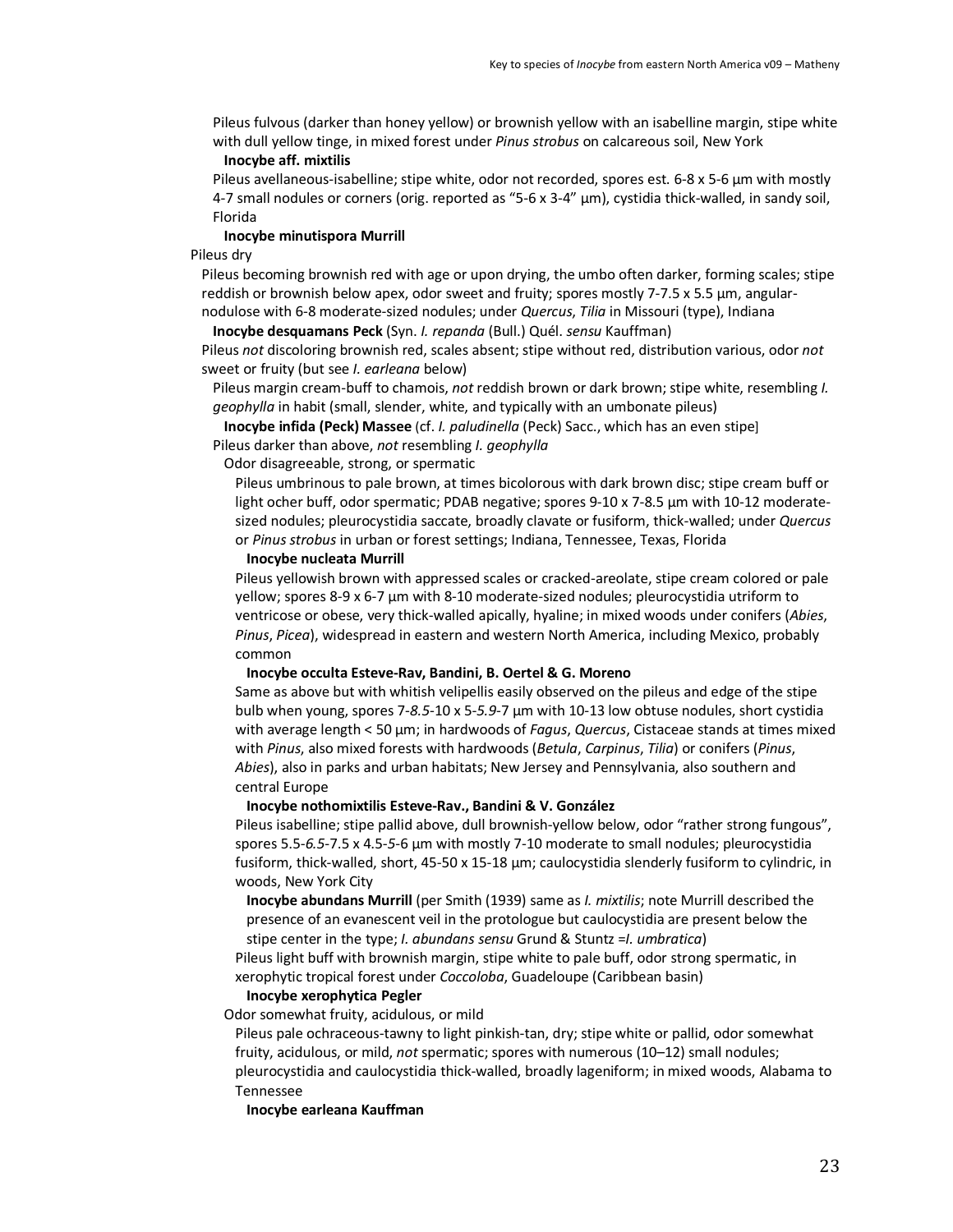Pileus yellowish-brown or clay color, with a prominent umbo, stipe white and hollow, odor not described; spores with scattered indistinct nodules; pleurocystidia thin-walled [thick-walled per Atkinson's notes of the type]; in mixed woods under *Picea*, *Fagus*, New York

## **Inocybe paludosella G.F. Atk.**

Pileus up to 30 mm, brown to yellowish brown (umbrinous), with a low obtuse umbo, light grayish velipellis present; PDAB negative; stipe 25-35 x 2-4 mm, white, odor (weakly) acidulous; spores 7-8 x 5-6 µm, angular-nodulose with mostly 5-7 small nodules; pleurocystidia thickwalled; on acid soil in mixed woods under *Tsuga*, *Pinus strobus*, *Quercus*, North Carolina

## **Inocybe cf. nucleata Murrill** [PBM4586]

Pileus reddish brown (castaneous) to dark brown

Pileus 20-40 mm; stipe 25-70 x 3-7 mm, with conspicuous marginate bulb 7-13 mm wide, white with pinkish tinges; odor none; spores 9-11 x 6.5-8 µm, mostly *angular in outline* with 8-10 *coarse prominent nodules*; under hardwoods in Nova Scotia, under conifers mixed with *Betula* in New York (pileus umbrinous and under conifers in Washington)

**Inocybe decemgibbosa (Kühner) Vauras sensu Grund & Stuntz** (Syn. *I. oblectabilis* f. *decemgibossa* Kühner)

Pileus 10-25 mm; stipe 15-60 x 1.5-5 mm with a marginate bulb -8 mm wide, cinnamon-buff to light brown; odor not remarkable; spores 9-10(-11) x 6-8 µm, mostly *elliptic in outline with 11-12 small conical nodules*; under *Quercus* in lawns and rest areas, Florida (type), Tennessee, Indiana, Ohio, Arkansas, Oklahoma, also under *Quercus oleoides* in Costa Rica

## **Inocybe subradiata Murrill**

Spores >10 µm long

Stipe drying ashy-gray or black

Pileus 15–30 mm, *finely squamulose*, not distinctly rimose towards the margin, grayish brown; stipe pruinose at apex, slightly villose below, pallid becoming dark or black (bone-brown to fuscous) when dried; spores 9-11 × 7-10 μm; pleurocystidia *large* (55-96 × 13-23 μm), subhyaline or tinted brownish, New York

**Inocybe nigrescens G.F. Atk.** (*cf. I. xanthomelas* Bournier & Kühner with the pileus never scaly and pleurocystidia with distinct yellow walls; cf. *I. umbrinescens* Murrill with stellate spores) Pileus –30 mm, not distinctly rimose on the outer half; with small scales around the umbo; stipe distinctly pruinose throughout, pale yellow, becoming gray; spores  $9-12 \times 7-9$  µm; pleurocystidia *not large* (45–72 × 15–25 μm); 12–17 μm); under *Tsuga*, Nova Scotia

#### **Inocybe xanthomelas** *sensu* **Grund & D.E. Stuntz,** *non* **Boursier & Kühner**

Pileus 20–40 mm, not distinctly rimose on the outer half; stipe distinctly pruinose throughout, flesh and stipe surface turning *ashy gray to dark gray* on aged specimens or after drying; spores 9–13 ´ 6.5–10 µm; pleurocystidia *large* (65–100 × 12–25 µm); under conifers, *Salix* in montane, alpine, and boreal forests including Alaska to lower regions of the Pacific Norwest, Rocky Mountains, Europe

**Inocybe phaeocystidiosa Esteve-Rav., G. Moreno & Bon** (=*I. praetervisa* Quél. *sensu auct*. *p.p*.) Stipe *not* drying ashy-gray or black, but may dry brown or not at all

Fruitbodies generally robust - pileus mixture of isabelline and honey yellow, stipe pallid (staining dirty pinkish or brownish), lamellae pale clay buff; spores oblong-angular with few nodules, in grass on urban campus (in sand dunes under willows in Europe), confirmed from norther Florida, also Europe

**Inocybe dunensis P.D. Orton** (=*I. heimiana* Bon)

Fruitbodies not robust, of if so, then spores not as above - pileus pale fulvous to light yellowish brown or yellowish brown (umbrinous); stipe pinkish or not, may dry brown

Pileus disc very dark brown, margin reddish brown to umbrinous, odor of green corn

**Inocybe cicatricata Ellis & Everh.** (Maine, New Jersey, Illinois, Indiana, Tennessee, Florida) Not as above

Pileus reddish brown, odor not of green corn

Stipe with pinkish tinges

**Inocybe decemgibbosa (Kühner) Vauras**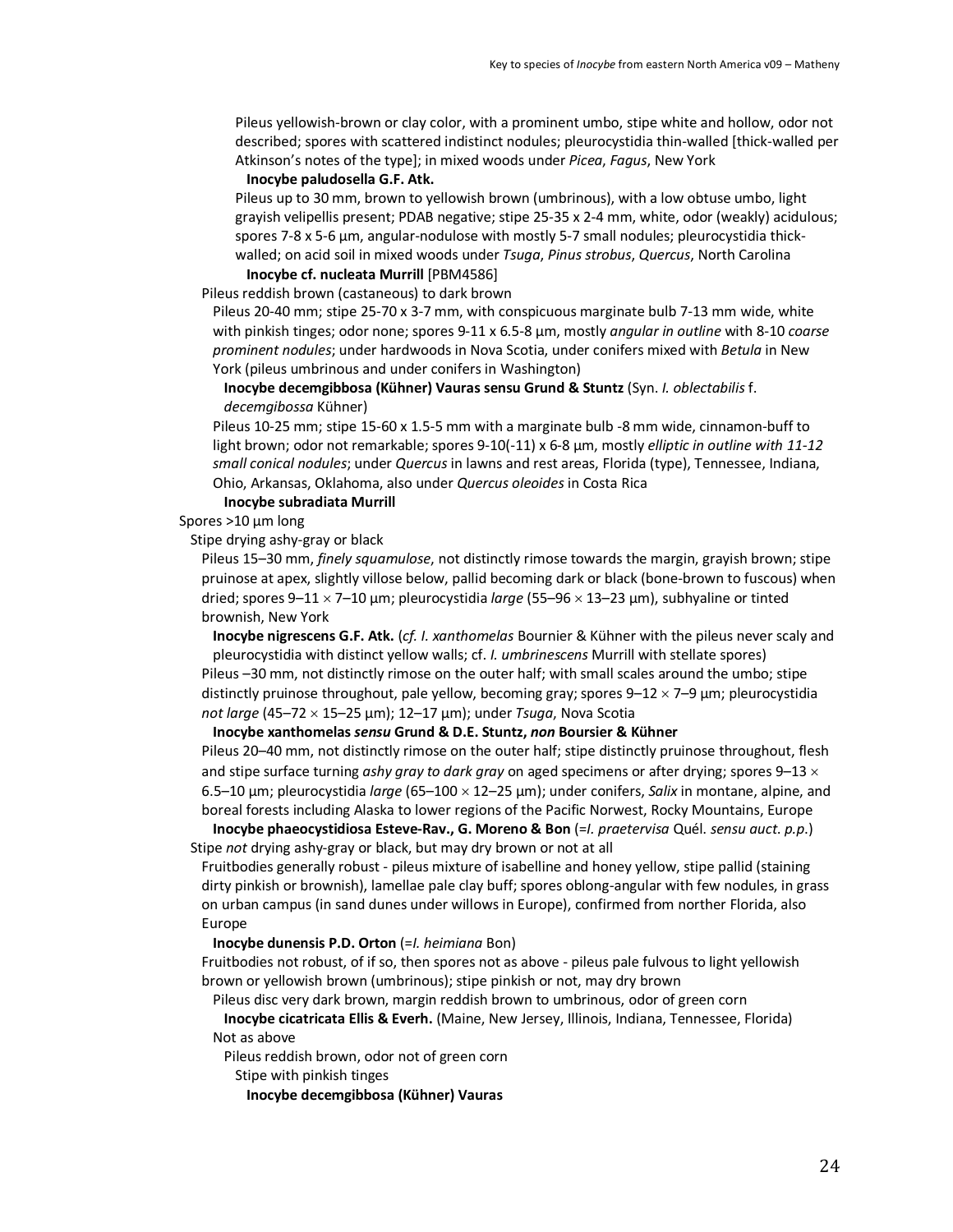Stipe pallid to very pale yellow

# **Inocybe obtusiuscula Kühner** (Syn. *I. rufofusca* (J. Favre) Bon)

Pileus *not* reddish brown

Stipe and stipe flesh pinkish buff, odor spermatic

Pileus -30 mm wide, brown to yellowish brown (umbrinous), velipellis *absent*; lamellae pale brown to clay brown; spores  $9.5-11 \times 7-8$  µm, angular-nodulose with 7-8 low nodules or corners; pleurocystidia thick-walled; in mixed forest on limestone under *Pinus*, *Quercus*, confirmed from northern Florida, Europe

#### **Inocybe oblectabilis (Britzelm.) Sacc.**

Pileus -25 mm, conical to campanulate, yellowish brown, when young *with a white velipellis*; lamellae grayish to light brown; spores ?????, cystidia thick-walled ????; under *Pinus strobus* on limestone or in mixed pine-oak forests; confirmed from Tennessee, reported from Quebec, also Europe (probably same as *I. nobilis* (R. Heim) Alessio)

#### **Inocybe pallida Velen.**

Stipe and stipe flesh *not* pinkish buff, odor not distinctive (where known)

Pileus 15–35 mm with a prominent subacute umbo, clay brown, margin eventually rimose; stipe 40–50  $\times$  1.5–2.5 mm wide, white; odor unknown; spores 8–10 (–12)  $\times$  5–6 (–7) µm with scattered indistinct nodule; cystidia thin-walled; in mixed woods under *Picea*, *Fagus*, New York

## **Inocybe paludosella G.F. Atk.**

Pileus up to 30 mm wide, without a prominent umbo, stipe white when fresh, usually drying a darker color but not always blackening; flesh exuding *yellow pigment in PDAB*; odor not distinctive; spores mostly 9–11 × 7.5–8.5 µm, cystidia thick-walled; under *Pinus strobus* or mixed hardwoods including *Pinus strobus*, widespread – Quebec to North Carolina

**Inocybe aff. xanthomelas Boursier & Kühner** (formerly as *I.* aff. *straminipes*) Pileus <30 mm wide, with a small obtuse umbo, generally becoming *scaly* or excoriate-scaly; stipe white to buff or pale yellow, *not* discoloring, PDAB *negative*, odor not distinctive; spores >10 µm long, irregularly angular-nodulose, cystidia thick-walled; under hardwoods associated with *Quercus*, *Carya*, *Castanea*, common and widespread – New York, New Jersey, Wisconsin, Arkansas, Tennessee, North Carolina, Georgia, Florida

**Inocybe aff. diabolica Vaurus** (formerly as *I.* aff. *margaritispora*)

Pileus 30–60 mm wide, conical when young, distinctly rimose throughout; stipe 4–10 mm wide, not distinctly pruinose on lower half; odor not distinctive; spores on average >10 µm long, yellowish intracellular pigment present in some hymenial cells; under conifers, *Betula*, or alpine-arctic, slightly acidic soils, Canada, Europe)

**Inocybe praetervisa Quél. group** (=*I. glabrodisca* sensu Kropp & Matheny 2004) In forests under conifers, spores mostly 10-10.5  $\times$  6.5-7 µm on average **Inocybe praetervisa Quél.**

In forests under *Betula*, spores mostly 10.5-12.5 × 7-8 µm on average **Inocybe rivularis Jacobsson & Vauras**

In alpine or arctic systems, spores mostly  $11-11.5 \times 7-7.5$  µm on average **Inocybe favrei Bon,** *non* **Nespiak** (=*I. taxocystis* (J. Favre) Senn-Irlet)

### **Spores nodulose and hyaline; pleurocystidia present**

One species - basidiomes entirely white, similar to *I. paludinella* but spores nodulose about a subangular to subelliptic outline *(Lanuginosa*-like) with 9-12 distinct conical nodules, 8.5-10.5 x 6.5-8 µm; pleurocystidia thickwalled, hyaline; caulocystidia present below stipe center?

**Inocybe pernivosa (Murrill) Matheny ined.** (Syn. *Entoloma pernivosum* Murrill)

# **Doubtful taxa**

*Inocybe eutheloides* (Peck) Peck, *N.Y. St. Mus. Bull.* 1: 13. 1888 (*Agaricus euthelloides* Peck, *Ann. Rep. N.Y. St. Mus.* 32: 29. 1879). No published data on the type exist to my knowledge. In Peck's protologue, the spores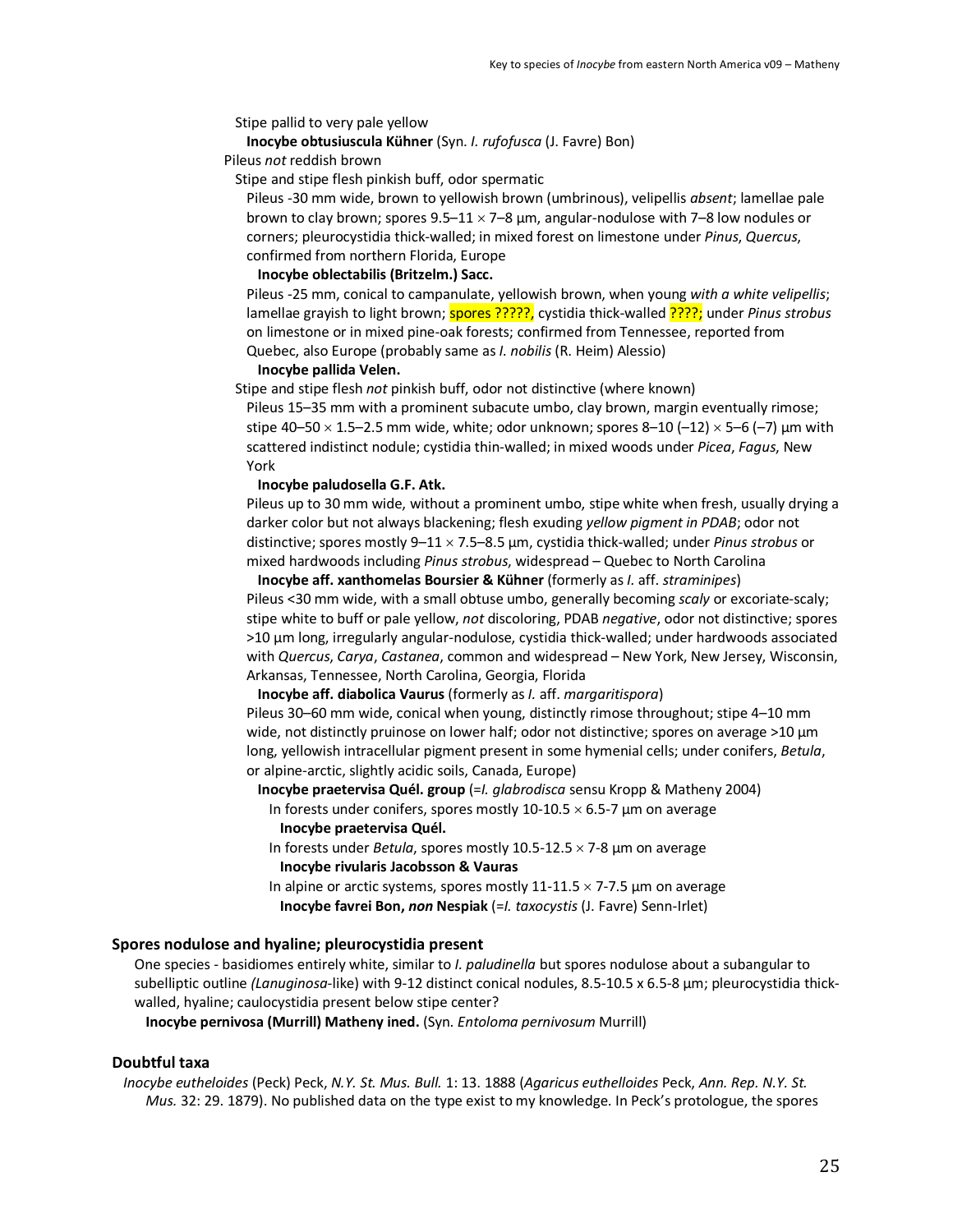are described as "even, uninucleate, gibbous or unequally elliptical". Until the type is examined, I would consider application of this name (e.g., Hesler 1936) as doubtful. Kauffman (1924), however, treated *I. eutheloides* as a smooth-spored species near *I. pallidipes*. It's not clear if his treatment is based on the type.

- *Inocybe fulvelliceps* Murrill, *Quart. J. Florida Acad. Sci.* 8: 186. 1945. Data on the stipe covering are lacking. Murrill described the stipe as bulbous, white, and smooth. The spores are nodulose with 7-12 moderate-sized conical nodules about a subelliptic to subangular outline and less than 10 µm long. The thick-walled pleurocystidia appear rather short and fusiform to broadly so or utriform. Basidia are 4-sterigmate. The species was described by Murrill under *Quercus* in Florida. If the stipe is pruinose and bears caulocystidia the entire length, the species would be close to *I. abundans*, the latter close to, if not conspecific with, *I. mixtilis*.
- *Inocybe leptocystella* G.F. Atk., *Am. J. Bot.* 5: 212. 1918. The type was designated by Atkinson as CUP19844. Kauffman and Stuntz concluded the data presented in the protologue were derived from other specimens not CUP19844 given the large spores of the latter. Kauffman considered CUP19844 as the same as *In. mutatum*, but again the spores are much too large. In my opinion, Atkinson's protologue is consistent with that of *In. mutatum*, but CUP material that match this species have not been located.
- *Inocybe murinolilacina* Ellis & Everh., *J. Mycol.* 5: 25. 1889. Stuntz, in his unpublished notes, considered this a species of *Cortinarius* due to the presence of punctate-roughened spores in the isotype.
- *Inocybe nucleata* Murrill, *Quart. J. Florida Acad. Sci.* 8: 188. 1945. Stuntz' unpublished notes on the type indicate the absence of caulocystidia on the lower part of the stipe. Murrill, however, described the stipe as equal and whitish-pulverulent, especially above. More data from the type, including the spore morphology, are necessary to include it in the key.
- *Inocybe scabella* P. Kumm. sensu Kauffman (1918, 1924). The overall gross morphology and ecology would suggest *I. lacera*, but Kauffman (1918, 1924) described the spores as "almond-shaped" or "ellipsoid-almondshaped". Material was not studied by Smith (1939). *Inocybe scabella* var. *rufa* is described in Kauffman (1918) and distinguished by its pale rufous to sordid brick color, more slender stipe (50-60 x 1-2 mm), and common occurrence in swampy or mossy wet places on rich soil in cedar and hemlock forests (Kauffman 1918). No one to my knowledge has re-assessed the taxonomy of these taxa.
- *Inocybe strigosa* (Peck) Peck, Bull. N.Y. St. Mus. 131: 116. 1909 (*Paxillus strigous* Peck, *Bull. Buffalo Soc. Nat. Sci*. 1: 56. 1873). In the protologue the pileus is described as brittle, strigose with scattered stiff hairs, whitish, the lamellae as subdecurrent and at times forked, the stipe pruinose, the spores subglobose. Peck also mentions the lamellae are not easily removed from the pileus, and suggests a morphological similarity with *Clitocybe*  and *Lepista*. The species was originally described in *Paxillus*. Without a modern assessment based on a study of the type, the species is doubtfully *Inocybe*.
- *Inocybe subeuthelloides* Murrill, Mycologia 33: 282. 1941. The pileus is small (up to 25 mm wide) and described as finely hispid-squamulose and slightly rimose-lacerate with age. The color of the pileus is not clear (isabelline but with a subfuliginous umbo). The stipe is 25-30 x 3-4 mm, equal, subsmooth, and white. Pleurocystidia are ostensibly present, and the spores are described as smooth about 9 x 4.5 µm. The type is recorded under in woods of *Quercus* and *Pinus*, Florida. I have not studied the type, and Stuntz' unpublished notes only indicate the presence of lageniform caulocystidia at the stipe apex mixed with shorter clavate cells. The species appears to key most closely to the *I. flocculosa* group. Aside from the white stipe, it shares many affinities with *I. stuntzii* (=*I. flocculosa*) per Grund & Stuntz (1975).
- *Inocybe subroindica* Banning & Peck, Ann. Rep. N.Y. St. Mus. 44: 182. 1892 [1890]. "Pileus at first campanulate, obtuse, dry, cracked longitudinally, glossy, fleshy at the disk, then at the margin, flesh white or slightly pinkish; lamellae adnate, close, forked, lanceolate, cream color, turning brownish ochre; stem nearly regular, twisted, marked with reddish fibrils, stuffed, hard, brittle. In open places in woods. August and September." A plate (Pl. 61) is indicated but is not included in the 1985 reprint of Peck's reports. The species was described from Maryland, however, it may conform better with *Entoloma* than with *Inocybe.* No unpublished data on the type are present among Stuntz' works.
- *Inocybe rubroindica* Banning & Peck, Ann. Rep. N.Y. St. Mus. 44: 70. 1891. Saccardo (1895) makes reference to the epithet "*rubroindica*" in the 44th report, but such a reference cannot be found. The epithet is also not present in Stuntz' note card library. I can only speculate that "*subroindica*" was in error and meant to be "*rubroindica*".
- *Inocybe tuberosa* Clements, *Bot. Surv. Neb.* 2: 40. 1893. In Saccardo (1895) the pileus is desribed as 30 mm wide, squamose, fleshy, and brown; the stipe 40 mm long, 7-10 mm wide, bulbous or "tuberoso", gilvous; and the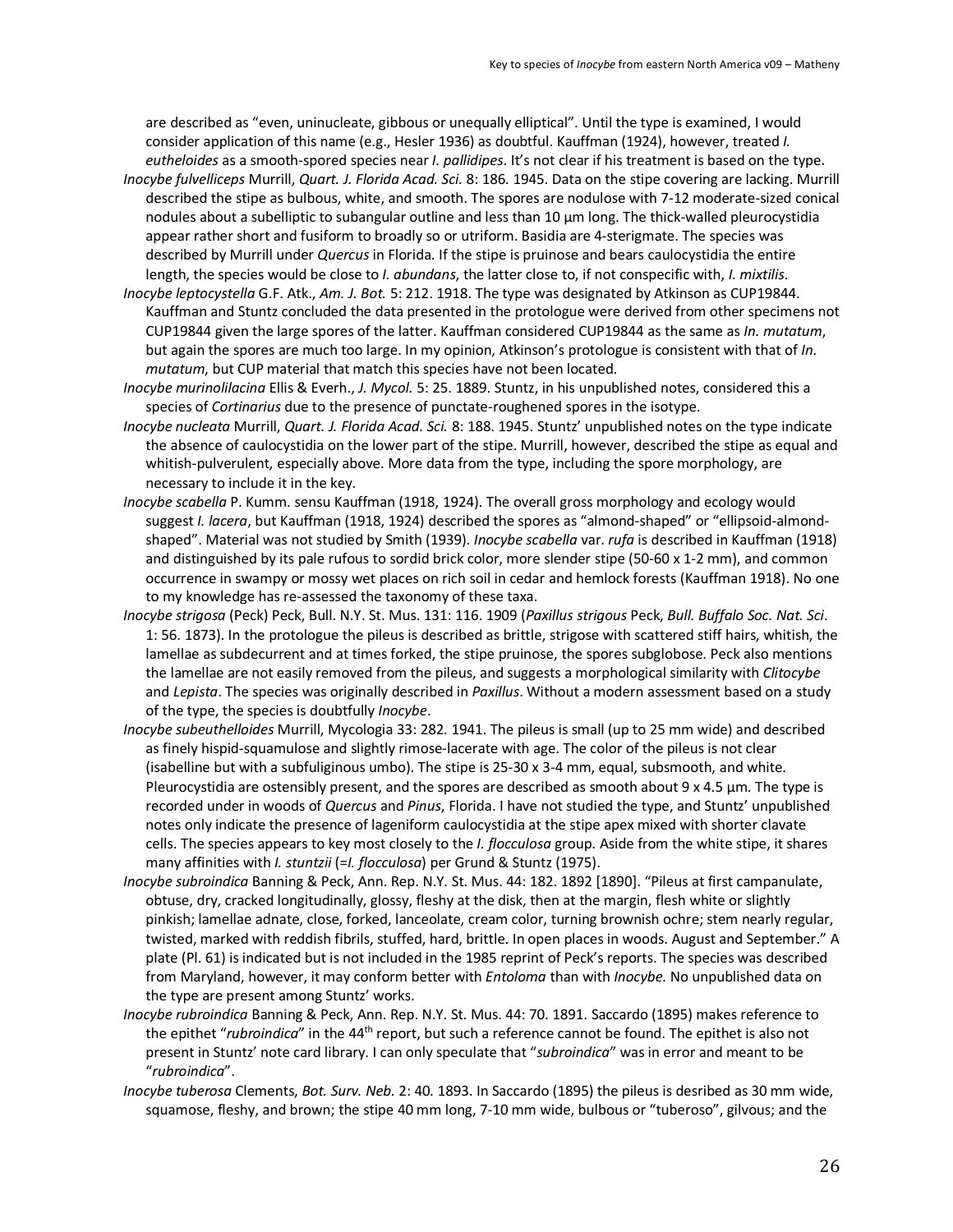lamellae as brown; spores obtuse ovoid-ellipsoid, 6 x 4 µm. The species was described from Sioux County, in northwest Nebraska with an affinity to *I. insequenti* (Britzelm) Sacc. Likely plant associates could have included *Pinus,* Salicaceae, or possibly *Pseudotsuga*. The type was not studied by Kauffman (1924), and I could find no mention of it in Stuntz' unpublished notes.

# **Excluded taxa**

*Inocybe angustispora* Bessette & Fatto (*Cortinarius aureifolius*) *Inocybe ferruginosa* A.H. Sm. (*Cortinarius uliginosus* var. *nauseosus*, *C. ferruginosus*) *Inocybe sterlingii* Peck (*Hebeloma sterlingii* (Peck) Murrill) *Inocybe taedophila* Murrill (*Cortinarius aureifolius* Peck) *Inocybe weberi* Murrill (This is a species of *Cortinarius* – in need of replacement name?)

### **Western North American taxa of Inocybaceae not treated here** (80 total)

*Inocybe acystidiosa* (Kauffman 1924) *Inocybe alpinomarginata* (Cripps et al. 2020) *Inocybe amblyspora* (Nishida 1989) *Inocybe anomala* (Murrill 1913, Kauffman 1924) *Inocybe appendiculata* (Matheny, unpubl.) *Inocybe arctica* (Cripps et al. 2020) *Inocybe auricoma* (Nishida 1989) *Inocybe bakeri* (Kropp et al. 2010) *Inocybe bresadolae* (Nishida 1989) *Inocybe brunnescens* (Earle 1904, Kauffman 1924, *non brunnescens* G.F. Atk. 1918; spores phaseoliform) *Inocybe californica* (Kauffman 1924) *Inocybe candidipes* (Kropp & Matheny 2004; ITS sequences of "chelanensis" on GenBank are actually *I. candidipes*) *Inocybe* cf. *candidipes* (Larsson et al. 2017) *Inocybe chelanensis* (Stuntz 1947, Nishida 1989, Kropp & Matheny 2004; ITS sequences mislabeled on GenBank – these conform to *I. candidipes*) *Inocybe chondroderma* (Matheny et al. 2013; =*I. viscidula* sensu D.E. Stuntz) *Inocybe chrysocephala* (Nishida 1988, 1989) *Inocybe cinnamomea* (Nishida 1989) *Inocybe cystidiosa* (Smith 1941 as *'Tricholoma cystidiosum'*) *Inocybe eutheles sensu* A.H. Sm. (Smith 1939) *Inocybe fulvella sensu* D.E. Stuntz, *non* Grund & Stuntz (Stuntz 1947) *Inocybe fuscescentipes* (Larsson et al. 2014) *Inocybe geophylla* var. *lilacina* sensu Nishida (Nishida 1989, *I. ionocephala* Matheny & Swenie 2018) *Inocybe giacomi* (Cripps et al. 2020; as *Inocybe boltonii* ssp. *giacomi* Miller 1987) *Inocybe hemileuca* (Nishida 1988) *Inocybe hotsoniana* (Stuntz 1947) *Inocybe ionocephala* (Matheny & Swenie 2018) *Inocybe insinuata* (Kauffman 1924, Nishida 1989) *Inocybe laetior* (Smith & Stuntz 1950) *Inocybe lemmi* (Larsson et al. 2017) *Inocybe leonine* (Cripps et al. 2020) *Inocybe lucifuga sensu* D.E. Stuntz (Stuntz 1947, Perez Silva 1967) *Inocybe menthigustans* Nishida (Nishida 1988, 1989) *Inocybe monticola* Kropp & Matheny (Kropp et al. 2010) *Inocybe mutifolia* (Braaten et al. 2014) *Inocybe multifolia* f. *cryptophylla* (Braaten et al. 2014) *Inocybe muricellata* (Nishida 1989) *Inocybe murina* (Cripps et al. 2020)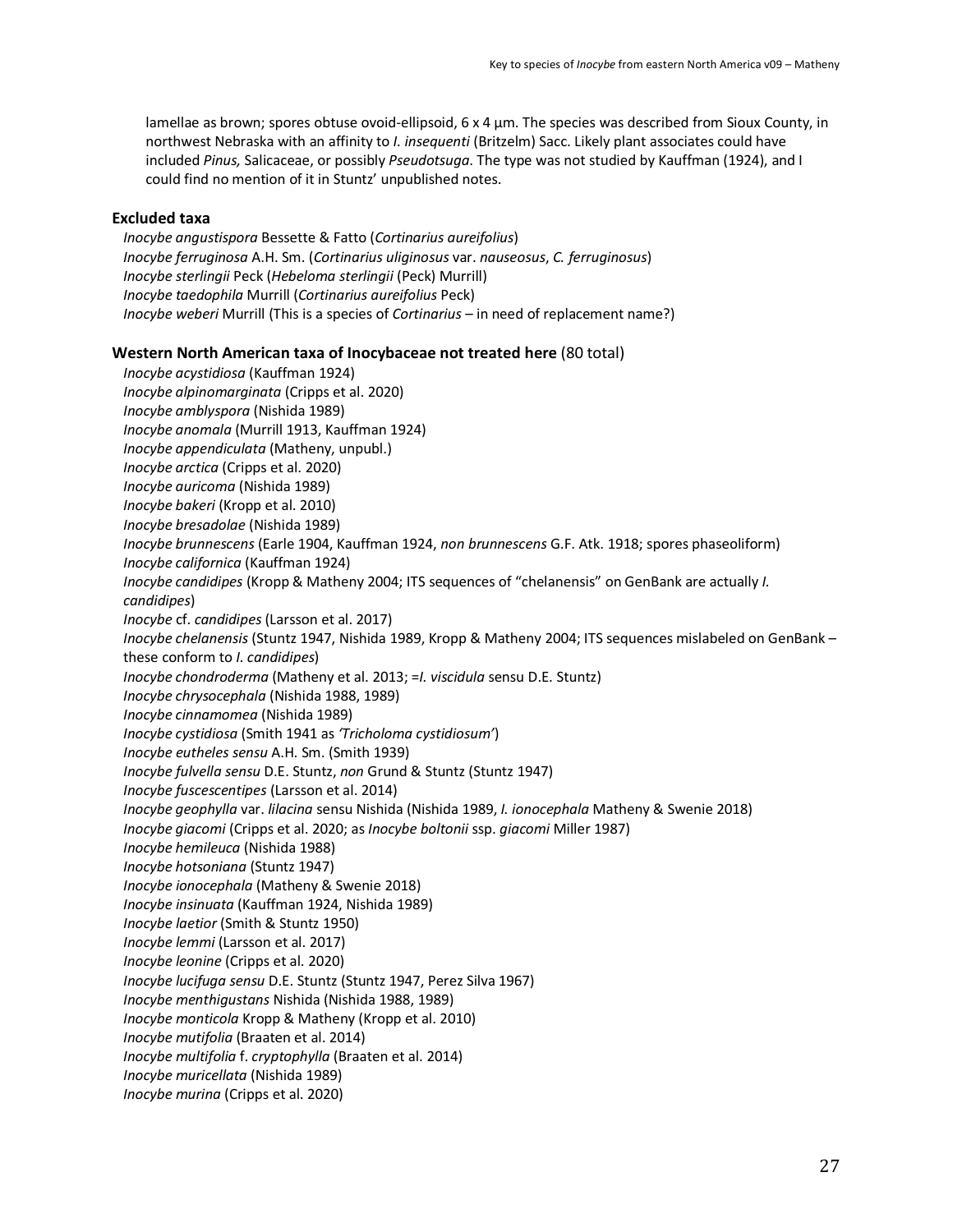*Inocybe mytiliodora* (Matheny unpubl.) *Inocybe oblectabilis* (Nishida 1989; now also confirmed from Florida) *Inocybe obscura* var. *rubens* (Stuntz 1947) *Inocybe obscura* var. *obscura* (Stuntz 1947, Perez Silva 1967) *Inocybe olida* (Nishida 1989) *Inocybe olympiana* (Smith 1938) *Inocybe paragiacomi* (Cripps et al. 2020) *Inocybe phaeocomis* var. *major* (Nishida 1989, Cripps 1997) *Inocybe phaeodisca* (Nishida 1989) *Inocybe picrosma* (Smith & Stuntz 1950) *Inocybe praecox* (Kropp et al. 2010) *Inocybe prominens* f. *longistriata* (Kauffman 1925) *Inocybe pseudodestricta* (Bandini et al. 2019; =*I. glabrescens sensu* B.C. auct.) *Inocybe purpureobadia* (Cripps et al. 2020) *Inocybe pusio* (Perez Silva 1967, Nishida 1989) *Inocybe pyrotricha* (Smith & Stuntz 1950) *Inocybe rainierensis* (Smith & Stuntz 1950, Kropp & Matheny 2004) *Inocybe rufoalba* sensu Lange (Miller 1987) *Inocybe sierrensis* (Kropp & Matheny 2004 as "*sierraensis*") *Inocybe siskiyouensis* (Kauffman 1929, Smith 1939) *Inocybe splendens sensu* Nishida (Nishida 1989) *Inocybe subgiacomi* (Cripps et al. 2020) *Ioncybe subporospora* (Seres et al. 2015, Alaska, north-western Canada; =*I. tjallingiorum*) *Inocybe vaccina* (Nishida 1989) *Inocybe venustissima* Bandini & B. Oertel (Bandini et al. 2019; =*I. auricoma sensu* B.C. auct.) *Inocybe viscidula sensu* Stuntz (Stuntz 1947; this is *I. chondroderma*) *Inocybe volvata* (Stuntz 1947) *Inosperma adaequatum* sensu Nishida (Nishida 1989) *Inosperma quietiodor* (Nishida 1989) *Mallocybe agardhii* (Nishida 1989, Matheny 2003) *Mallocybe arthrocystis* (Cripps et al. 2010) *Mallocybe coloradoensis* Kauffman 1924 (=*I. caesariata* sensu Kauffman) *Mallocybe pygmaea* (Miller 1987) *Mallocybe leucoblema* (Cripps et al. 2010) *Mallocybe leucoloma* (Cripps et al. 2010) *Mallocybe substraminipes* (Cripps et al. 2010) *Mallocybe terrigena* (Matheny 2003) *Pseudosperma breviterincarnatum* (Kropp et al. 2013) *Pseudosperma aestivum* (Kropp et al. 2013) *Pseudosperma cercocarpi* (Kropp et al. 2013) *Pseudosperma flavellum sensu* Cripps (Cripps 1997) *Pseudosperma niveivelatum* (Kropp et al. 2013) *Pseudosperma occidentale* (Kropp et al. 2013) *Pseudosperma spurium* (Cripps 1997 *as I. squamata*; Kropp et al. 2013)

# **References** [in progress]

Esteve-Raventós 1987 Kauffman CH (1918) *The Agaricaceae of Michigan*. Vols. I-II. Michigan Geological and Biologial Survey Publication 26, Biological Series 5. Wynkoop Hallenbeck Crawford Co., State Printers, Lansing, Michigan. Kauffman CH (1925) Pap. Mich. Acad. Sic. 5: 134 (1926) [1925] Lincoff GH (1981) *National Audubon Society field guide to North American mushrooms*. Alfred A. Knopf, New York.